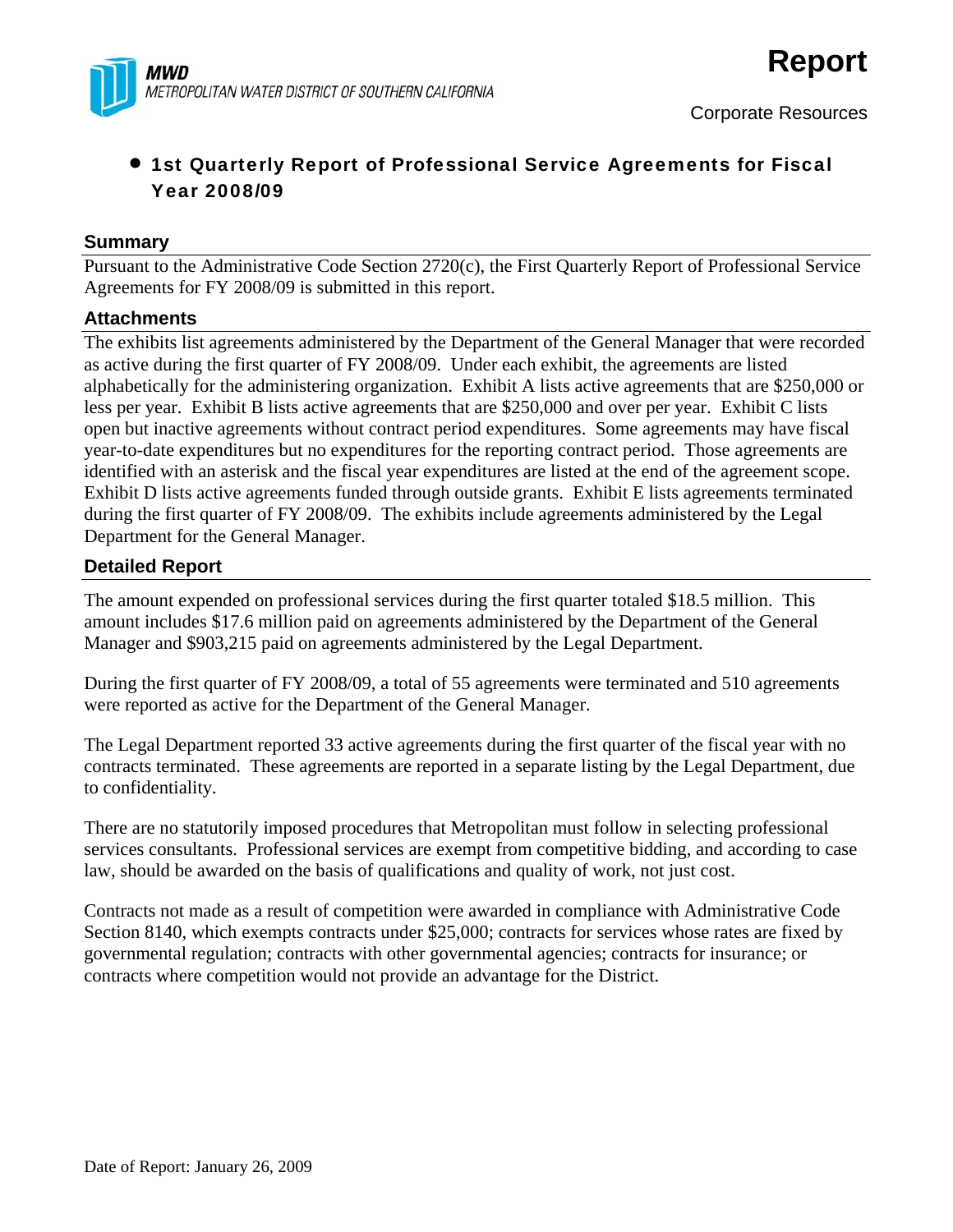

RATHBD01

# **Quarterly Professional Services Agreements Report**

## **Agreement Detail (Exhibit A)**

**Active Agreements Under \$250,000** 

 **From 01-JUL-2008 To 30-SEP-2008 (Reporting Period)** 

| <b>Consultant Name</b>                       | Agreement<br><b>Number</b> | Amend<br><b>Number</b> | Organization                    | <b>Agreement Scope</b>                                                                                                                       | <b>Maximum</b><br>Amount<br>Payable | Reporting<br>Period<br><b>Expenditure</b> |
|----------------------------------------------|----------------------------|------------------------|---------------------------------|----------------------------------------------------------------------------------------------------------------------------------------------|-------------------------------------|-------------------------------------------|
| 34 NORTH, INC.                               | 95129                      |                        | <b>Chief Executive's Office</b> | To provide professional and technical services for Bay Delta<br>issues, RFQ 853                                                              | $$240,000$ R                        | \$30,277                                  |
| <b>AGREEMENT</b><br>DYNAMICS, INC.           | 93471                      |                        | <b>Chief Executive's Office</b> | To provide training for facilitating successful labor<br>negotiations.                                                                       | \$200,000                           | \$43,791                                  |
| <b>BOYLE ENGINEERING</b><br>CORP.            | 87524                      |                        | <b>Chief Executive's Office</b> | To provide a pre-feasibility report of water exchange between<br>Las Vegas Nevada and Baja California, Mexico. RFP 757                       | \$247,000                           | \$236,678                                 |
| <b>BYRON BUCK AND</b><br><b>ASSOCIATES</b>   | 95133                      |                        | <b>Chief Executive's Office</b> | To provide professional and technical services for Bay Delta<br>Issues, RFQ 853                                                              | $$240,000$ R                        | \$29,061                                  |
| <b>CB ENVIRONMENTAL</b><br><b>CONSULTING</b> | 95123                      |                        | <b>Chief Executive's Office</b> | To provide professional and technical services for Bay Delta<br>issues including modeling, planning, and restoration<br>engineering. RFQ 853 | $$240,000$ R                        | \$13,487                                  |
| DE KLUYVER,<br><b>CORNELIS</b>               | 96038                      |                        | <b>Chief Executive's Office</b> | To provide assistance to the Board of Directors in the<br>establishment of the Governance and Leadership Committee.                          | \$20,000                            | \$4,000                                   |
| <b>DEEPBLU STUDIOS</b>                       | 95131                      |                        | <b>Chief Executive's Office</b> | To provide technical and professional services for Bay Delta<br>issues including modeling, planning, and restoration<br>engineering. RFQ 853 | $$240,000$ R                        | \$93,339                                  |
| <b>DELTA COMPUTER</b><br>SOLUTIONS, INC.     | 91370                      |                        | <b>Chief Executive's Office</b> | To provide compact disk authoring and logo animation<br>services for business outreach e-book. (Closed 10/10/08)                             | \$3,599                             | \$3,599                                   |
| <b>ECONOMIC INSIGHTS</b>                     | 73083                      | $\mathbf{1}$           | <b>Chief Executive's Office</b> | To review and provide guidance related to CALFED Bay/Delta<br>water supply proposals and issues. RFQ 750                                     | $$40,000$ R                         | \$4,852                                   |
| HDR ENGINEERING,<br><b>INC</b>               | 95130                      |                        | <b>Chief Executive's Office</b> | To provide professional and technical services for Bay Delta<br>issues. RFQ 853                                                              | $$240,000$ R                        | \$110,000                                 |
| <b>HERITAGE GLOBAL</b><br>SOLUTIONS, INC.    | 94271                      |                        | <b>Chief Executive's Office</b> | To provide a business process study of the Busines Outreach<br>Program and make recommendations for data reporting.<br>(Closed 11/25/08)     | \$5,000                             | \$5,000                                   |
| M CREATIVE GROUP,<br>INC.                    | 83078                      | $\mathbf{1}$           | <b>Chief Executive's Office</b> | To provide as-needed videography, editing and post<br>production services. RFQ 758                                                           | \$75,000                            | \$69,509                                  |

R=Renewable Annual Service Agreement, maximum 3-year term. Subsequent years require approval by the Chief Operating Officer.

Reporting Period Expenditure - For renewable annual service agreements only, expenditures incurred in the current contract year are included. For all other contracts, expenditures from contract execution through the end of the reporting period are included.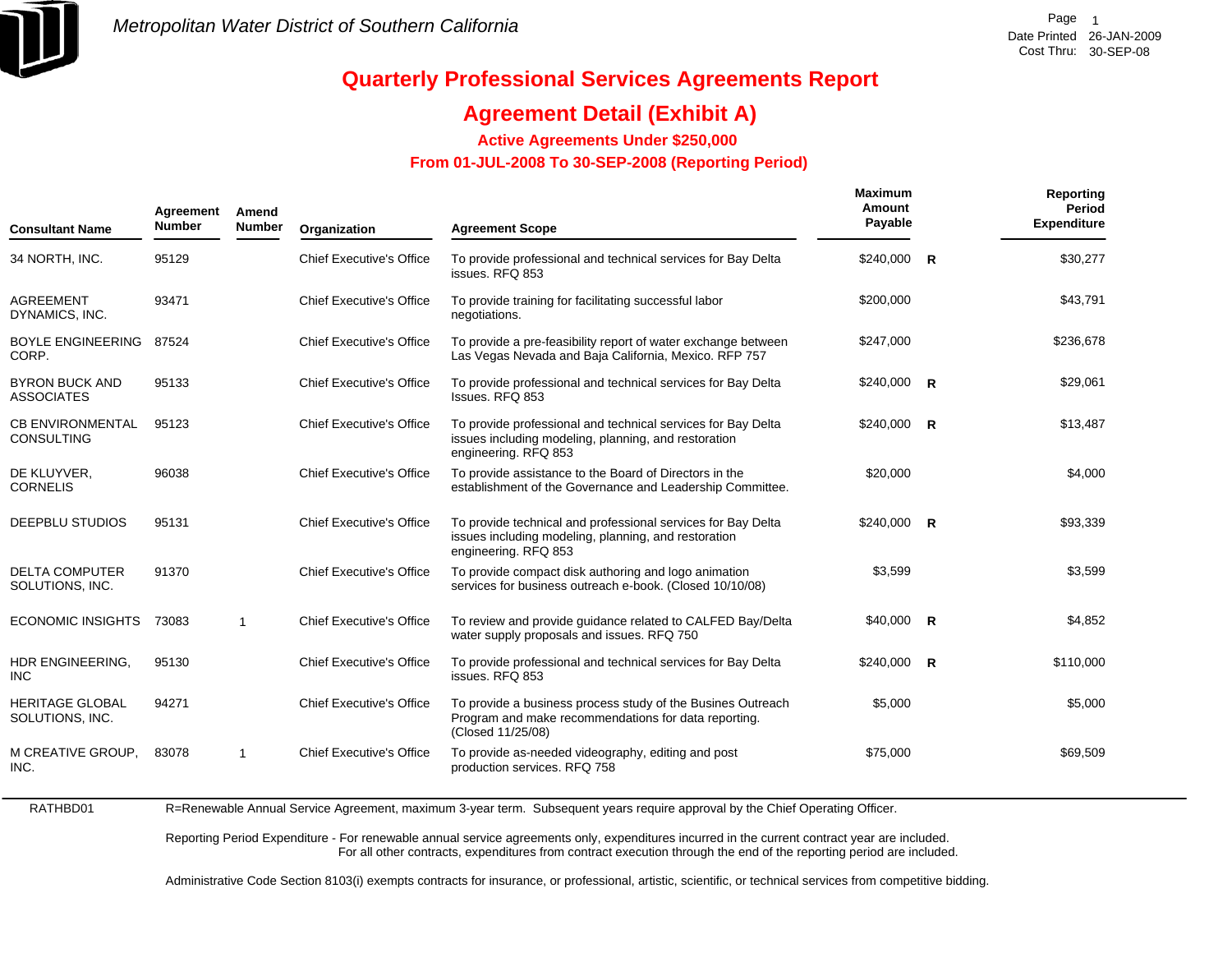

## **Agreement Detail (Exhibit A)**

**Active Agreements Under \$250,000** 

 **From 01-JUL-2008 To 30-SEP-2008 (Reporting Period)** 

| <b>Consultant Name</b>                                        | Agreement<br><b>Number</b> | Amend<br><b>Number</b> | Organization                    | <b>Agreement Scope</b>                                                                                                                                       | <b>Maximum</b><br>Amount<br>Payable | <b>Reporting</b><br>Period<br><b>Expenditure</b> |
|---------------------------------------------------------------|----------------------------|------------------------|---------------------------------|--------------------------------------------------------------------------------------------------------------------------------------------------------------|-------------------------------------|--------------------------------------------------|
| M. GOODWIN<br>ASSOCIATES, INC.                                | 90093                      |                        | <b>Chief Executive's Office</b> | To provide strategic analysis and planning services related to<br>the DVL water resource and education center.                                               | \$78,600                            | \$76,775                                         |
| MIKE ROOS AND<br><b>COMPANY</b>                               | 78832                      | $\mathbf{1}$           | <b>Chief Executive's Office</b> | To provide analysis of federal and state legislation and assess<br>impact on Metropolitan. (Closed 12/5/08)                                                  | \$204,000                           | \$190,000                                        |
| NETWORK, INC.                                                 | 57799                      | 2                      | <b>Chief Executive's Office</b> | To develop and operate an Ethics and Compliance Hotline<br>Program.                                                                                          | $$10,000$ R                         | \$4,250                                          |
| NOSSAMAN.<br><b>GUTHNER, KNOX &amp;</b><br><b>ELLIOTT LLP</b> | 79317                      |                        | <b>Chief Executive's Office</b> | To assist with services related to the recruitment of a new<br>General Counsel for Metropolitan. (Closed 10/13/08)                                           | \$40,000                            | \$25,400                                         |
| SDC & ASSOCIATES,<br>INC.                                     | 83908                      |                        | <b>Chief Executive's Office</b> | To provide on-site training sessions on construction<br>management and administration through MWD's Business<br>Outreach Program. (Closed 10/13/08)          | \$8,000                             | \$4,000                                          |
| <b>WESTERN</b><br><b>ECOSYSTEMS</b><br>TECHNOLOGY, INC.       | 95128                      |                        | <b>Chief Executive's Office</b> | To provide professional and technical services for Bay Delta<br>issues including modeling, planning, and restoration<br>engineering. RFQ 853                 | $$240,000$ R                        | \$6,834                                          |
| BARKER, P.C., JAMES<br>С.                                     | 92289                      |                        | <b>External Affairs Group</b>   | To provide legislative advice and assistance on MWD<br>initiatives including Moab mitigation plan.                                                           | $$100,000$ R                        | \$60,000                                         |
| CAPITOL ADVOCACY, 91560<br><b>LLC</b>                         |                            |                        | <b>External Affairs Group</b>   | To provide strategic legislative advice and advocacy on issues<br>related to the implementation of MWD's Delta Action Plan.                                  | $$155,000$ R                        | \$87,500                                         |
| <b>CHRONICLES</b><br>GROUP, INC.                              | 89402                      | 1                      | <b>External Affairs Group</b>   | To produce a documentary on the subject of water supply<br>availability for the Southwestern U.S.                                                            | \$210,000                           | \$150,000                                        |
| <b>CONSERVATION</b><br>STRATEGEY GROUP,<br><b>LLC</b>         | 89265                      | $\overline{2}$         | <b>External Affairs Group</b>   | To provide advice and guidance on matters related to a<br>comprehensive solution for a sustainable Delta and integrated<br>regional water management.        | $$190,000$ R                        | \$15,000                                         |
| <b>CORNERSTONE</b><br><b>GOVERNMENT</b><br>AFFAIRS, LLC       | 83508                      | 1                      | <b>External Affairs Group</b>   | To provide legislative consulting services including identifying<br>funding sources for DVL trails, museum, construction and<br>water conservation programs. | $$130,000$ R                        | \$90,077                                         |

RATHBD01

R=Renewable Annual Service Agreement, maximum 3-year term. Subsequent years require approval by the Chief Operating Officer.

Reporting Period Expenditure - For renewable annual service agreements only, expenditures incurred in the current contract year are included. For all other contracts, expenditures from contract execution through the end of the reporting period are included.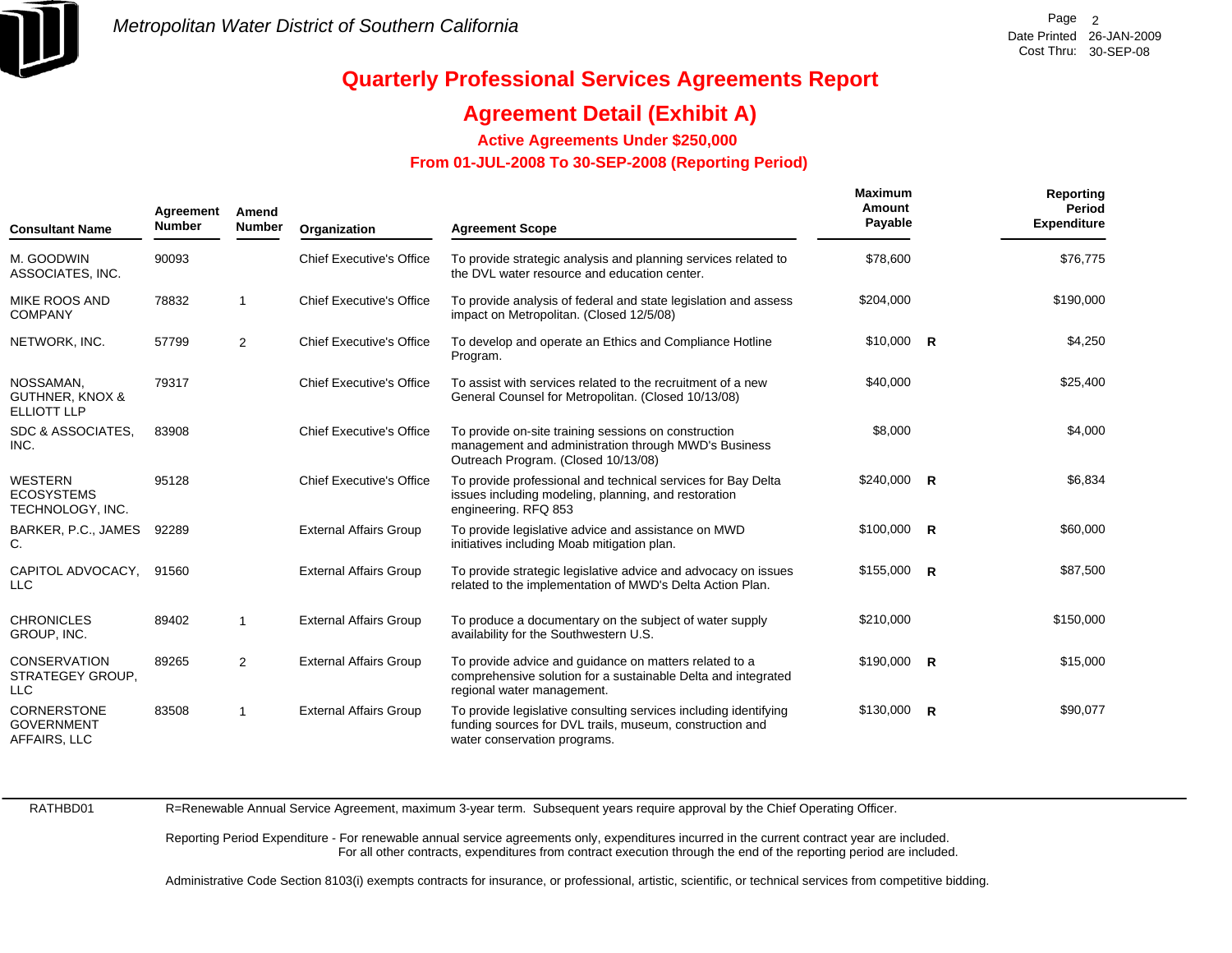

## **Agreement Detail (Exhibit A)**

**Active Agreements Under \$250,000** 

 **From 01-JUL-2008 To 30-SEP-2008 (Reporting Period)** 

| <b>Consultant Name</b>                                         | Agreement<br><b>Number</b> | Amend<br><b>Number</b> | Organization                  | <b>Agreement Scope</b>                                                                                                                                    | <b>Maximum</b><br>Amount<br>Payable | <b>Reporting</b><br>Period<br><b>Expenditure</b> |
|----------------------------------------------------------------|----------------------------|------------------------|-------------------------------|-----------------------------------------------------------------------------------------------------------------------------------------------------------|-------------------------------------|--------------------------------------------------|
| <b>EDUCATIONAL</b><br><b>DEVELOPMENT</b><br><b>SPECIALISTS</b> | 96381                      |                        | <b>External Affairs Group</b> | To revise the Conservation Connection education curriculum.                                                                                               | \$50,000                            | \$10,000                                         |
| <b>ELLSWORTH</b><br>CONSULTING, LLC                            | 83506                      | $\mathbf{1}$           | <b>External Affairs Group</b> | To provide lobbying services regarding MWD's federal energy<br>regulatory commission relicensing needs and other initiatives.                             | $$130,000$ R                        | \$90,000                                         |
| <b>KADESH &amp;</b><br>ASSOCIATES, LLC                         | 92258                      |                        | <b>External Affairs Group</b> | To provide advice on federal actions that affect MWD Board<br>policy.                                                                                     | \$130,000                           | \$80,000                                         |
| LILLIAN Z. SINGER                                              | 89336                      |                        | <b>External Affairs Group</b> | To provide consulting and editing services for informational<br>materials to promote water wise conservation.                                             | \$4,000                             | \$2,000                                          |
| <b>M2G MEDIA</b>                                               | 77979                      |                        | <b>External Affairs Group</b> | To provide as-needed videography, editing and post-<br>production services. RFQ 758                                                                       | \$125,000                           | \$69,276                                         |
| <b>MANATT, PHELPS &amp;</b><br>PHILLIPS, LLP                   | 88959                      | $\mathbf{1}$           | <b>External Affairs Group</b> | To provide strategic advice on water supply, water quality and<br>power issues related to the State Water Project.                                        | \$130,000 R                         | \$10,000                                         |
| <b>MBI MEDIA</b>                                               | 77977                      |                        | <b>External Affairs Group</b> | To provide as-needed videography, editing and post-<br>production services. RFQ 758                                                                       | \$125,000                           | \$7,637                                          |
| <b>MCGUIRE COMPANY</b>                                         | 83507                      | 1                      | <b>External Affairs Group</b> | To provide legislative analysis and lobbyist services for<br>various MWD projects.                                                                        | $$130,000$ R                        | \$90,209                                         |
| MIKE ROOS AND<br><b>COMPANY</b>                                | 93106                      |                        | <b>External Affairs Group</b> | To provide strategic advice regarding MWD policy objectives<br>and management approach on key water issues including the<br><b>MWD Delta Action Plan.</b> | $$130,000$ R                        | \$80,000                                         |
| REDHILL GROUP, INC. 96233                                      |                            |                        | <b>External Affairs Group</b> | To conduct annual consumer research surveys to measure<br>effectiveness of conservation campaign. RFP 851                                                 | $$75,000$ R                         | \$33,541                                         |
| <b>RICHARD KATZ</b><br>CONSULTING, INC.                        | 87972                      | 1                      | <b>External Affairs Group</b> | To promote Metropolitan's interests regarding Bay Delta<br>matters.                                                                                       | $$186,000$ R                        | \$60,000                                         |
| SCHULTZ, DONALD                                                | 89850                      | 1                      | <b>External Affairs Group</b> | To provide instructors for the California Friendly Landscape<br>Training Program. RFQ 806                                                                 | \$240,000                           | \$2,175                                          |

RATHBD01

R=Renewable Annual Service Agreement, maximum 3-year term. Subsequent years require approval by the Chief Operating Officer.

Reporting Period Expenditure - For renewable annual service agreements only, expenditures incurred in the current contract year are included. For all other contracts, expenditures from contract execution through the end of the reporting period are included.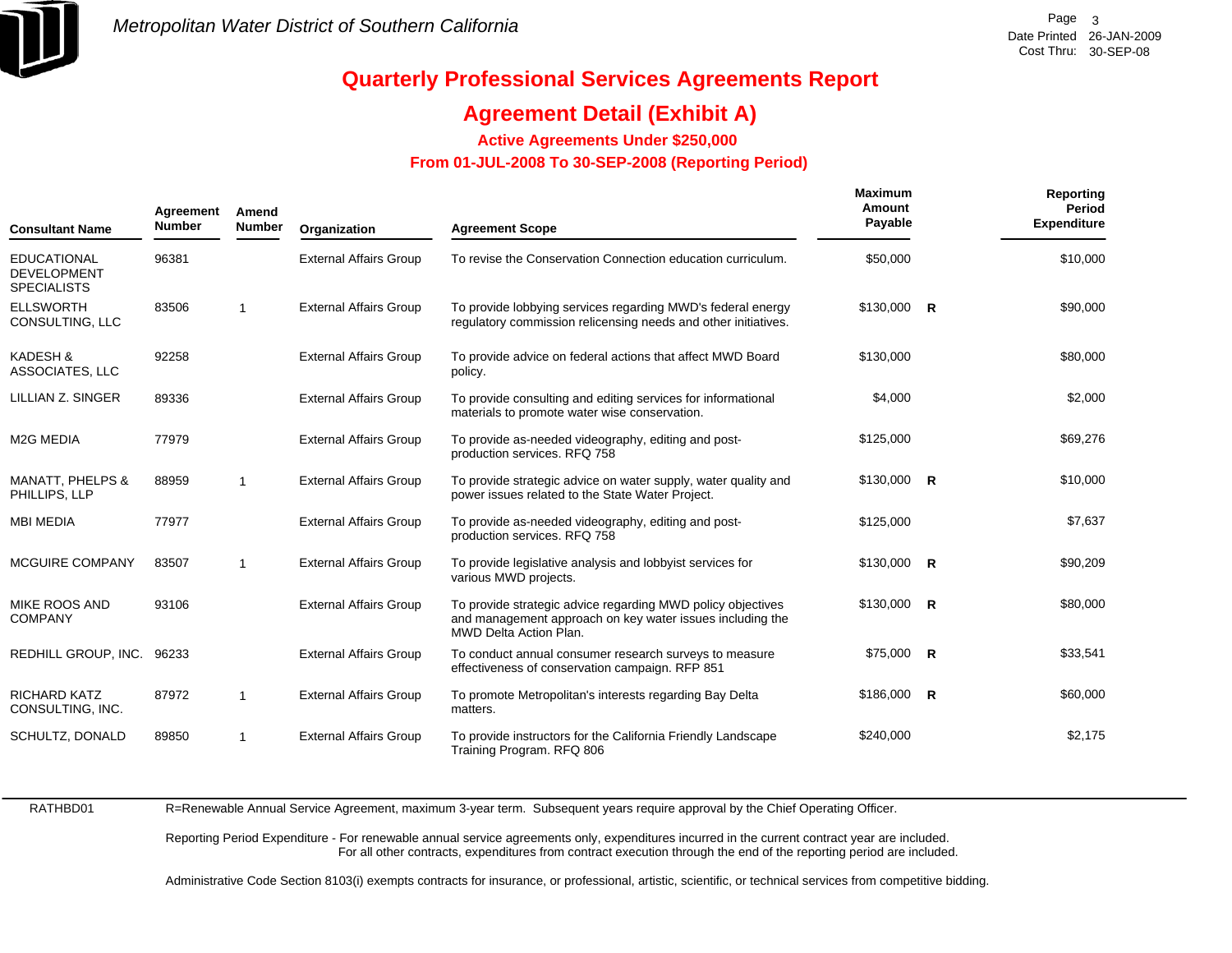

## **Agreement Detail (Exhibit A)**

**Active Agreements Under \$250,000** 

 **From 01-JUL-2008 To 30-SEP-2008 (Reporting Period)** 

| <b>Consultant Name</b>                                           | Agreement<br><b>Number</b> | Amend<br><b>Number</b> | Organization                   | <b>Agreement Scope</b>                                                                                                                                | Maximum<br>Amount<br>Payable |              | Reporting<br><b>Period</b><br><b>Expenditure</b> |
|------------------------------------------------------------------|----------------------------|------------------------|--------------------------------|-------------------------------------------------------------------------------------------------------------------------------------------------------|------------------------------|--------------|--------------------------------------------------|
| <b>SLOAT HIGGINS</b><br><b>JENSEN &amp;</b><br><b>ASSOCIATES</b> | 91562                      |                        | <b>External Affairs Group</b>  | To provide strategic advice and legislative assistance on<br>MWD's objectives including the Delta Action Plan.                                        | \$185,000                    | $\mathsf{R}$ | \$120,000                                        |
| <b>SPECIALIZED</b><br><b>MARKETING</b><br>SERVICES, INC.         | 71736                      |                        | <b>External Affairs Group</b>  | To provide direct mail & inventory management services<br>related to Metropolitan's educational & public awareness<br>materials. RFP 751              | $$100,000$ R                 |              | \$43,505                                         |
| STUCKI, DEREK G.                                                 | 89849                      |                        | <b>External Affairs Group</b>  | To provide instructors for the CA Friendly Landscape Training<br>Program. RFQ 806                                                                     | \$240,000                    |              | \$20,330                                         |
| <b>TROUTMAN</b><br><b>SANDERS PUBLIC</b><br>AFFAIRS GROUP, LLC   | 78654                      | 2                      | <b>External Affairs Group</b>  | To provide strategic legislative advice and advocacy including<br>issues related to water quality and levee stability for the State<br>Water Project. | $$130,000$ R                 |              | \$40,000                                         |
| <b>WATERWISE</b><br>CONSULTING, INC.                             | 89855                      | $\overline{1}$         | <b>External Affairs Group</b>  | To provide instructors for the CA Friendly Landscape Training<br>Program. RFQ 806                                                                     | $$245,000$ R                 |              | \$179,941                                        |
| <b>WHEELER COMPANY</b>                                           | 89859                      | $\overline{1}$         | <b>External Affairs Group</b>  | To provide instructors and related services for the California<br>Friendly Landscape training program. RFQ 806                                        | \$240,000                    |              | \$36,343                                         |
| ARM TECH, INC.                                                   | 71740                      |                        | <b>Chief Financial Officer</b> | To provide actuarial services to determine adequacy of<br>Metropolitan's workers compensation reserves.                                               | $$18,000$ R                  |              | \$10,000                                         |
| <b>BARTEL</b><br>ASSOCIATES, LLC                                 | 60899                      | 5                      | <b>Chief Financial Officer</b> | To provide actuarial services for MWD's retiree healthcare<br>obligations.                                                                            | \$80,000                     |              | \$59,270                                         |
| <b>FARLEY CONSULTING</b><br><b>SERVICES</b>                      | 84613                      | 1                      | <b>Chief Financial Officer</b> | To provide claims file audit service of Metropolitan's workers'<br>compensation and liability/property claims programs.                               | $$12,000$ R                  |              | \$7,900                                          |
| GARDNER,<br><b>UNDERWOOD &amp;</b><br><b>BACON LLC</b>           | 81951                      |                        | <b>Chief Financial Officer</b> | To provide financial advisory services including forecasts on<br>financial market conditions, RFQ 771                                                 | $$100,000$ R                 |              | \$65,000                                         |
| <b>HILLSWICK ASSET</b><br>MANAGEMENT                             | 48306                      | 2                      | <b>Chief Financial Officer</b> | To provide investment management services. RFP 516                                                                                                    | \$225,000 R                  |              | \$100,818                                        |
| PUBLIC RESOURCES<br><b>ADVISORY GROUP</b>                        | 81950                      |                        | <b>Chief Financial Officer</b> | To provide financial advisory services including information on<br>current market conditions. RFQ 771                                                 | $$240,000$ R                 |              | \$216,159                                        |
|                                                                  |                            |                        |                                |                                                                                                                                                       |                              |              |                                                  |

RATHBD01

R=Renewable Annual Service Agreement, maximum 3-year term. Subsequent years require approval by the Chief Operating Officer.

Reporting Period Expenditure - For renewable annual service agreements only, expenditures incurred in the current contract year are included. For all other contracts, expenditures from contract execution through the end of the reporting period are included.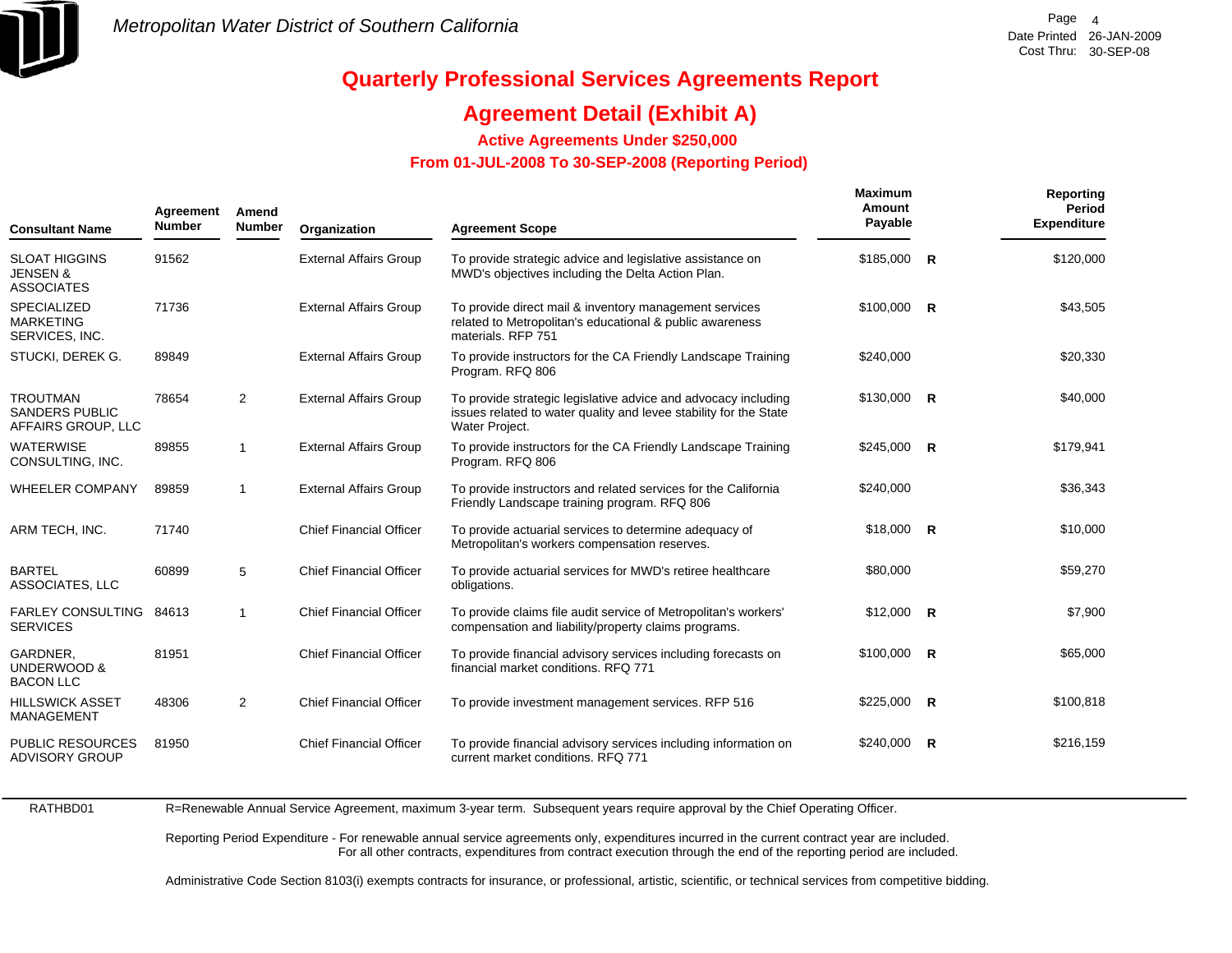

## **Agreement Detail (Exhibit A)**

**Active Agreements Under \$250,000** 

 **From 01-JUL-2008 To 30-SEP-2008 (Reporting Period)** 

| <b>Consultant Name</b>                            | Agreement<br><b>Number</b> | Amend<br><b>Number</b> | Organization                   | <b>Agreement Scope</b>                                                                                                                                       | <b>Maximum</b><br>Amount<br>Payable | Reporting<br>Period<br><b>Expenditure</b> |
|---------------------------------------------------|----------------------------|------------------------|--------------------------------|--------------------------------------------------------------------------------------------------------------------------------------------------------------|-------------------------------------|-------------------------------------------|
| RAFTELIS FINANCIAL<br>CONSULTING, PA              | 88838                      |                        | <b>Chief Financial Officer</b> | To provide an assessment and recommend improvements to<br>Metropolitan's existing rate structure for charging member<br>agencies.                            | \$100,000                           | \$65,584                                  |
| <b>RED OAK</b><br><b>CONSULTING</b>               | 88567                      | 3                      | <b>Chief Financial Officer</b> | To facilitate rate structure meetings with MWD member<br>agencies to update MWD's long range financial plan.                                                 | \$175,000                           | \$162,545                                 |
| <b>SHOGREN CAREERS</b>                            | 54398                      | 4                      | <b>Chief Financial Officer</b> | To provide assistance with Metropolitan's worker's<br>compensation claims.                                                                                   | $$15,000$ R                         | \$3,528                                   |
| <b>STRATFORD</b><br><b>ADVISORY GROUP</b><br>INC. | 51544                      | 4                      | <b>Chief Financial Officer</b> | To provide investment consulting services and evaluate<br>investment performance.                                                                            | \$80,000 R                          | \$57,000                                  |
| <b>SWAP FINANCIAL</b><br><b>GROUP, LLC</b>        | 70947                      | $\overline{2}$         | <b>Chief Financial Officer</b> | To provide financial services on MWD's interest rate swap<br>program. RFQ 740                                                                                | $$200,000$ R                        | \$75,000                                  |
| <b>SYMPRO</b>                                     | 42652                      | 2                      | <b>Chief Financial Officer</b> | To provide an investment software support system. RFP 495                                                                                                    | \$11,667 R                          | \$10,308                                  |
| <b>WILLDAN FINANCIAL</b><br><b>SERVICES</b>       | 68197                      | 2                      | <b>Chief Financial Officer</b> | To provide consulting services and administer the Water<br>Standby Charge Program. RFP 731                                                                   | $$203,000$ R                        | \$68,783                                  |
| APPLIED<br>EARTHWORKS, INC.                       | 92660                      |                        | <b>Corporate Resources</b>     | To provide on-call environmental services related to cultural<br>resources. RFQ 761                                                                          | $$240,000$ R                        | \$5,612                                   |
| <b>BONTERRA</b><br><b>CONSULTING</b>              | 82989                      |                        | <b>Corporate Resources</b>     | To provide on-call environmental and technical services for<br>various MWD projects to ensure compliance with CEQA and<br>other related regulations. RFQ 763 | $$245,000$ R                        | \$112,425                                 |
| <b>BRUCKNER &amp;</b><br><b>ASSOCIATES</b>        | 91420                      |                        | <b>Corporate Resources</b>     | To provide fire/life safety program to address building<br>emergency procedures.                                                                             | \$7,500                             | \$500                                     |
| <b>CAL POLY POMONA</b><br>FOUNDATION, INC.        | 73957                      |                        | <b>Corporate Resources</b>     | To provide a student intern program for students majoring in<br>engineering.                                                                                 | $$245,000$ R                        | \$46,090                                  |
| <b>CAMP DRESSER &amp;</b><br>MCKEE, INC.          | 78443                      | 2                      | <b>Corporate Resources</b>     | To provide engineering services for Metropolitan's Integrated<br>Area Studies, RFQ 757                                                                       | \$245,000                           | \$119,555                                 |

RATHBD01

R=Renewable Annual Service Agreement, maximum 3-year term. Subsequent years require approval by the Chief Operating Officer.

Reporting Period Expenditure - For renewable annual service agreements only, expenditures incurred in the current contract year are included. For all other contracts, expenditures from contract execution through the end of the reporting period are included.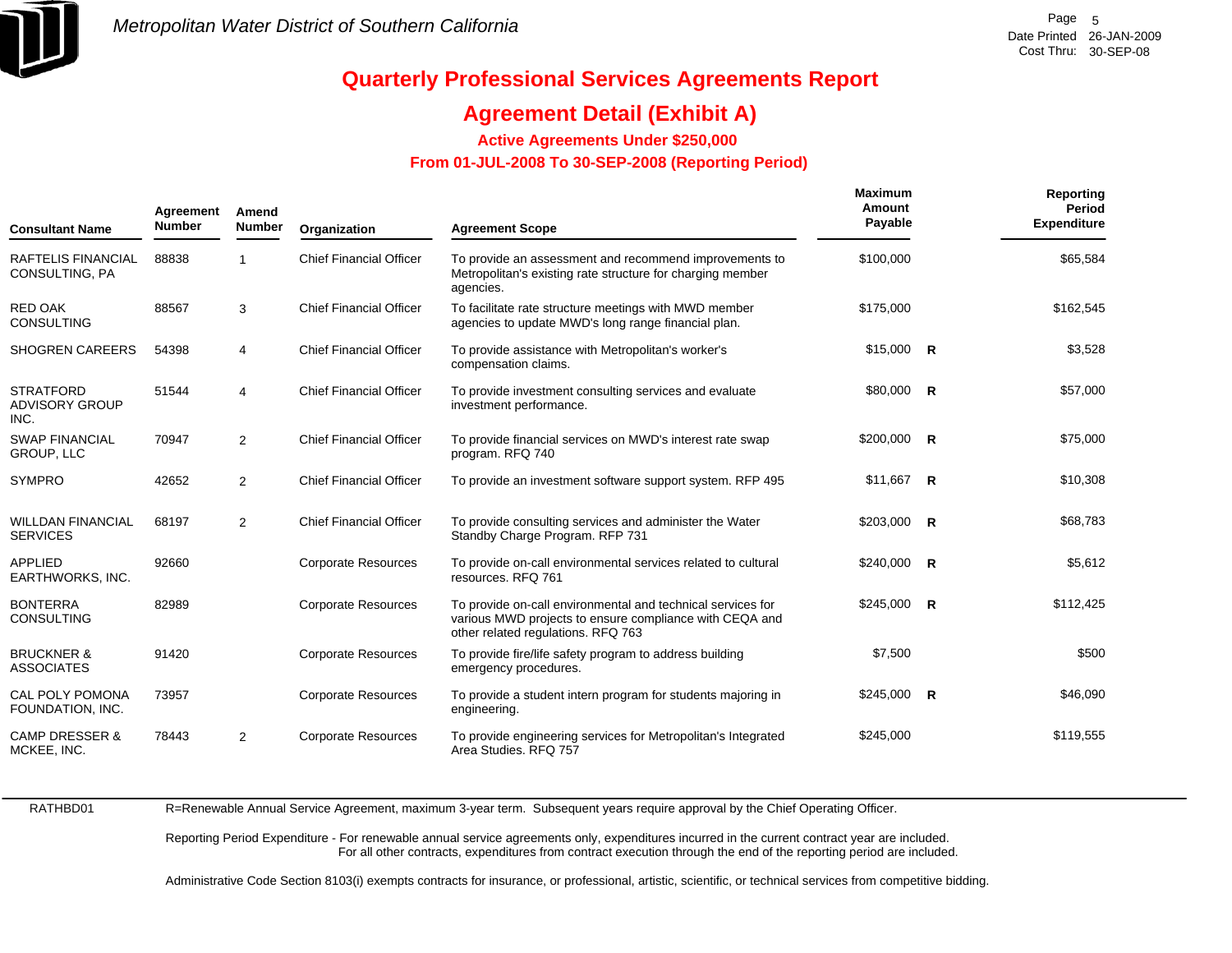

### **Agreement Detail (Exhibit A)**

**Active Agreements Under \$250,000** 

 **From 01-JUL-2008 To 30-SEP-2008 (Reporting Period)** 

| Consultant Name                                     | Agreement<br><b>Number</b> | Amend<br><b>Number</b> | Organization               | <b>Agreement Scope</b>                                                                                                                               | Maximum<br>Amount<br>Payable | Reporting<br>Period<br><b>Expenditure</b> |
|-----------------------------------------------------|----------------------------|------------------------|----------------------------|------------------------------------------------------------------------------------------------------------------------------------------------------|------------------------------|-------------------------------------------|
| CARTER & BURGESS,<br>INC.                           | 84097                      |                        | <b>Corporate Resources</b> | To provide on-call architectural services including final design<br>documents, code compliance and CAD drafting for various<br>MWD projects. RFQ 780 | $$225,000$ R                 | \$14,975                                  |
| CC-OPS INC.                                         | 83499                      | $\mathbf{1}$           | <b>Corporate Resources</b> | To provide client desktop and laptop technical services for the<br>PC Replacement Project. RFQ 572                                                   | $$245,000$ R                 | \$163,551                                 |
| CH2M HILL. INC.                                     | 82990                      |                        | <b>Corporate Resources</b> | To provide on-call environmental planning and management<br>services to support WRM, WSO, and CIP projects. RFQ 763                                  | $$245,000$ R                 | \$164,471                                 |
| CH2M HILL, INC.                                     | 88370                      |                        | <b>Corporate Resources</b> | To provide as-needed workshop style value engineering and<br>constructability review services for a variety of MWD projects.<br><b>RFQ 805</b>       | $$245,000$ R                 | \$32,922                                  |
| <b>CIBOLA SYSTEMS</b><br>CORPORATION                | 44950                      | 6                      | <b>Corporate Resources</b> | To provide maintenance and support for MWD's audiovisual<br>systems. RFP 509                                                                         | $$60,000$ R                  | \$24,587                                  |
| CREATIVE IMAGES<br>PHOTOGRAPHY                      | 87874                      |                        | <b>Corporate Resources</b> | To provide as-needed photography services. RFQ 812                                                                                                   | $$24,850$ R                  | \$1,479                                   |
| DATA TREE, LLC                                      | 84691                      |                        | <b>Corporate Resources</b> | To provide information related to appraisal, acquisition and<br>management of real property. RFP 776                                                 | $$25,000$ R                  | \$15,000                                  |
| DET NORSKE<br><b>VERITAS</b><br>CERTIFICATION, INC. | 90963                      |                        | <b>Corporate Resources</b> | To provide certification of Metropolitan's greenhouse gas<br>emissions inventory. RFP 841                                                            | \$75,000                     | \$15,881                                  |
| <b>DIGITAL MAP</b><br>PRODUCTS, INC.                | 84974                      |                        | <b>Corporate Resources</b> | To provide real property data subscription service. RFP 776                                                                                          | $$17,500$ R                  | \$17,500                                  |
| DOCULABS, INC.                                      | 95605                      |                        | <b>Corporate Resources</b> | To provide Enterprise Content Management (ECM) strategic<br>planning services for MWD.                                                               | $$24,900$ R                  | \$24,900                                  |
| DURANGO<br><b>TUNNELLING</b>                        | 77138                      |                        | <b>Corporate Resources</b> | To provide oversight on Inland Feeder Project underground<br>construction sites and provide technical advisory services.                             | $$240,000$ R                 | \$23,100                                  |
| EDAW, INC.                                          | 92657                      |                        | <b>Corporate Resources</b> | To provide as-needed technical and regulatory permitting<br>services. RFQ 761                                                                        | $$175,000$ R                 | \$2,279                                   |
|                                                     |                            |                        |                            |                                                                                                                                                      |                              |                                           |

RATHBD01 R=Renewable Annual Service Agreement, maximum 3-year term. Subsequent years require approval by the Chief Operating Officer.

> Reporting Period Expenditure - For renewable annual service agreements only, expenditures incurred in the current contract year are included. For all other contracts, expenditures from contract execution through the end of the reporting period are included.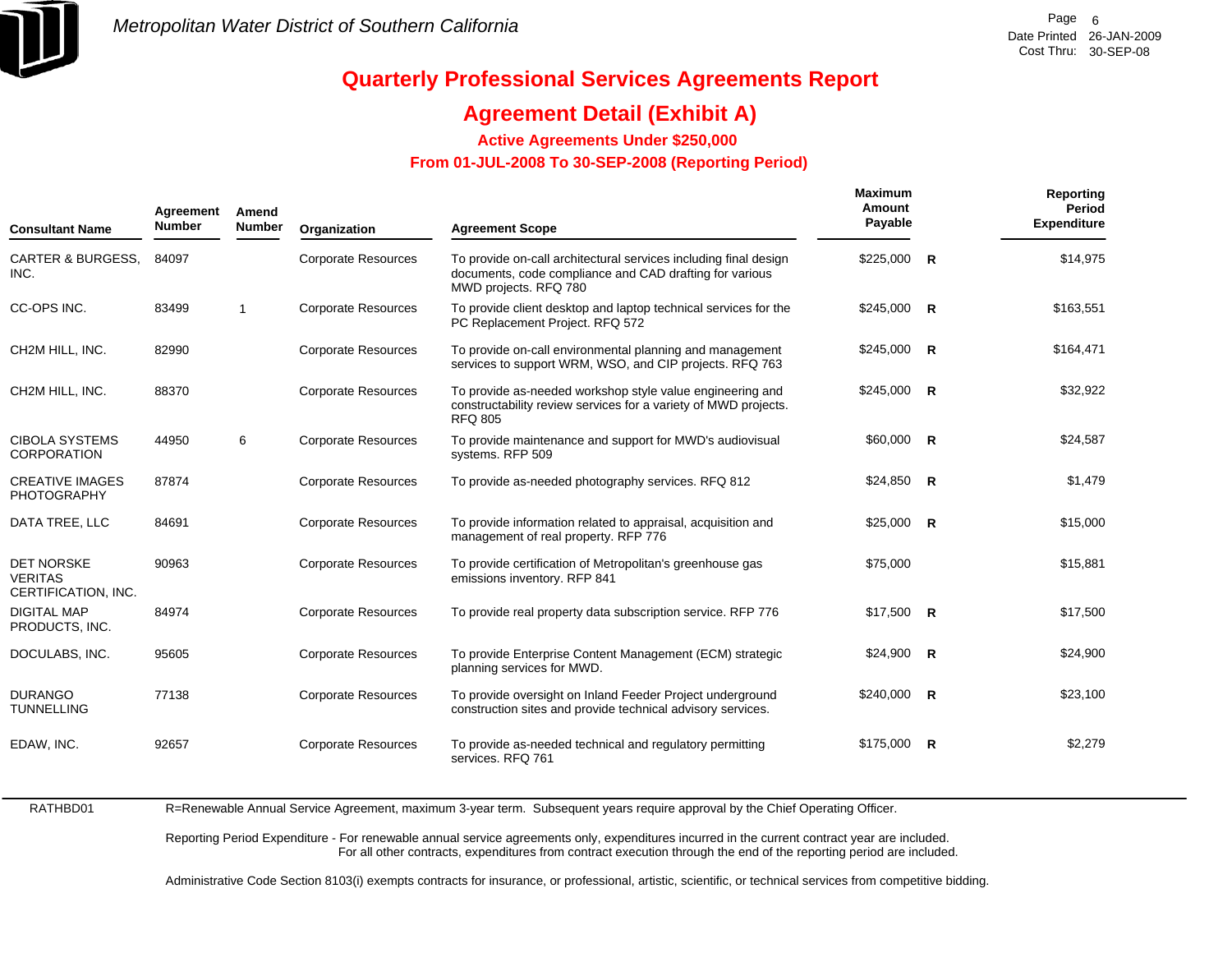

## **Agreement Detail (Exhibit A)**

**Active Agreements Under \$250,000** 

 **From 01-JUL-2008 To 30-SEP-2008 (Reporting Period)** 

| <b>Consultant Name</b>                                     | Agreement<br><b>Number</b> | Amend<br>Number | Organization               | <b>Agreement Scope</b>                                                                                                                           | Maximum<br>Amount<br>Payable | Reporting<br>Period<br><b>Expenditure</b> |
|------------------------------------------------------------|----------------------------|-----------------|----------------------------|--------------------------------------------------------------------------------------------------------------------------------------------------|------------------------------|-------------------------------------------|
| <b>ENVIRONMENTAL</b><br><b>SYSTEMS RESEARCH</b>            | 76933                      |                 | <b>Corporate Resources</b> | To provide on-call GIS technical assistance including system<br>upgrade, configuration, and integration services. (Closed<br>10/13/08)           | \$24,999                     | \$4,446                                   |
| <b>FIRST AMERICAN</b><br>CORELOGIC, INC.                   | 84976                      |                 | <b>Corporate Resources</b> | To provide real property data subscription services. RFP 776                                                                                     | $$50,000$ R                  | \$29,676                                  |
| <b>FORTECH</b><br><b>SOFTWARE</b><br>CONSULTING, INC.      | 93112                      |                 | <b>Corporate Resources</b> | To provide software support and maintenance for the energy<br>management system.                                                                 | $$39,700$ R                  | \$39,700                                  |
| GARTNER, INC.                                              | 54067                      | $\overline{4}$  | <b>Corporate Resources</b> | To provide subscription services for IT on trends and strategic<br>information.                                                                  | \$247,339                    | \$230,789                                 |
| <b>GCG ROSE &amp; KINDEL</b>                               | 91101                      |                 | <b>Corporate Resources</b> | To assess emerging concerns about water supply and<br>develop adaptive management strategies to sustain water<br>reliability for MWD.            | \$59,000                     | \$31,760                                  |
| <b>GEOLOGIC</b><br>ASSOCIATES, INC.                        | 84022                      |                 | <b>Corporate Resources</b> | To provide on-call geotechnical consulting services including<br>testing of earth materials and groundwater for various MWD<br>projects. RFQ 787 | $$240,000$ R                 | \$16,951                                  |
| <b>GEOMATRIX</b><br>CONSULTANTS, INC.                      | 84025                      |                 | <b>Corporate Resources</b> | To provide on-call geotechnical consulting services including<br>testing of earth materials and groundwater for various MWD<br>projects. RFQ 787 | $$240,000$ R                 | \$15,504                                  |
| GEOPENTECH, INC.                                           | 82816                      |                 | <b>Corporate Resources</b> | To provide on-call geotechnical consulting services including<br>testing of earth materials and groundwater for various MWD<br>projects. RFQ 787 | $$244,000$ R                 | \$262,694                                 |
| <b>HELIX</b><br><b>ENVIRONMENTAL</b><br>PLANNING, INC.     | 82991                      |                 | <b>Corporate Resources</b> | To provide on-call environmental planning and management<br>services to support WSO, WRM and CIP projects. RFQ 763                               | $$245,000$ R                 | \$75,774                                  |
| <b>INFORMATION</b><br><b>MANAGEMENT</b><br>RESOURCES, INC. | 86422                      |                 | <b>Corporate Resources</b> | To provide project management services and quality<br>assurance for network infrastructure upgrade project. RFP<br>572                           | $$243,000$ R                 | \$117,045                                 |
| <b>INNOVENT</b><br>SOLUTIONS, INC.                         | 95312                      |                 | <b>Corporate Resources</b> | To provide technical support relating to ACTUATE report<br>software.                                                                             | \$24,500                     | \$1,200                                   |

RATHBD01

R=Renewable Annual Service Agreement, maximum 3-year term. Subsequent years require approval by the Chief Operating Officer.

Reporting Period Expenditure - For renewable annual service agreements only, expenditures incurred in the current contract year are included. For all other contracts, expenditures from contract execution through the end of the reporting period are included.

Administrative Code Section 8103(i) exempts contracts for insurance, or professional, artistic, scientific, or technical services from competitive bidding.

Geopentech, Inc., #82816 - Invoices totalling \$71,457 were for work performed in the previous contract period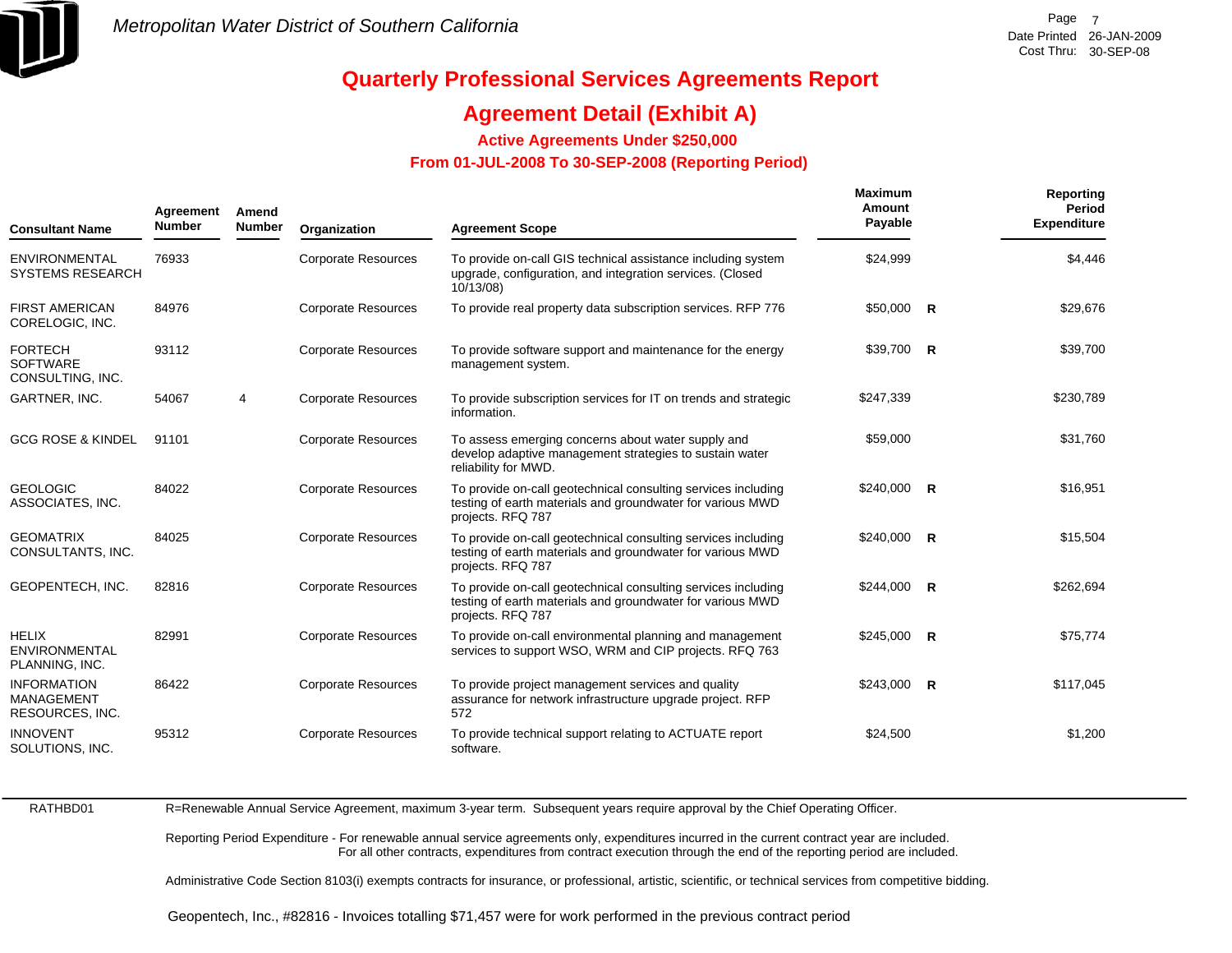

### **Agreement Detail (Exhibit A)**

**Active Agreements Under \$250,000** 

 **From 01-JUL-2008 To 30-SEP-2008 (Reporting Period)** 

| <b>Consultant Name</b>                        | Agreement<br><b>Number</b> | Amend<br><b>Number</b> | Organization               | <b>Agreement Scope</b>                                                                                                                                                  | Maximum<br>Amount<br>Payable | Reporting<br>Period<br><b>Expenditure</b> |
|-----------------------------------------------|----------------------------|------------------------|----------------------------|-------------------------------------------------------------------------------------------------------------------------------------------------------------------------|------------------------------|-------------------------------------------|
| JACOBS ASSOCIATES 82817                       |                            |                        | <b>Corporate Resources</b> | To provide on-call geotechnical consulting services including<br>testing of earth materials and groundwater for various MWD<br>projects. RFQ 787                        | $$244,000$ R                 | \$65,790                                  |
| <b>JONES &amp; STOKES</b><br>ASSOCIATES, INC. | 82992                      |                        | <b>Corporate Resources</b> | To provide on-call enviromental planning and management<br>services to support WRM, WSO and CIP projects. RFQ 763                                                       | $$245,000$ R                 | \$61,830                                  |
| <b>KEANE BIOLOGICAL</b><br><b>CONSULTING</b>  | 92432                      |                        | <b>Corporate Resources</b> | To provide as-needed technical and regulatory environmental<br>services for category 2 biological resources management.<br><b>RFQ 761</b>                               | $$125,000$ R                 | \$9,472                                   |
| KLEINFELDER WEST,<br>INC.                     | 86637                      |                        | <b>Corporate Resources</b> | To provide on-call environmental and technical services for<br>various MWD projects to ensure compliance with CEQA and<br>other related relations. RFQ 763              | $$245,000$ R                 | \$4,899                                   |
| KLEINFELDER WEST,<br>INC.                     | 84024                      |                        | <b>Corporate Resources</b> | To provide on-call geotechnical consulting services including<br>testing of earth materials and groundwater for various MWD<br>projects. RFQ 787                        | $$240,000$ R                 | \$24,809                                  |
| <b>LERCH, BATES &amp;</b><br>ASSOCIATES, INC. | 80902                      | $\mathbf{1}$           | <b>Corporate Resources</b> | To conduct an elevator audit to determine condition level of<br>preventive maintenance and state of general repair.                                                     | \$10,320                     | \$7,320                                   |
| <b>LSA ASSOCIATES,</b><br>INC.                | 81958                      |                        | <b>Corporate Resources</b> | To provide on-call environmental and technical services to<br>support WSO, WRM and CIP program. RFQ 763                                                                 | $$245,000$ R                 | \$82,298                                  |
| <b>MARTINEZ</b><br>ARCHITECS, INC.            | 84099                      |                        | <b>Corporate Resources</b> | To provide on-call architectural services including final design<br>documents, code compliance and CAD drafting for various<br>MWD projects. RFQ 780                    | $$225,000$ R                 | \$18,240                                  |
| <b>MOODY</b><br>INTERNATIONAL INC.            | 79240                      |                        | Corporate Resources        | To provide inspection, sampling, and testing of fabricated<br>materials including steel pipe, mechanical and electrical<br>equipment and large diameter valves. RFP 765 | $$200,000$ R                 | \$1,686                                   |
| <b>ON-SITE TECHNICAL</b><br><b>SERVICES</b>   | 79238                      |                        | <b>Corporate Resources</b> | To provide services including inspection, sampling and testing<br>of fabricated materials. RFP 765                                                                      | $$240,000$ R                 | \$1,433                                   |
| P. MURPHY &<br><b>ASSOCIATES</b>              | 86756                      |                        | <b>Corporate Resources</b> | To provide project management services related to Phase<br>Two Information Security Remediation project and the Board<br>Technology Upgrade project. RFP 572            | $$243,000$ R                 | \$71,520                                  |

RATHBD01

R=Renewable Annual Service Agreement, maximum 3-year term. Subsequent years require approval by the Chief Operating Officer.

Reporting Period Expenditure - For renewable annual service agreements only, expenditures incurred in the current contract year are included. For all other contracts, expenditures from contract execution through the end of the reporting period are included.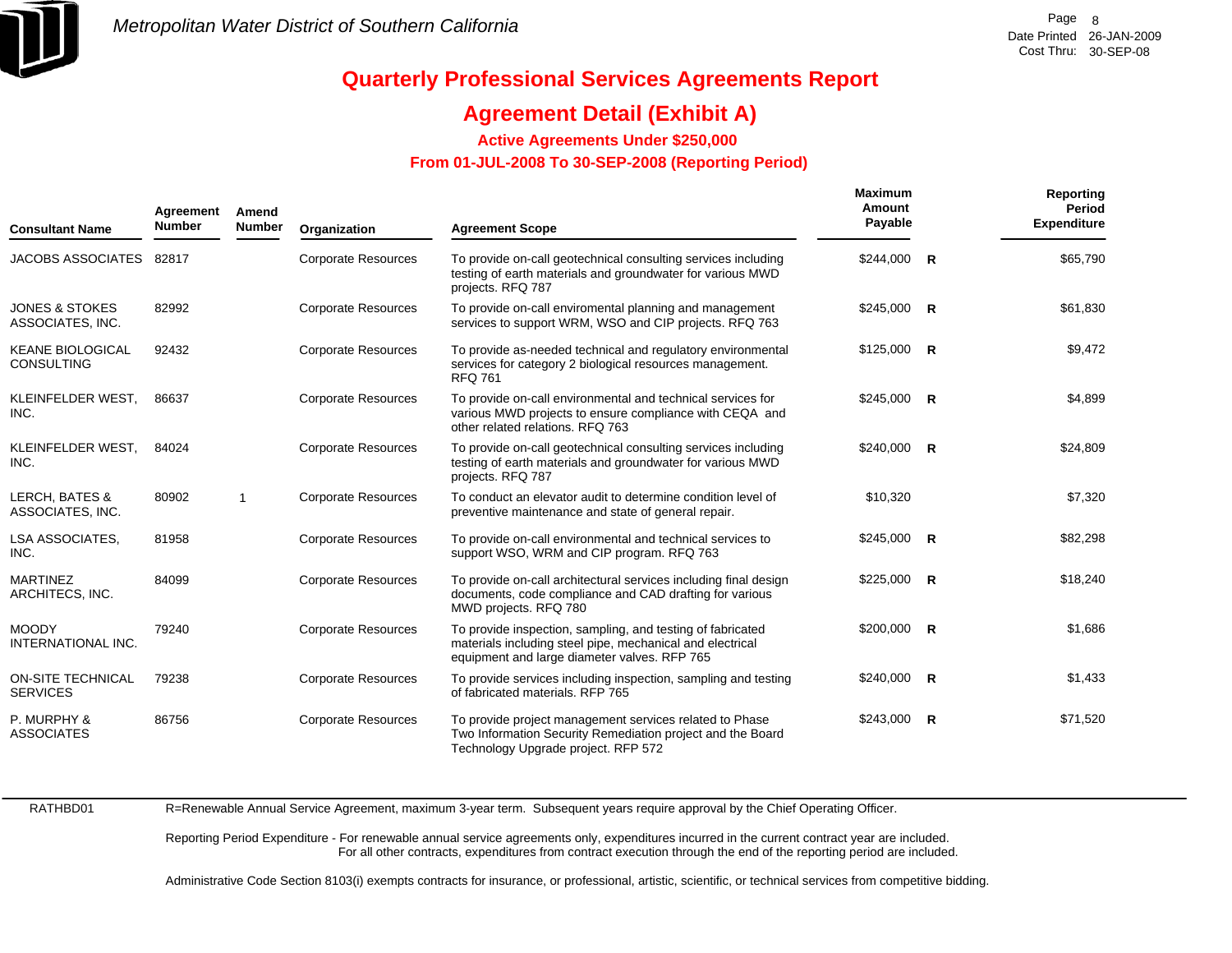

### **Agreement Detail (Exhibit A)**

**Active Agreements Under \$250,000** 

 **From 01-JUL-2008 To 30-SEP-2008 (Reporting Period)** 

| <b>Consultant Name</b>                                           | Agreement<br><b>Number</b> | Amend<br><b>Number</b> | Organization               | <b>Agreement Scope</b>                                                                                                                                      | Maximum<br>Amount<br>Payable | Reporting<br>Period<br><b>Expenditure</b> |
|------------------------------------------------------------------|----------------------------|------------------------|----------------------------|-------------------------------------------------------------------------------------------------------------------------------------------------------------|------------------------------|-------------------------------------------|
| PRIME NET, INC.                                                  | 84277                      |                        | <b>Corporate Resources</b> | To provide consulting services related to the selection of a<br>new voice system architecture to meet MWD's business and<br>technical requirements. RFP 572 | \$241,370                    | \$145,661                                 |
| <b>PROJECTLINE</b><br><b>TECHNICAL</b><br>SERVICES, INC.         | 82685                      | -1                     | <b>Corporate Resources</b> | To provide maintenance management services for MWD's<br>Strategic Operation Maintenance Management System<br>(SOMMS) Project. RFP 572                       | $$243,000$ R                 | \$212,784                                 |
| <b>RESOURCEXPERTS</b>                                            | 93307                      |                        | <b>Corporate Resources</b> | To provide IT project management services for various IT<br>projects. RFP 572                                                                               | $$238,000$ R                 | \$36,440                                  |
| SNYDER, GARY M.                                                  | 74232                      | -1                     | <b>Corporate Resources</b> | To provide construction management inspection services for<br>completion of the Inland Feeder Program and the Arrowhead<br>Tunnels. (Former Employee)       | $$245,000$ R                 | \$39,533                                  |
| <b>SYSTEMS</b><br><b>INTEGRATED</b>                              | 89482                      | -1                     | <b>Corporate Resources</b> | To develop programmable logic controller and human<br>machine interface application software program. RFP 572                                               | \$245,000                    | \$212,740                                 |
| <b>SYSTEMS</b><br>INTEGRATED, LLC                                | 38951                      | 4                      | <b>Corporate Resources</b> | To provide software support services for SCADA.                                                                                                             | $$230,000$ R                 | \$175,000                                 |
| <b>TECHNOLOGY</b><br><b>INTEGRATION GROUP</b>                    | 83497                      | $\overline{2}$         | <b>Corporate Resources</b> | To provide client desktop and laptop technical services for the<br>PC Replacement Project. RFP 572                                                          | \$245,000                    | \$189,149                                 |
| <b>TECHNOLOGY</b><br><b>INTEGRATION GROUP</b>                    | 95991                      |                        | <b>Corporate Resources</b> | To provide technical support services and expertise for<br>Microsoft products.                                                                              | $$24,900$ R                  | \$24,424                                  |
| VALUE MANAGEMENT<br>STRATEGIES, INC.                             | 88368                      |                        | <b>Corporate Resources</b> | To provide as-needed workshop style, value engineering and<br>constructability review services for a variety of MWD projects.<br><b>RFP 805</b>             | $$245,000$ R                 | \$188,044                                 |
| <b>VENICE CONSULTING</b><br><b>GROUP LP</b>                      | 90851                      | $\overline{2}$         | <b>Corporate Resources</b> | To provide computer programming services for various<br>Metropolitan software applications.                                                                 | $$104,900$ R                 | \$54,545                                  |
| <b>VISIONARY</b><br><b>INTEGRATION</b><br>PROFESSIONALS,<br>LLC. | 91756                      | $\overline{1}$         | <b>Corporate Resources</b> | To provide software and implementation testing services for<br>various MWD applications. RFP 803                                                            | \$241,915                    | \$202,690                                 |

RATHBD01

R=Renewable Annual Service Agreement, maximum 3-year term. Subsequent years require approval by the Chief Operating Officer.

Reporting Period Expenditure - For renewable annual service agreements only, expenditures incurred in the current contract year are included. For all other contracts, expenditures from contract execution through the end of the reporting period are included.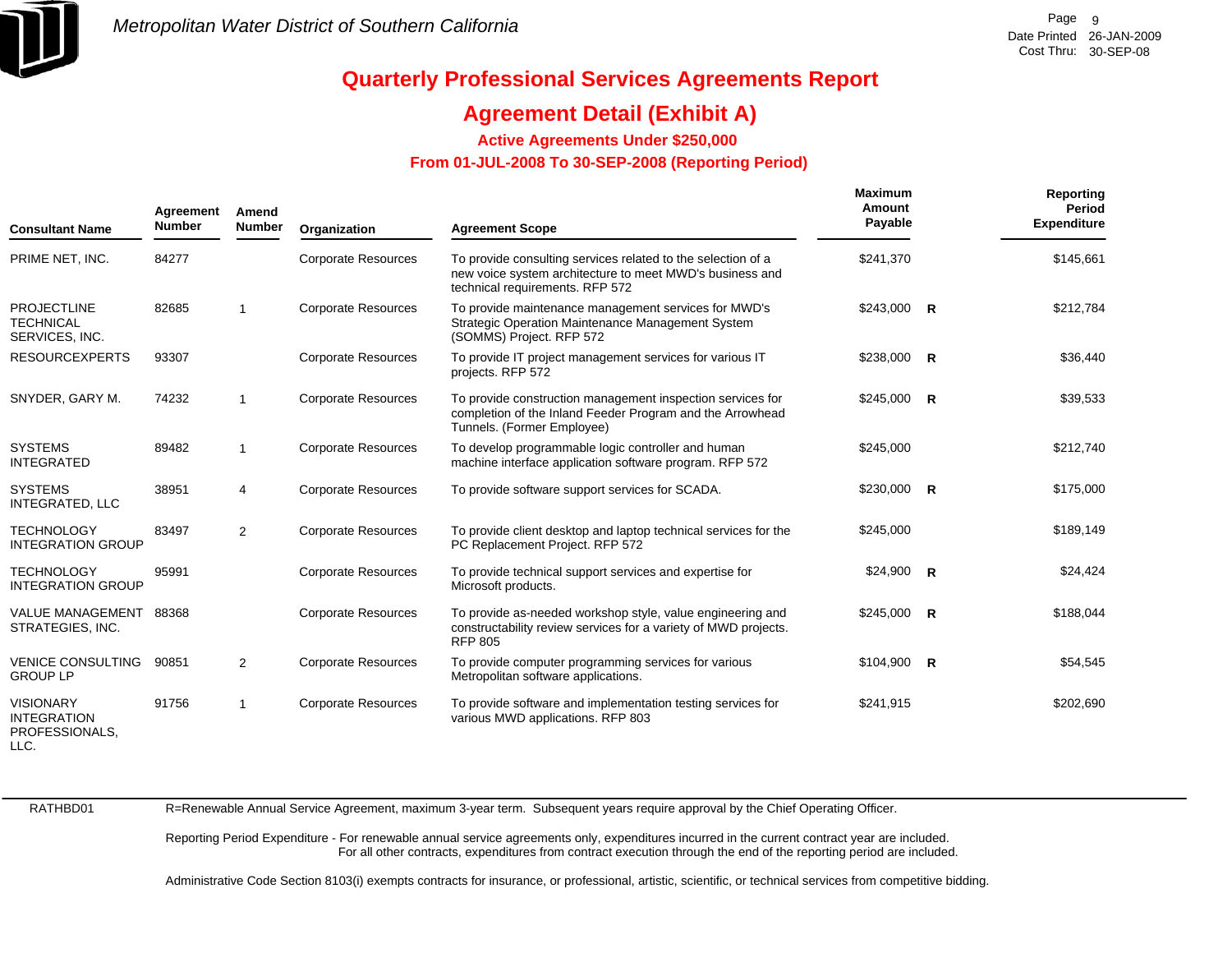

RATHBD01

# **Quarterly Professional Services Agreements Report**

## **Agreement Detail (Exhibit A)**

**Active Agreements Under \$250,000** 

 **From 01-JUL-2008 To 30-SEP-2008 (Reporting Period)** 

| <b>Consultant Name</b>                                           | Agreement<br><b>Number</b> | Amend<br><b>Number</b> | Organization                                   | <b>Agreement Scope</b>                                                                                                                          | Maximum<br>Amount<br>Payable |                | Reporting<br>Period<br><b>Expenditure</b> |
|------------------------------------------------------------------|----------------------------|------------------------|------------------------------------------------|-------------------------------------------------------------------------------------------------------------------------------------------------|------------------------------|----------------|-------------------------------------------|
| <b>WAGNER</b><br><b>BIOLOGICAL</b><br><b>CONSULTING</b>          | 92656                      |                        | <b>Corporate Resources</b>                     | To provide on-call technical and regulatory environmental<br>services. RFQ 761                                                                  | $$200,000$ R                 |                | \$64,096                                  |
| <b>WORK TECHNOLOGY</b><br><b>CORPORATION</b>                     | 75237                      |                        | <b>Corporate Resources</b>                     | To provide IT services related to the maintenance and<br>integration of the Worktech software appliction.                                       | \$24,999                     |                | \$19,503                                  |
| <b>3E COMPANY</b>                                                | 67608                      | $\overline{1}$         | Water System<br><b>Operations Group</b>        | To provide materials safety data management services. RFP<br>699                                                                                | $$60,250$ R                  |                | \$47,630                                  |
| <b>ACE &amp; STEWART</b><br>DETAILING, INC.                      | 87054                      |                        | <b>Water System</b><br><b>Operations Group</b> | To provide review of engineered drawings and sketches and<br>shop detailing evaluation in support of MWD's maintenance<br>support unit. RFP 815 | \$150,000                    | $\overline{R}$ | \$46,865                                  |
| AEI-CASC<br>ENGINEERING, INC.                                    | 70949                      |                        | <b>Water System</b><br><b>Operations Group</b> | To provide as-needed environmental services in support of<br>Metropolitan's Capital Improvement Programs. RFP 700                               | $$240,000$ R                 |                | \$2,366                                   |
| <b>CAL POLY POMONA</b><br>FOUNDATION, INC.                       | 13998                      | 5                      | Water System<br><b>Operations Group</b>        | To provide a student intern program for students majoring in<br>science.                                                                        | $$245,000$ R                 |                | \$77,840                                  |
| <b>CALSCIENCE</b><br><b>ENVIRONMENTAL</b><br>LAB INC.            | 87644                      |                        | <b>Water System</b><br><b>Operations Group</b> | To provide analytical services for chemical, physical analysis<br>of soil, sludge and wastewater samples. RFP 816                               | $$160,000$ R                 |                | \$1,821                                   |
| <b>CAMP DRESSER &amp;</b><br>MCKEE, INC.                         | 61472                      |                        | Water System<br><b>Operations Group</b>        | To conduct a study titled "Bromate Control Study" related to<br>the use of ozone at the filtration plants.                                      | \$25,000                     |                | \$10,717                                  |
| CARR, FORREST C.                                                 | 93325                      | $\mathbf{1}$           | <b>Water System</b><br><b>Operations Group</b> | To provide review and assessment of clearance requirements<br>for 230 KV breakers at Parker Dam.                                                | \$10,000                     |                | \$6,715                                   |
| <b>CH DIAGNOSTIC &amp;</b><br><b>CONSULTING</b><br>SERVICE, INC. | 57402                      | $\overline{1}$         | <b>Water System</b><br><b>Operations Group</b> | To provide a complex water analysis mandated by the EPA.                                                                                        | \$45,000                     |                | \$29,060                                  |
| CH2M HILL, INC.                                                  | 80230                      |                        | Water System<br><b>Operations Group</b>        | To provide advisory services on the study "Development of<br>Long Term Water Quality and Treatment Strategies." (Closed<br>10/27/08)            | \$15,000                     |                | \$13,987                                  |
| <b>CLARK SEIF CLARK,</b><br>INC. (CSC)                           | 83077                      | $\mathbf{1}$           | <b>Water System</b><br><b>Operations Group</b> | To provide industrial hygiene services including Cal-Osha<br>compliance surveys at various MWD sites. RFP 772                                   | \$200,000 R                  |                | \$47,612                                  |
|                                                                  |                            |                        |                                                |                                                                                                                                                 |                              |                |                                           |

R=Renewable Annual Service Agreement, maximum 3-year term. Subsequent years require approval by the Chief Operating Officer.

Reporting Period Expenditure - For renewable annual service agreements only, expenditures incurred in the current contract year are included. For all other contracts, expenditures from contract execution through the end of the reporting period are included.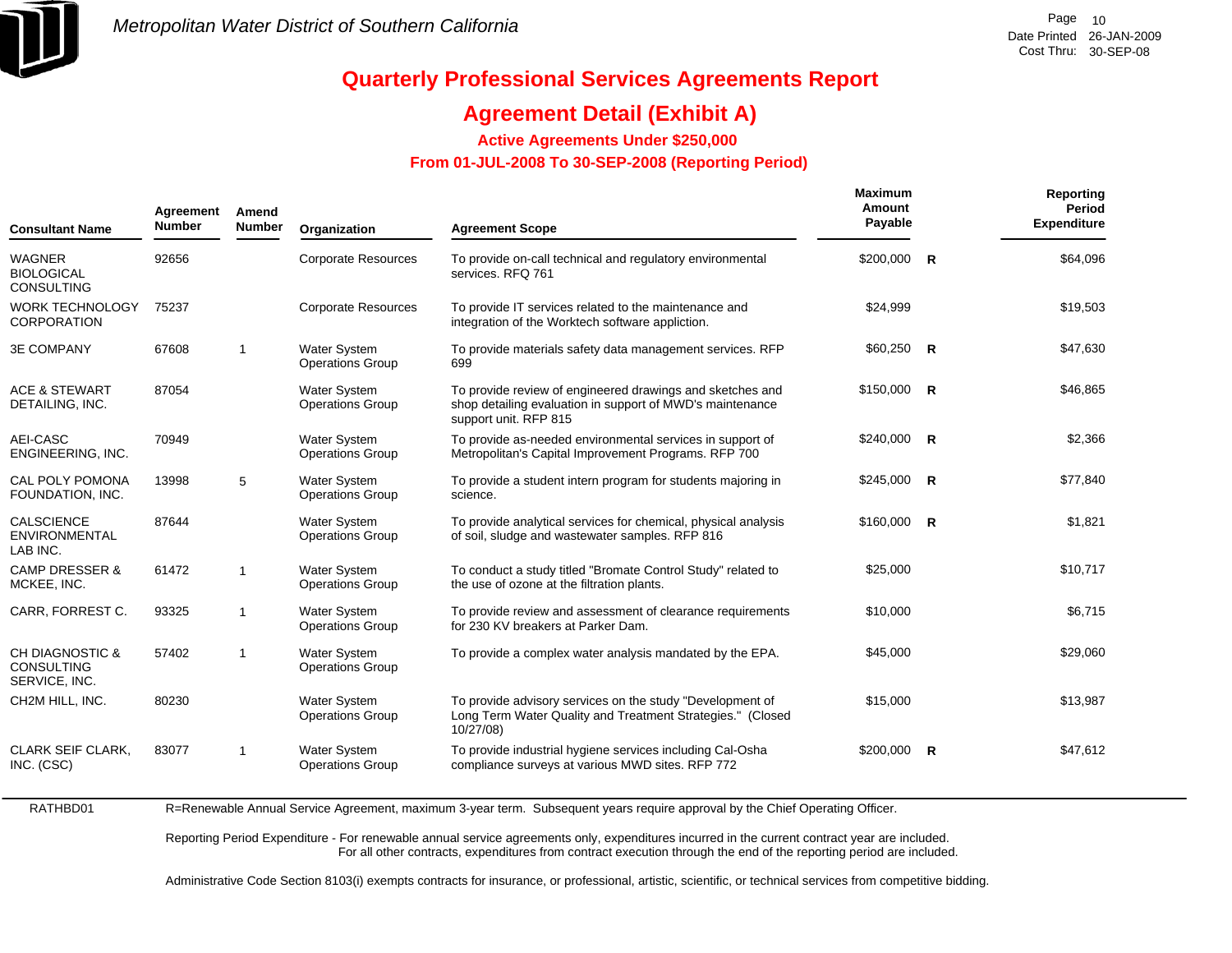

## **Agreement Detail (Exhibit A)**

**Active Agreements Under \$250,000** 

 **From 01-JUL-2008 To 30-SEP-2008 (Reporting Period)** 

| <b>Consultant Name</b>                                       | Agreement<br><b>Number</b> | Amend<br><b>Number</b> | Organization                                   | <b>Agreement Scope</b>                                                                                                                                               | Maximum<br>Amount<br>Payable | Reporting<br>Period<br><b>Expenditure</b> |
|--------------------------------------------------------------|----------------------------|------------------------|------------------------------------------------|----------------------------------------------------------------------------------------------------------------------------------------------------------------------|------------------------------|-------------------------------------------|
| E2 ENVIRONMENTAL.<br>INC.                                    | 70950                      |                        | Water System<br><b>Operations Group</b>        | To provide as-needed environmental services. (Closed<br>11/25/08) RFQ 700                                                                                            | \$240,000 R                  | \$3,148                                   |
| <b>EMS LABORATORIES.</b><br>INC.                             | 78905                      | 1                      | <b>Water System</b><br><b>Operations Group</b> | To provide industrial hygiene laboratory services including<br>evaluating work place chemical hazards. RFP 773                                                       | $$75,000$ R                  | \$13,862                                  |
| <b>FRANK C. MCGINNIS</b>                                     | 85860                      |                        | <b>Water System</b><br><b>Operations Group</b> | To provide advisory services related to underwater diving<br>procedures (SWP). (Closed 11/25/08) Board Approved Date<br>:11-JUL-06 Board Letter Num :8-3             | \$24,999                     | \$6,841                                   |
| GEOPENTECH, INC.                                             | 58436                      | 2                      | <b>Water System</b><br><b>Operations Group</b> | To provide remedial measures at Pacific Gas & Electric's<br>Topock facility.                                                                                         | $$215,000$ R                 | \$37,501                                  |
| <b>GLENDALE</b><br><b>ADVENTIST OCC</b><br><b>MEDICAL</b>    | 66401                      | -1                     | <b>Water System</b><br><b>Operations Group</b> | To provide occupational medical services. RFP 698                                                                                                                    | \$170,000 R                  | \$35,208                                  |
| GORDON, DR.<br><b>GILBERT</b>                                | 60445                      | -1                     | <b>Water System</b><br><b>Operations Group</b> | To serve in an advisory capacity for the ozone application in<br>drinking water.                                                                                     | \$25,000                     | \$16,186                                  |
| <b>GROUNDS</b><br><b>ENGINEERING</b><br>GROUP, INC.          | 87053                      |                        | <b>Water System</b><br><b>Operations Group</b> | To provide review of engineered drawings and sketches and<br>shop detailing evaluation in support of MWD's maintenance<br>support unit. RFP 815                      | $$150,000$ R                 | \$20,270                                  |
| HOZALSKI, DR.,<br><b>RAYMOND</b>                             | 89636                      |                        | <b>Water System</b><br><b>Operations Group</b> | To provide consulting services for study entitled "Evaluation of<br>the Formation and Control of N-Nitrosodimethylamine (NDMA)<br>in Metropolitan's Treated Waters." | \$24,999                     | \$2,894                                   |
| INDUSTRIAL HYGIENE 83076<br>MANAGEMENT, INC.                 |                            | 2                      | <b>Water System</b><br><b>Operations Group</b> | To provide industrial hygiene services including Cal-Osha<br>compliance surveys at various MWD sites. RFP 772                                                        | $$200,000$ R                 | \$69,826                                  |
| <b>INDUSTRIAL HYGIENE</b><br>MANAGEMENT, INC.                | 92534                      |                        | Water System<br><b>Operations Group</b>        | To provide asbestos and lead building surveys. RFP 839                                                                                                               | \$100,000                    | \$46,063                                  |
| <b>INDUSTRIAL</b><br><b>SCIENTIFIC</b><br><b>CORPORATION</b> | 77470                      |                        | <b>Water System</b><br><b>Operations Group</b> | To provide, maintain, and calibrate ITX gas-monitoring<br>instruments required for confined space and tunnel entries.                                                | \$249,078 R                  | \$62,226                                  |

RATHBD01

R=Renewable Annual Service Agreement, maximum 3-year term. Subsequent years require approval by the Chief Operating Officer.

Reporting Period Expenditure - For renewable annual service agreements only, expenditures incurred in the current contract year are included. For all other contracts, expenditures from contract execution through the end of the reporting period are included.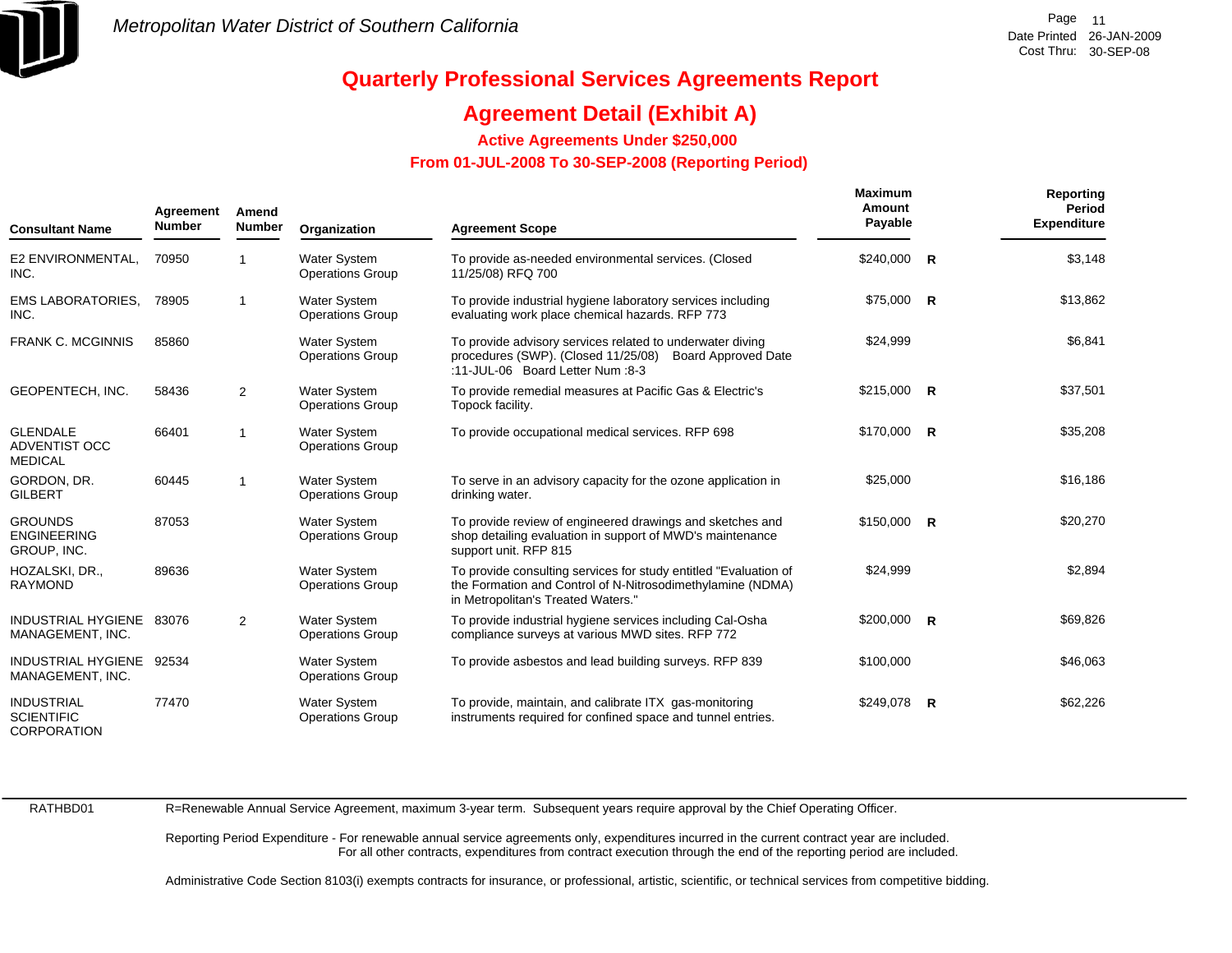

## **Agreement Detail (Exhibit A)**

**Active Agreements Under \$250,000** 

 **From 01-JUL-2008 To 30-SEP-2008 (Reporting Period)** 

| <b>Consultant Name</b>                                      | Agreement<br><b>Number</b> | Amend<br><b>Number</b> | Organization                                   | <b>Agreement Scope</b>                                                                                                                                                       | Maximum<br>Amount<br>Payable |                | Reporting<br>Period<br><b>Expenditure</b> |
|-------------------------------------------------------------|----------------------------|------------------------|------------------------------------------------|------------------------------------------------------------------------------------------------------------------------------------------------------------------------------|------------------------------|----------------|-------------------------------------------|
| <b>IVID</b><br>COMMUNICATIONS,<br>INC.                      | 96194                      |                        | Water System<br><b>Operations Group</b>        | To provide technical support in revising and updating<br>Metropolitan's diver process manual. (Closed 1/12/09)                                                               | \$22,450                     |                | \$4,080                                   |
| JAMES R. STEWART                                            | 85898                      |                        | <b>Water System</b><br><b>Operations Group</b> | To provide advisory services related to underwater diving<br>procedures (SWP). (Closed 11/25/08) Board Approved Date<br>:11-JUL-06 Board Letter Num :8-3                     | \$24,999                     |                | \$13,129                                  |
| <b>JOSHUA CASEY</b><br><b>CORPORATE</b><br><b>TRAINING</b>  | 75308                      | $\overline{2}$         | Water System<br><b>Operations Group</b>        | To provided First Responder/Emergency Training to members<br>of Metropolitan's chemcial responder teams. RFP 759                                                             | \$80,000                     | $\overline{R}$ | \$47,240                                  |
| <b>KAZARIANS &amp;</b><br>ASSOCIATES, INC.                  | 92928                      |                        | <b>Water System</b><br><b>Operations Group</b> | To provide assistance with reviewing risk management<br>programs for up to five of MWD water treatment plants. RFP<br>836                                                    | \$40,000                     |                | \$3,673                                   |
| KLOPFENSTEIN,<br>KEVIN S., M.D.                             | 79174                      |                        | <b>Water System</b><br><b>Operations Group</b> | To provide services related to medical examinations and care<br>for field employees.                                                                                         | $$8,000$ R                   |                | \$466                                     |
| <b>LA TESTING</b>                                           | 78906                      | $\mathbf{1}$           | <b>Water System</b><br><b>Operations Group</b> | To provide industrial hygiene lab services to evaluate<br>workplace chemical hazards. RFP 773                                                                                | \$75,000                     | $\overline{R}$ | \$17,147                                  |
| <b>LEARN CPR 4 LIFE</b>                                     | 70943                      | 1                      | <b>Water System</b><br><b>Operations Group</b> | To provide medical emergency skills training to MWD<br>employees. RFP 742                                                                                                    | \$40,000                     | $\mathsf{R}$   | \$2,501                                   |
| <b>MACTEC</b><br><b>ENGINEERING AND</b><br>CONSULTING, INC. | 83074                      | 1                      | <b>Water System</b><br><b>Operations Group</b> | To provide industrial hygiene services including Cal-Osha<br>compliance surveys at various MWD sites. RFP 772                                                                | \$10,000                     | $\mathsf{R}$   | \$1,646                                   |
| MALCOLM PIRNIE,<br>INC.                                     | 85714                      | 1                      | <b>Water System</b><br><b>Operations Group</b> | To develop long-term water quality and treatment strategies.<br>(Closed 10/27/08)                                                                                            | \$60,000                     |                | \$51,253                                  |
| <b>MT. SAN ANTONIO</b><br><b>COLLEGE</b>                    | 85429                      |                        | <b>Water System</b><br><b>Operations Group</b> | To work in collaboration with Metropolitan to provide training<br>programs for the maintenance mechanic and maintenance<br>electrician apprentice programs. (Closed 10/6/08) | \$37,840                     |                | \$37,840                                  |
| <b>NATEC</b><br><b>INTERNATIONAL</b>                        | 86849                      |                        | <b>Water System</b><br><b>Operations Group</b> | To provide asbestos and cement pipe training in accordance<br>with Osha regulations.                                                                                         | \$24,950                     |                | \$24,135                                  |
| <b>NATIONAL SAFETY</b><br>COMPLIANCE, INC.                  | 82454                      |                        | <b>Water System</b><br><b>Operations Group</b> | To provide services related to California Department of<br>Transportation mandated drug testing.                                                                             | \$15,000                     | R              | \$7,808                                   |

RATHBD01 R=Renewable Annual Service Agreement, maximum 3-year term. Subsequent years require approval by the Chief Operating Officer.

> Reporting Period Expenditure - For renewable annual service agreements only, expenditures incurred in the current contract year are included. For all other contracts, expenditures from contract execution through the end of the reporting period are included.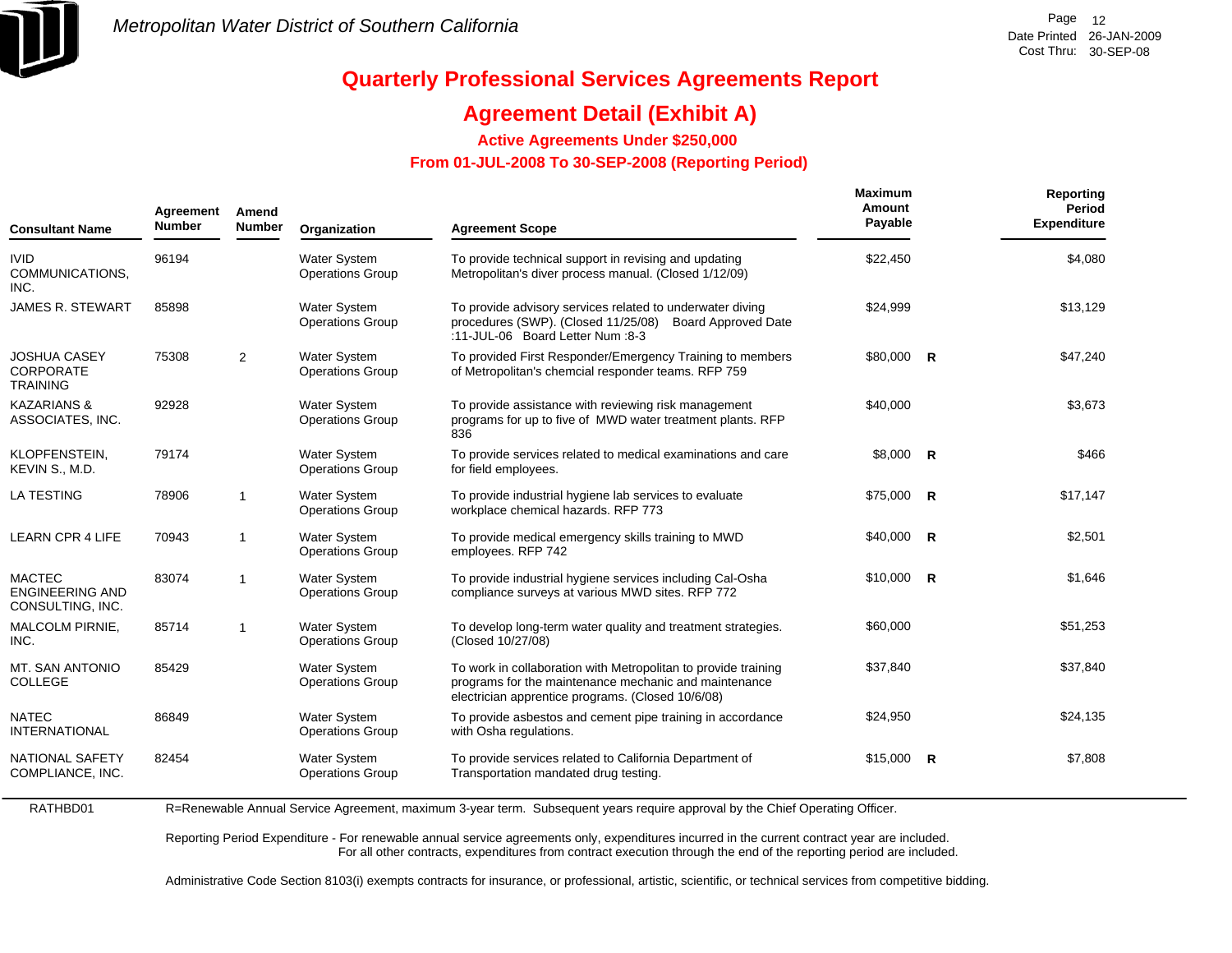

## **Agreement Detail (Exhibit A)**

**Active Agreements Under \$250,000** 

 **From 01-JUL-2008 To 30-SEP-2008 (Reporting Period)** 

| Agreement<br><b>Number</b><br><b>Consultant Name</b>                 |       | Amend<br><b>Number</b> | Organization                                   | <b>Agreement Scope</b>                                                                                                                     | Maximum<br>Amount<br>Payable |                         | Reporting<br>Period<br><b>Expenditure</b> |
|----------------------------------------------------------------------|-------|------------------------|------------------------------------------------|--------------------------------------------------------------------------------------------------------------------------------------------|------------------------------|-------------------------|-------------------------------------------|
| <b>NAVIGANT</b><br>CONSULTING, INC.                                  | 67613 | $\overline{4}$         | Water System<br><b>Operations Group</b>        | To provide analysis, reports, and advice on matters related to<br>power/energy issues impacting the State Water Project. RFQ<br>702        | \$225,000                    |                         | \$97,685                                  |
| <b>NETWORK</b><br><b>ENVIRONMENTAL</b><br>SYSTEMS, INC.              | 81581 |                        | <b>Water System</b><br><b>Operations Group</b> | To provide hazardous materials management services,<br>including documentation per ISO standards.                                          | \$24,999                     | $\overline{\mathsf{R}}$ | \$8,137                                   |
| <b>NINYO &amp; MOORE</b><br><b>GEOTECHNICAL AND</b>                  | 70951 | $\overline{1}$         | <b>Water System</b><br><b>Operations Group</b> | To provide as-needed environmental consulting services.<br><b>RFQ 700</b>                                                                  | $$240,000$ R                 |                         | \$7,982                                   |
| <b>OPCON</b><br>TECHNOLOGIES, LLC                                    | 89562 |                        | <b>Water System</b><br><b>Operations Group</b> | To provide video production, technical documentation,<br>knowledge capture related to MWD treatment plant<br>operations.                   | \$225,000                    |                         | \$89,280                                  |
| <b>PROCESS</b><br>APPLICATIONS, INC.                                 | 59688 | -1                     | <b>Water System</b><br><b>Operations Group</b> | To advise Metropolitan on application of ozone in drinking<br>water.                                                                       | \$25,000                     |                         | \$7,375                                   |
| <b>PROCESS</b><br>APPLICATIONS, INC.                                 | 89956 |                        | <b>Water System</b><br><b>Operations Group</b> | To provide training and workshops related to start-up and<br>process optimization services at Skinner Water Treatment<br>Plant.            | \$227,700                    |                         | \$76,027                                  |
| RANDALL, MD, MPH,<br>MICHAEL C.                                      | 65055 |                        | <b>Water System</b><br><b>Operations Group</b> | To provide occupational medical consulting services. RFP 697                                                                               | $$50,000$ R                  |                         | \$19,800                                  |
| <b>RISK MANAGEMENT</b><br>PROFESSIONALS,<br>INC.                     | 92927 |                        | <b>Water System</b><br><b>Operations Group</b> | To evaluate MWD's risk management programs for up to five<br>water treatment plants and one chlorine unloading facility.<br><b>RFP 836</b> | \$200,000                    |                         | \$17,037                                  |
| <b>SKILSET</b><br>COMMUNICATIONS,<br>INC.                            | 89338 |                        | <b>Water System</b><br><b>Operations Group</b> | To provide greater visibility and awareness of MWD's illness<br>and injury prevention program. (Closed 10/03/08)                           | \$11,500                     |                         | \$11,500                                  |
| <b>SWISS FEDERAL</b><br><b>INSTITUTE FOR</b><br><b>ENVIRONMENTAL</b> | 59687 |                        | <b>Water System</b><br><b>Operations Group</b> | To serve in an advisory capacity for the ozone application in<br>drinking water.                                                           | \$25,000                     |                         | \$6,692                                   |
| THE PHYLMAR<br>GROUP, INC.                                           | 90658 |                        | <b>Water System</b><br><b>Operations Group</b> | To research MWD health and safety<br>organizational/compliance programs to recommend<br>improvements.                                      | \$24,999                     |                         | \$17,747                                  |

RATHBD01

R=Renewable Annual Service Agreement, maximum 3-year term. Subsequent years require approval by the Chief Operating Officer.

Reporting Period Expenditure - For renewable annual service agreements only, expenditures incurred in the current contract year are included. For all other contracts, expenditures from contract execution through the end of the reporting period are included.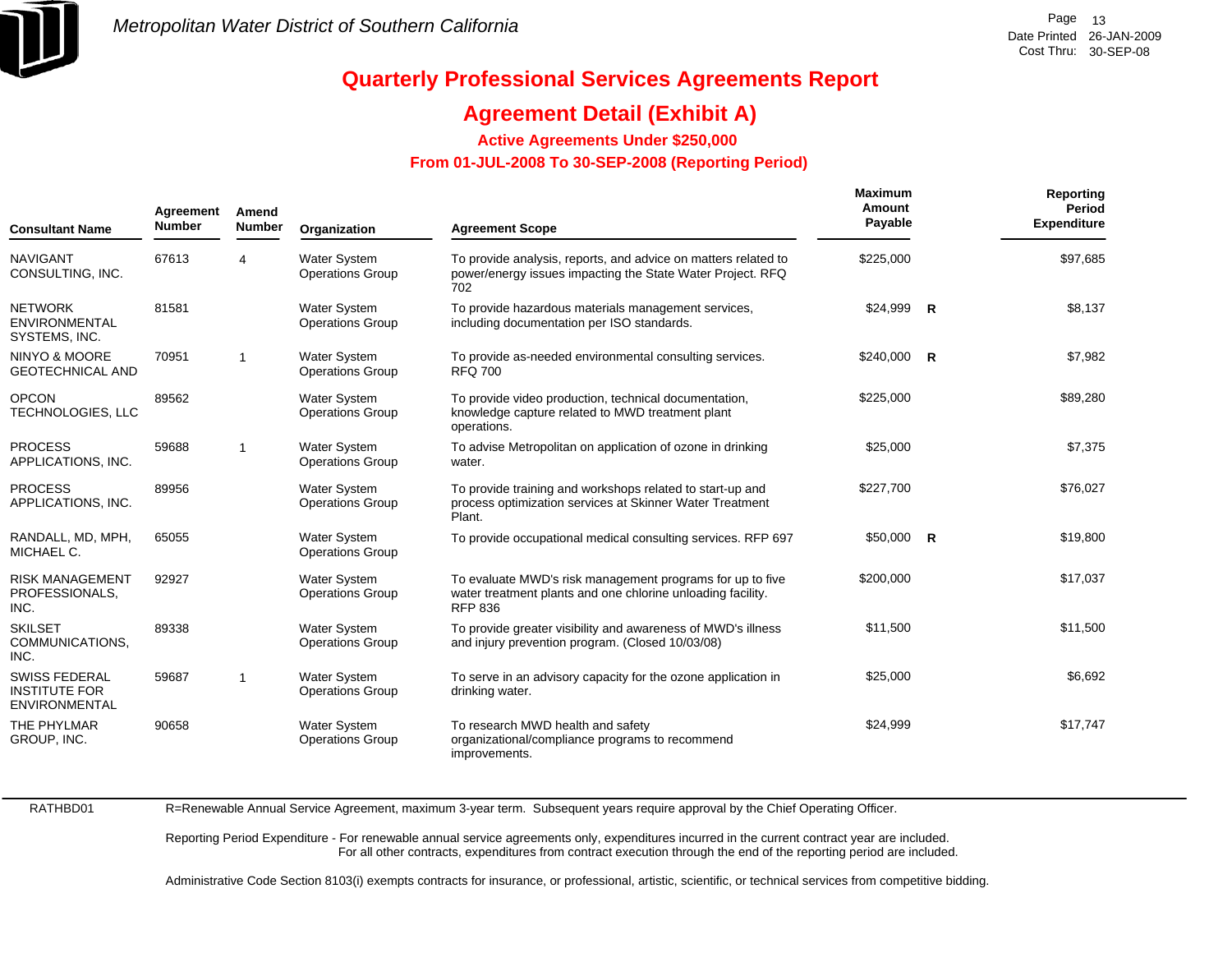

## **Agreement Detail (Exhibit A)**

**Active Agreements Under \$250,000** 

 **From 01-JUL-2008 To 30-SEP-2008 (Reporting Period)** 

| Agreement<br>Amend<br><b>Number</b><br><b>Consultant Name</b>          |       | <b>Number</b> | Organization                                      | <b>Agreement Scope</b>                                                                                                                    | <b>Maximum</b><br>Amount<br>Payable | Reporting<br>Period<br><b>Expenditure</b> |
|------------------------------------------------------------------------|-------|---------------|---------------------------------------------------|-------------------------------------------------------------------------------------------------------------------------------------------|-------------------------------------|-------------------------------------------|
| TRC SOLUTIONS, INC. 81464                                              |       | 2             | <b>Water System</b><br><b>Operations Group</b>    | To provide entry control point standardization and perimeter<br>alarm vehicle barrier defense services. RFQ 784                           | \$138,565                           | \$118,565                                 |
| <b>WASHINGTON</b><br><b>GROUP</b><br>INTERNATIONAL, INC.               | 80986 | $\mathbf{1}$  | <b>Water System</b><br><b>Operations Group</b>    | To evaluate the feasibility of upgrading DWR's existing RTU<br>control system. (Closed 11/25/08)                                          | \$150,000                           | \$150,000                                 |
| <b>WATER QUALITY &amp;</b><br><b>TREATMENT</b><br>SOLUTIONS, INC.      | 59686 | 2             | <b>Water System</b><br><b>Operations Group</b>    | To provide research services for Bromate control under the<br>new Stage I rules issued by the US Environmental Protection<br>Agency.      | \$25,000                            | \$19,580                                  |
| <b>WATER</b><br><b>TECHNOLOGY</b><br><b>TRAINING</b><br>PROGRAMS, INC. | 82910 | $\mathbf{1}$  | <b>Water System</b><br><b>Operations Group</b>    | To provide accredited water treatment and distribution<br>operator certification classes to Metropolitan operators.                       | \$48,998 R                          | \$24,999                                  |
| <b>WECK</b><br>LABORATORIES, INC.                                      | 87643 |               | <b>Water System</b><br><b>Operations Group</b>    | To provide analytical services for chemical and<br>microbiological analysis of water and waste water samples.<br><b>RFP 816</b>           | $$100,000$ R                        | \$8,037                                   |
| <b>WILLIAM DR., MITCH</b>                                              | 89478 |               | <b>Water System</b><br><b>Operations Group</b>    | To provide evaluation of the formation and control of N-<br>Nitrosodimethylamine (NDMA) in Metropolitan's treated<br>waters.              | \$24,999                            | \$2,116                                   |
| <b>WIMER ASSOCIATES</b>                                                | 92858 |               | <b>Water System</b><br><b>Operations Group</b>    | To provide the MWD EHS team with management training.                                                                                     | \$19,800                            | \$6,600                                   |
| <b>WINEFIELD &amp;</b><br>ASSOCIATES, INC.                             | 81903 |               | <b>Water System</b><br><b>Operations Group</b>    | To provide services including preparing environmental<br>permits, reports and monitoring investigations.                                  | $$24,999$ R                         | \$23,775                                  |
| <b>WOODWARD</b><br><b>ERGONOMICS</b><br>CONSULTING, INC.               | 81582 | 2             | <b>Water System</b><br><b>Operations Group</b>    | To perform ergonomic evaluations for employees with<br>repetitive and/or difficult erogonomically related work injuries.                  | \$24,000                            | \$17,363                                  |
| <b>A&amp;N TECHNICAL</b><br>SERVICES, INC.                             | 82329 |               | <b>Water Resources</b><br><b>Management Group</b> | To provide technical assistance with the Integrated Area<br>Study including water demand and supply analysis and<br>demographic research. | \$50,000                            | \$25,000                                  |
| <b>A&amp;N TECHNICAL</b><br>SERVICES, INC.                             | 92769 |               | <b>Water Resources</b><br>Management Group        | To evaluate the accuracy of Metropolitan's retail demand<br>forecast model.                                                               | \$24,995                            | \$22,828                                  |

RATHBD01

R=Renewable Annual Service Agreement, maximum 3-year term. Subsequent years require approval by the Chief Operating Officer.

Reporting Period Expenditure - For renewable annual service agreements only, expenditures incurred in the current contract year are included. For all other contracts, expenditures from contract execution through the end of the reporting period are included.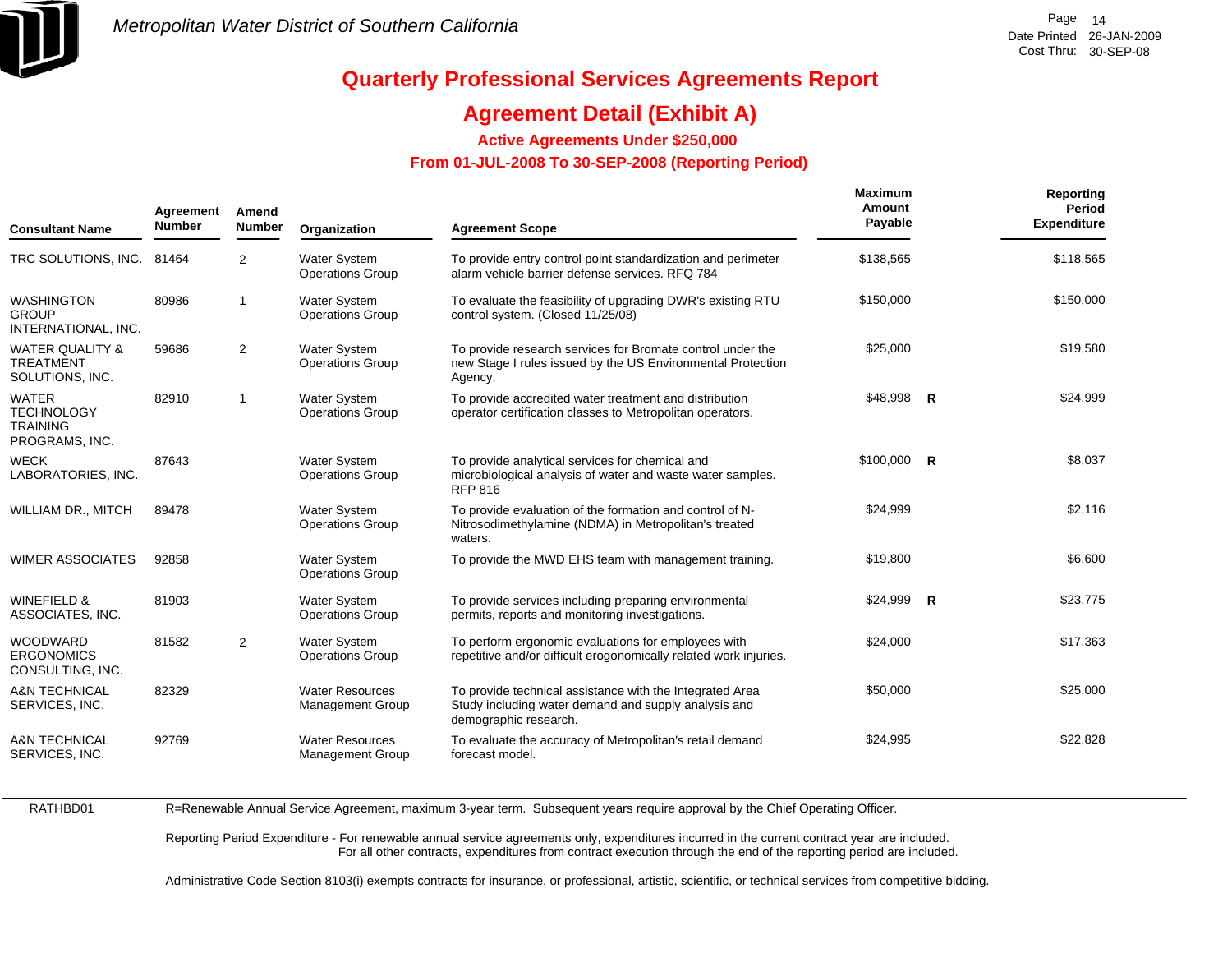

### **Agreement Detail (Exhibit A)**

**Active Agreements Under \$250,000** 

 **From 01-JUL-2008 To 30-SEP-2008 (Reporting Period)** 

| <b>Consultant Name</b>                          | Agreement<br><b>Number</b> | Amend<br><b>Number</b> | Organization                                      | <b>Agreement Scope</b>                                                                                                                                                      | <b>Maximum</b><br>Amount<br>Payable |   | Reporting<br>Period<br><b>Expenditure</b> |
|-------------------------------------------------|----------------------------|------------------------|---------------------------------------------------|-----------------------------------------------------------------------------------------------------------------------------------------------------------------------------|-------------------------------------|---|-------------------------------------------|
| <b>BLACK &amp; VEATCH</b><br><b>CORPORATION</b> | 77383                      |                        | <b>Water Resources</b><br>Management Group        | To provide research assessing Capital and O&M costs for<br>groundwater storage program facilities. RFP 762                                                                  | \$150,000                           |   | \$119,385                                 |
| <b>BOLAND, JOHN</b>                             | 80349                      | $\overline{1}$         | <b>Water Resources</b><br><b>Management Group</b> | To provide services related to the technical review of retail<br>demand forecasts and peaking factors for the Integrated Area<br>Study. (Closed 11/25/08)                   | \$65,000                            |   | \$27,000                                  |
| <b>BYRON BUCK AND</b><br><b>ASSOCIATES</b>      | 73084                      |                        | <b>Water Resources</b><br><b>Management Group</b> | To provide technical writing support for various reports,<br>briefing materials and presentations relating to water resource<br>and water quality analyses for SWP. RFQ 750 | $$100,000$ R                        |   | \$111,400                                 |
| <b>CDR ASSOCIATES</b>                           | 95635                      |                        | <b>Water Resources</b><br><b>Management Group</b> | To develop recommendations for futhering groundwater<br>storage and conjunctive use. RFP 857                                                                                | \$70,000                            |   | \$24,541                                  |
| CH2M HILL, INC.                                 | 68850                      |                        | <b>Water Resources</b><br><b>Management Group</b> | To provide State Water Project modeling and related technical<br>support for Metropolitan's State Water Project water supply.<br><b>RFQ 683</b>                             | $$240,000$ R                        |   | \$44,993                                  |
| DCSE, INC.                                      | 68849                      | $\overline{1}$         | <b>Water Resources</b><br><b>Management Group</b> | To provide State Water Project modeling. RFQ 683                                                                                                                            | $$120,000$ R                        |   | \$1,600                                   |
| <b>ECONOMIC INSIGHTS</b>                        | 84969                      |                        | <b>Water Resources</b><br><b>Management Group</b> | To provide economic, statistical, and resource analysis related<br>to water resource modeling, planning, and various issues.<br><b>RFQ 799</b>                              | \$40,000                            |   | \$7,795                                   |
| <b>ECOPLAN</b><br>ASSOCIATES, INC.              | 79922                      |                        | <b>Water Resources</b><br><b>Management Group</b> | To provide technical services for the evaluation of crop, land<br>and irrigation management practices. RFQ 756                                                              | \$150,000 R                         |   | \$69,026                                  |
| <b>GEI CONSULTANTS,</b><br>INC.                 | 86450                      |                        | <b>Water Resources</b><br><b>Management Group</b> | To provide technical services for the evaluation of crop, land<br>and irrigation management practices. RFP 756                                                              | $$150,000$ R                        |   | \$7,330                                   |
| GEOPENTECH, INC.                                | 36093                      | 2                      | <b>Water Resources</b><br>Management Group        | To provide technical review for groundwater conjunctive use<br>programs. (Closed 12/5/08)                                                                                   | \$210,000                           |   | \$151,172                                 |
| <b>GEORGESON, DUANE</b><br>L.                   | 78152                      | $\overline{2}$         | <b>Water Resources</b><br><b>Management Group</b> | To provide consulting services on water and power resources<br>including research on SWP issues. (Former Employee)                                                          | $$205,000$ R                        |   | \$51,270                                  |
| <b>HYDROSYSTEMS</b><br>CONSULTING, INC.         | 68848                      |                        | <b>Water Resources</b><br>Management Group        | To provide water resource modeling for Metropolitan's State<br>Water Project water supply. RFQ 683                                                                          | \$70.000                            | R | \$1,000                                   |

RATHBD01R=Renewable Annual Service Agreement, maximum 3-year term. Subsequent years require approval by the Chief Operating Officer.

> Reporting Period Expenditure - For renewable annual service agreements only, expenditures incurred in the current contract year are included. For all other contracts, expenditures from contract execution through the end of the reporting period are included.

Administrative Code Section 8103(i) exempts contracts for insurance, or professional, artistic, scientific, or technical services from competitive bidding.

Byron Buck and Associates, #73084 - One invoice for \$12,982 was for work performed in the previous contract period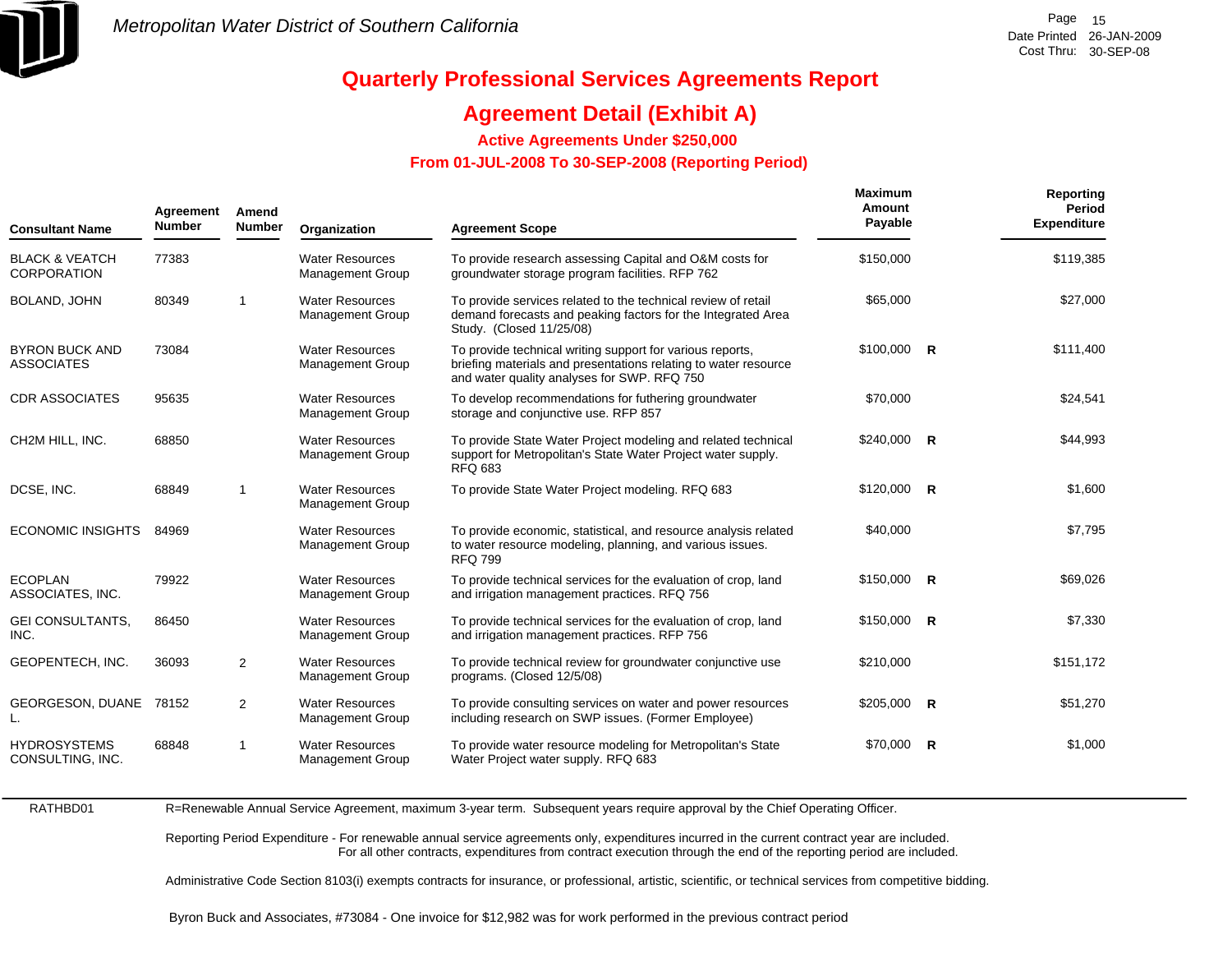

## **Agreement Detail (Exhibit A)**

**Active Agreements Under \$250,000** 

 **From 01-JUL-2008 To 30-SEP-2008 (Reporting Period)** 

| Agreement<br>Amend<br><b>Number</b><br><b>Consultant Name</b> |       | Number      | Organization                                      | <b>Agreement Scope</b>                                                                                                                                    | Maximum<br>Amount<br>Payable | Reporting<br><b>Period</b><br><b>Expenditure</b> |
|---------------------------------------------------------------|-------|-------------|---------------------------------------------------|-----------------------------------------------------------------------------------------------------------------------------------------------------------|------------------------------|--------------------------------------------------|
| <b>JONES &amp; STOKES</b><br>ASSOCIATES, INC.                 | 67609 | 3           | <b>Water Resources</b><br><b>Management Group</b> | To provide biologocial and ecosystem restoration services for<br>the Sacramento San Joaquin Delta. (Closed 10/13/08) RFQ<br>722                           | $$245,000$ R                 | \$76,142                                         |
| MALCOLM PIRNIE,<br>INC.                                       | 91308 | -1          | <b>Water Resources</b><br><b>Management Group</b> | To provide workshops for MWD employees on way to<br>increase groundwater storage.                                                                         | \$24,950                     | \$3,512                                          |
| <b>MAUREEN ERBEZNIK</b><br>AND ASSOCIATES                     | 94724 |             | <b>Water Resources</b><br><b>Management Group</b> | To provide monitoring and review of the effectiveness of<br>MWD's Public Water Efficiency Demonstration Program. RFP<br>850                               | $$125,000$ R                 | \$29,000                                         |
| MWH AMERICAS, INC.                                            | 84973 |             | <b>Water Resources</b><br><b>Management Group</b> | To provide economic, statistical and resource analysis related<br>to water resource modeling, planning and various issues. RFQ<br>799                     | \$20,000                     | \$4,372                                          |
| <b>NAVIGANT</b><br>CONSULTING, INC.                           | 80149 | $\mathbf 1$ | <b>Water Resources</b><br><b>Management Group</b> | To provide hydro benchmarking services for the Hydroelectric<br>Generation and Pumping Plant Benchmarking Program.                                        | \$180,000                    | \$62,000                                         |
| <b>PEAK</b><br><b>INTERNATIONAL</b>                           | 80721 |             | <b>Water Resources</b><br><b>Management Group</b> | To provide installation verification services for conservation<br>devices, RFP 774                                                                        | \$200,000                    | \$90,641                                         |
| <b>POWER</b><br><b>APPLICATIONS AND</b><br><b>RESEARCH</b>    | 74369 |             | <b>Water Resources</b><br><b>Management Group</b> | To provide expert advice regarding Metropolitan's risks and<br>positions related to power resource issues associated with<br>State Water Project. RFQ 729 | \$249,000 R                  | \$22,710                                         |
| WATER 3<br>ENGINEERING, INC.                                  | 94990 |             | <b>Water Resources</b><br><b>Management Group</b> | To provide expertise with water recycling, groundwater<br>recovery, seawater desalination and conservation. RFQ 844                                       | \$200,000                    | \$10,273                                         |
| <b>WATERWISE</b><br><b>CONSULTING</b>                         | 89081 |             | <b>Water Resources</b><br><b>Management Group</b> | To provide landscape technical advisor services and<br>landscape irrigation system retrofit evaluation services. RFP<br>824                               | $$200,000$ R                 | \$4,950                                          |
| <b>RYAN &amp; FELSTED</b>                                     | 43714 | $\mathbf 1$ | <b>General Counsel</b>                            | To provide legal commercial real estate services.                                                                                                         | \$75,000                     | \$45,371                                         |
| ANNE C. PELLEGRINI                                            | 80193 | $\mathbf 1$ | Office of the Auditor                             | To provide services to review and appraise the adequacy of<br>internal accounting and administrative control systems.<br>(Closed 11/25/08)                | \$100,000                    | \$92,565                                         |

RATHBD01

R=Renewable Annual Service Agreement, maximum 3-year term. Subsequent years require approval by the Chief Operating Officer.

Reporting Period Expenditure - For renewable annual service agreements only, expenditures incurred in the current contract year are included. For all other contracts, expenditures from contract execution through the end of the reporting period are included.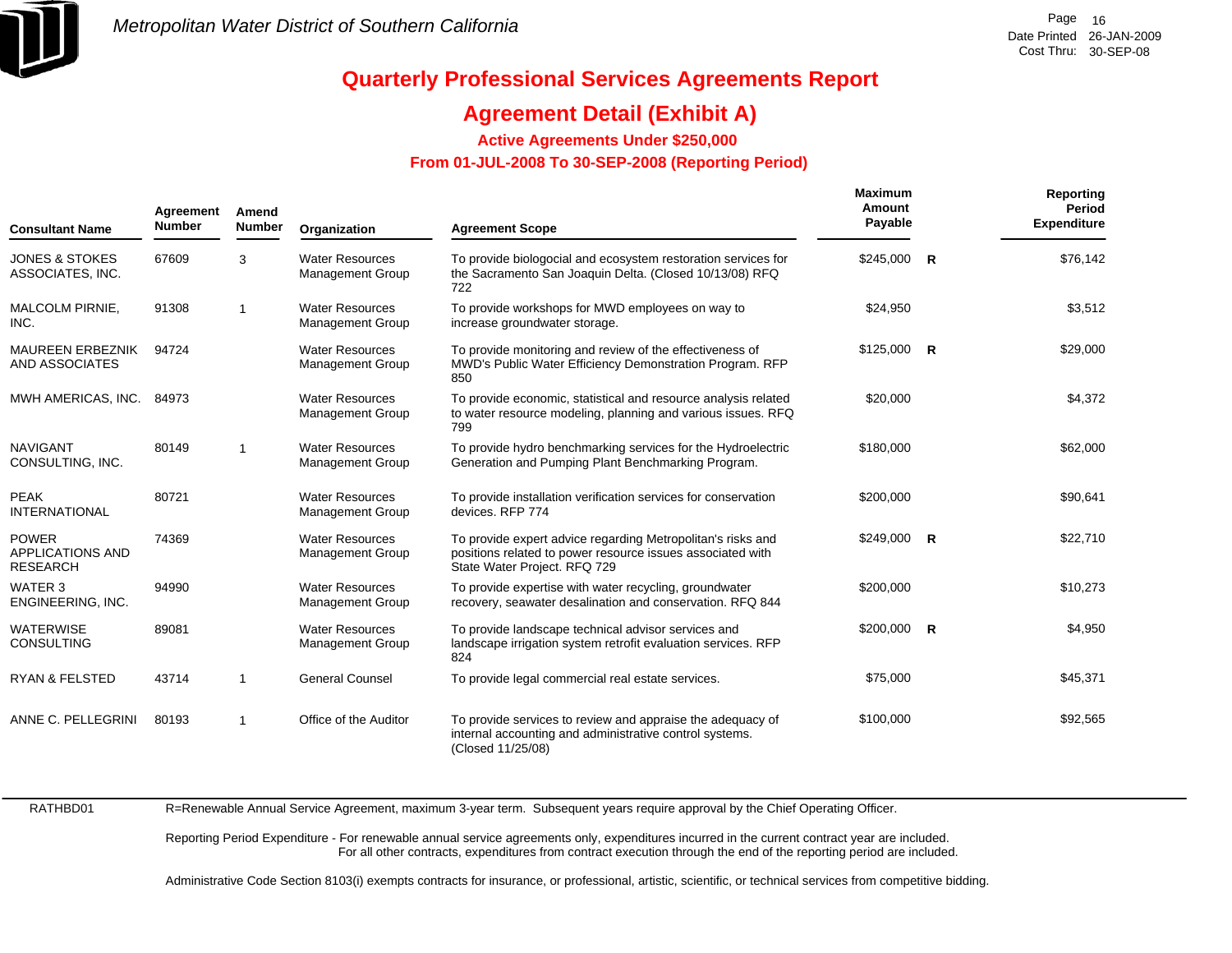

## **Agreement Detail (Exhibit A)**

**Active Agreements Under \$250,000** 

 **From 01-JUL-2008 To 30-SEP-2008 (Reporting Period)** 

| Agreement<br><b>Number</b><br><b>Consultant Name</b>               |       | Amend<br><b>Number</b> | Organization                                        | <b>Agreement Scope</b>                                                                                                                                | <b>Maximum</b><br>Amount<br>Payable |  | Reporting<br>Period<br><b>Expenditure</b> |
|--------------------------------------------------------------------|-------|------------------------|-----------------------------------------------------|-------------------------------------------------------------------------------------------------------------------------------------------------------|-------------------------------------|--|-------------------------------------------|
| <b>BASSIS MEDIATION</b><br><b>GROUP</b>                            | 89239 |                        | Office of the Auditor                               | To provide conflict prevention and resolution training to<br>internal audit staff. (Closed 11/25/08)                                                  | \$40,000                            |  | \$28,590                                  |
| <b>KPMG, LLP</b>                                                   | 91817 |                        | Office of the Auditor                               | To provide audit services specific to reporting issues<br>associated with the SWP. (Closed 1/12/09)                                                   | \$30,000                            |  | \$30,000                                  |
| <b>INTEGRA REALTY</b><br><b>RESOURCES - LOS</b><br><b>ANGELES</b>  | 84722 |                        | <b>Real Property</b><br>Development &<br>Management | To provide as-needed real estate appraisal services including<br>appraisal of easements, corridors and other rights of way.<br><b>RFP 789</b>         | $$225,000$ R                        |  | \$52,398                                  |
| LEHRER + GANGI<br>DESIGN-BUILD, GP                                 | 87293 | 2                      | <b>Real Property</b><br>Development &<br>Management | To provide architectural and construction management service<br>to complete the Center for Water Education. (Closed 12/5/08)                          | \$70,000                            |  | \$67,504                                  |
| <b>MARIPOSA</b><br><b>HORTICULTURAL</b><br><b>ENTERPRISES, INC</b> | 81201 | 1                      | <b>Real Property</b><br>Development &<br>Management | To provide landscape and grounds maintenance for Diamond<br>Valley Lake. RFP 801                                                                      | $$249,000$ R                        |  | \$19,543                                  |
| <b>MASON &amp; MASON</b>                                           | 73354 | 1                      | <b>Real Property</b><br>Development &<br>Management | To provide services related to real property including expert<br>testimony for condemnation trials and research on right of way<br>issues. RFQ 685    | $$249,000$ R                        |  | \$55,881                                  |
| <b>PARAGON</b><br>PARTNERS, LTD.                                   | 71723 |                        | <b>Real Property</b><br>Development &<br>Management | To provide as-needed real estate services for Metropolitan's<br>O&M and Capital Projects. RFQ 685                                                     | \$249.000                           |  | \$7,636                                   |
| REVENUE EXPERTS.<br>INC.                                           | 89715 |                        | <b>Real Property</b><br>Development &<br>Management | To provide citation processing and collection services.                                                                                               | $$20,000$ R                         |  | \$1,395                                   |
| <b>RIGGS &amp; RIGGS, INC.</b>                                     | 82390 |                        | <b>Real Property</b><br>Development &<br>Management | To appraise, acquire and manage real property including<br>appraisal of easements, corridors and other rights of way.<br><b>RFQ 789</b>               | $$225,000$ R                        |  | \$82,420                                  |
| <b>ZINNER</b><br><b>CONSULTANTS</b>                                | 81249 | $\overline{2}$         | <b>Real Property</b><br>Development &<br>Management | To provide guidance on the completion of the leadership in<br>energy and environmental design (Leed) certification for the<br>Water Resources Center. | \$24,500                            |  | \$22,900                                  |
| <b>ABD INSURANCE &amp;</b><br><b>FINANCIAL SERVICES</b>            | 84175 |                        | Human Resources<br>Group                            | To assist Metropolitan's Human Resource Dept. with research<br>and analysis related to employee benefits.                                             | \$75,000                            |  | \$63,000                                  |

RATHBD01

R=Renewable Annual Service Agreement, maximum 3-year term. Subsequent years require approval by the Chief Operating Officer.

Reporting Period Expenditure - For renewable annual service agreements only, expenditures incurred in the current contract year are included. For all other contracts, expenditures from contract execution through the end of the reporting period are included.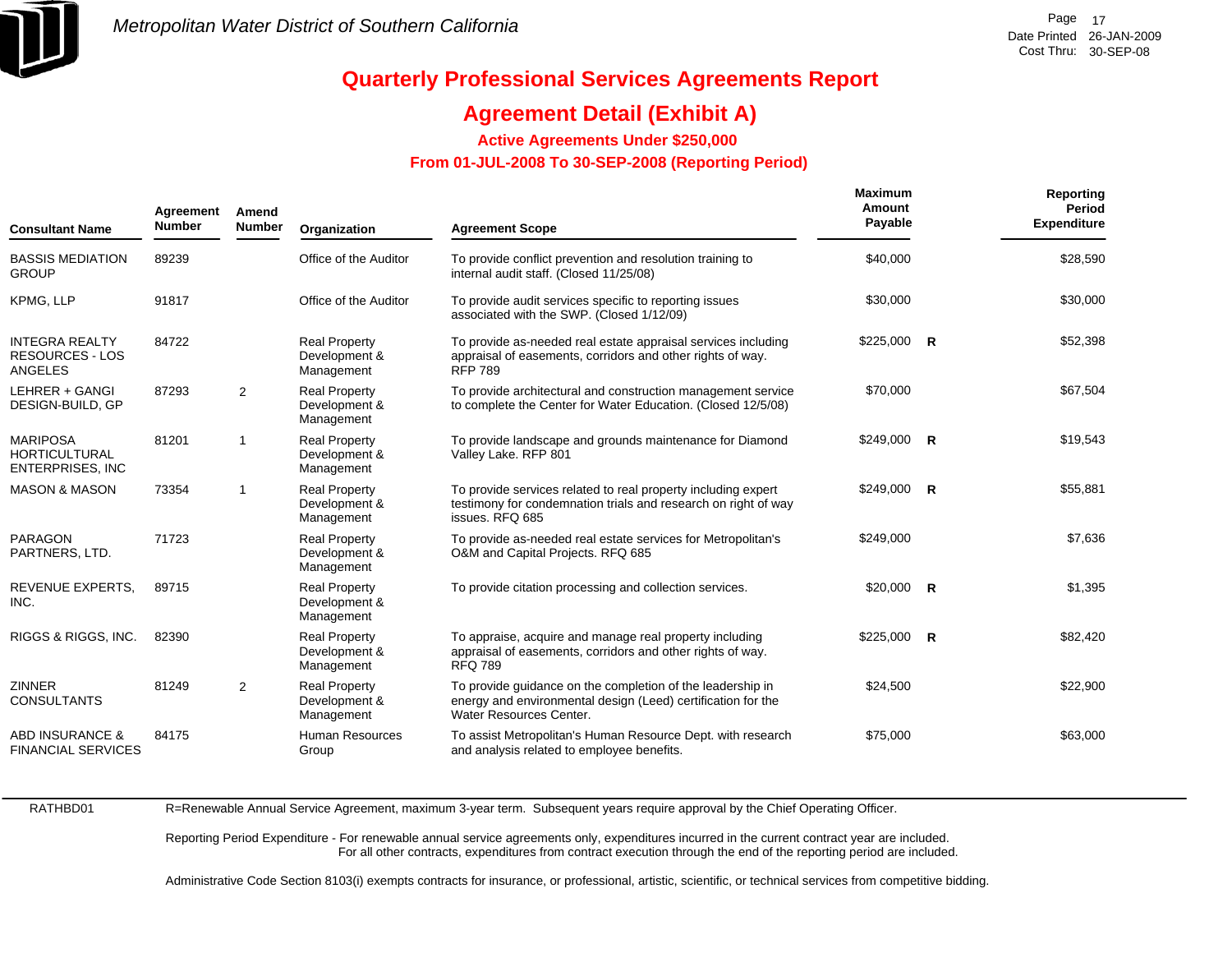

## **Agreement Detail (Exhibit A)**

**Active Agreements Under \$250,000** 

 **From 01-JUL-2008 To 30-SEP-2008 (Reporting Period)** 

| <b>Consultant Name</b>                      | Agreement<br><b>Number</b>        | Amend<br><b>Number</b> | Organization                    | <b>Agreement Scope</b>                                                                               | Maximum<br>Amount<br>Payable |   | Reporting<br>Period<br><b>Expenditure</b> |
|---------------------------------------------|-----------------------------------|------------------------|---------------------------------|------------------------------------------------------------------------------------------------------|------------------------------|---|-------------------------------------------|
| ALLIANT INSURANCE<br>SERVICES, INC.         | 65057                             |                        | <b>Human Resources</b><br>Group | To provide insurance brokerage services. RFP 711                                                     | \$125,000                    | R | \$95,000                                  |
| CHOICEPOINT<br>GOVERNMENT<br>SERVICES. INC. | 57408                             | 2                      | Human Resources<br>Group        | To provide security and background pre-employment<br>reference checks. RFP 583                       | \$29,600                     | R | \$42,065                                  |
| <b>COMMUNITY ACTION</b><br>EPA, INC.        | 68854                             |                        | <b>Human Resources</b><br>Group | To provide employee assistance services. RFP 707                                                     | \$200,000                    |   | \$147,908                                 |
| HIRE SOLUTIONS,<br>LLC                      | 71742                             | $\overline{2}$         | <b>Human Resources</b><br>Group | To provide recruitment process planning and collective<br>bargaining unit evaluation services.       | \$24,999                     |   | \$23,722                                  |
| <b>JT2 INTEGRATED</b><br><b>RESOURCES</b>   | 82471                             |                        | Human Resources<br>Group        | To provide third party claim administration of MWD's Self-<br>Insured Workers Comp Program. RFP 795  | \$225,000                    | R | \$111,909                                 |
| <b>PEOPLEFILTER</b><br>TECHNOLOGY, LLC      | 81651                             | $\overline{2}$         | Human Resources<br>Group        | To provide HR short-term recruitment and talent acquisition.                                         | \$75,000                     | R | \$58,000                                  |
| PICORE WORLWIDE                             | 91367                             |                        | <b>Human Resources</b><br>Group | To provide threat-assessment services and intervention<br>regarding workplace violence and conflict. | \$24,900                     | R | \$5,000                                   |
| THE WRITING CO.                             | 92849                             |                        | <b>Human Resources</b><br>Group | To provide training sessions to MWD employees in business<br>writing.                                | \$24,500                     |   | \$5,100                                   |
|                                             | <b>Total Number of Agreements</b> |                        | 203                             | <b>Totals</b>                                                                                        | \$26,592,126                 |   | \$10,320,250                              |

**\* \* \* End of Report \* \* \***

RATHBD01

R=Renewable Annual Service Agreement, maximum 3-year term. Subsequent years require approval by the Chief Operating Officer.

Reporting Period Expenditure - For renewable annual service agreements only, expenditures incurred in the current contract year are included. For all other contracts, expenditures from contract execution through the end of the reporting period are included.

Administrative Code Section 8103(i) exempts contracts for insurance, or professional, artistic, scientific, or technical services from competitive bidding.

Choicepoint Government Services, Inc., #57408 - Invoices totalling \$17,480 were for work performed in the previous contract period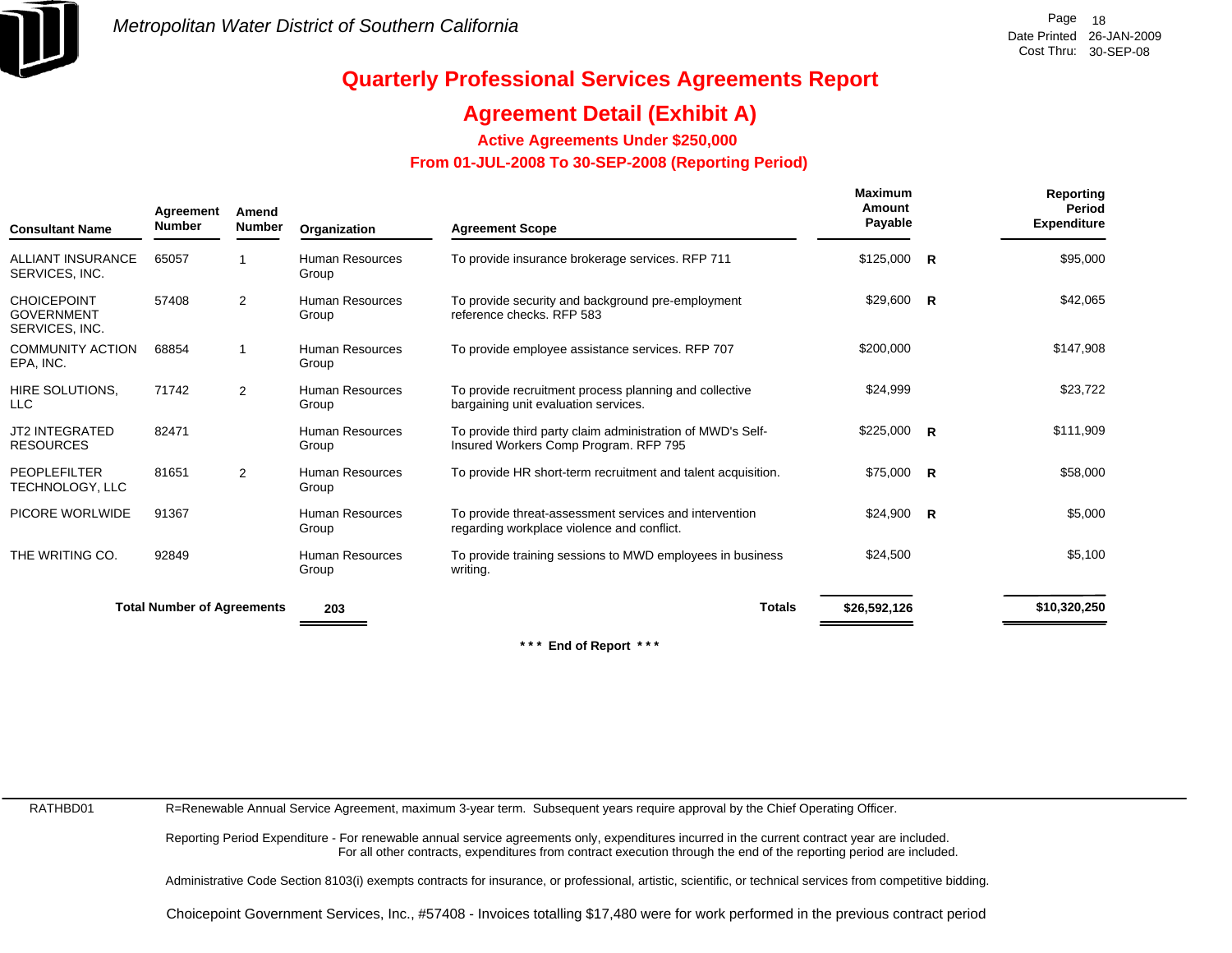

RATHBD01

# **Quarterly Professional Services Agreements Report**

### **Agreement Detail (Exhibit B)**

**Active Agreements Over \$250,000**

#### **From 01-JUL-2008 To 30-SEP-2008 (Reporting Period)**

| <b>Consultant Name</b>                                  | Agreement<br><b>Number</b> | Amend<br><b>Number</b> | <b>Board</b><br>Approved<br><b>Date</b> | <b>Board</b><br>Letter | Organization                      | <b>Agreement Scope</b>                                                                                                                                                             | Maximum<br>Amount<br>Payable | Reporting<br>Period<br><b>Expenditure</b> |
|---------------------------------------------------------|----------------------------|------------------------|-----------------------------------------|------------------------|-----------------------------------|------------------------------------------------------------------------------------------------------------------------------------------------------------------------------------|------------------------------|-------------------------------------------|
| LIEBERT, CASSIDY &<br><b>WHITMORE</b>                   | 60452                      | $\overline{2}$         | 16-MAY-06                               | $7 - 8$                | Chief<br>Executive's<br>Office    | To provide Metropolitan with negotiation<br>services to reach an agreement with the<br>employee bargaining units. (Closed 11/25/08)                                                | \$349,000                    | \$302,517                                 |
| J.U. ENTERPRISE,<br>INC.                                | 73308                      | 3                      | 13-SEP-05                               | $7-3$                  | <b>External Affairs</b><br>Group  | To provide advertising campaign services for<br>Metropolitan's conservation program. (Closed<br>1/12/09) RFP 755                                                                   | \$8,350,000                  | \$8,348,255                               |
| <b>REAMS ASSET</b><br>MANAGEMENT CO.<br><b>LLC</b>      | 48305                      |                        | 12-MAR-02                               | $9 - 2$                | <b>Chief Financial</b><br>Officer | To provide investment management services<br>for MWD. RFP 516                                                                                                                      | $$324,000$ R                 | \$101,420                                 |
| <b>BLACK &amp; VEATCH</b><br><b>CORPORATION</b>         | 71739                      | $\overline{2}$         | 13-DEC-05                               | $7 - 3$                | Corporate<br>Resources            | To provide engineering services including<br>studies, preliminary and final designs, and<br>specifications for Metropolitan's water<br>treatment plants. RFQ 719                   | \$3,000,000 R                | \$1,307,236                               |
| <b>BUTIER</b><br><b>CONSTRUCTION</b><br>MANAGER         | 74858                      |                        | 14-FEB-06                               | $8 - 2$                | Corporate<br>Resources            | To provide as-needed construction<br>management and inspection services for DVL<br>Recreation projects. RFQ 550                                                                    | \$750,000                    | \$453,784                                 |
| <b>BUTIER</b><br><b>CONSTRUCTION</b><br><b>MANAGER</b>  | 62422                      | $\overline{2}$         | 12-OCT-04                               | $9 - 3$                | Corporate<br>Resources            | To provide construction management and<br>inspection services for San Diego Pipeline No.<br>6. (Closed 10/13/08) RFP 550                                                           | \$5,000,000                  | \$3,219,081                               |
| <b>BUTIER</b><br><b>CONSTRUCTION</b><br><b>MANAGERS</b> | 78559                      | $\mathbf{1}$           | 16-MAY-06                               | $8 - 4$                | Corporate<br>Resources            | To provide construction management and<br>inspection services for Perris Valley Pipeline,<br>Phase II. RFQ 550                                                                     | \$5,500,000                  | \$1,622,467                               |
| <b>BUTIER</b><br><b>CONSTRUCTION</b><br><b>MANAGERS</b> | 83580                      |                        | 14-NOV-06                               | $8 - 3$                | Corporate<br>Resources            | To provide construction management and<br>inspection services for the Colorado River<br>Aqueduct siphons, transitions, canals, tunnels<br>rehabilitation and improvements. RFQ 550 | \$1,600,000                  | \$949,982                                 |
| <b>CAMP DRESSER &amp;</b><br>MCKEE, INC.                | 51549                      | 6                      | 12-FEB-08                               | $8 - 3$                | Corporate<br><b>Resources</b>     | To provide water treatment process<br>engineering services for the Oxidation Retrofit<br>Program. RFP 556                                                                          | \$22,661,000                 | \$19,324,747                              |
| <b>CAMP DRESSER &amp;</b><br>MCKEE, INC.                | 70961                      | 4                      | 08-JUL-08                               | $8 - 2$                | Corporate<br><b>Resources</b>     | To provide engineering design services for<br>Diemer ORP and Washwater Reclamation<br>Project #3. RFQ 719                                                                          | \$19,580,000                 | \$13,252,431                              |

R=Renewable Annual Service Agreement, maximum 3-year term. Subsequent years require approval by the Chief Operating Officer.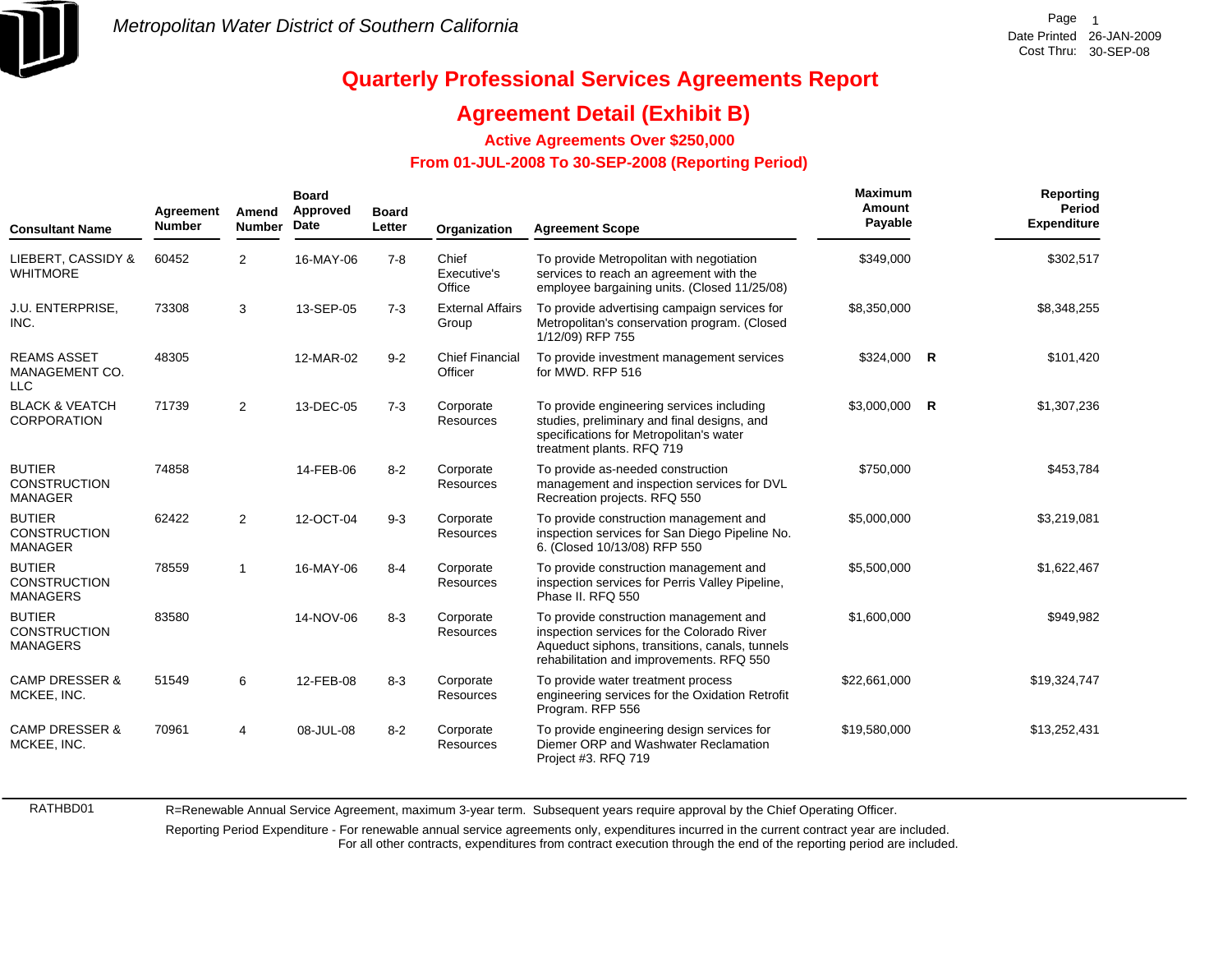

### **Agreement Detail (Exhibit B)**

**Active Agreements Over \$250,000**

#### **From 01-JUL-2008 To 30-SEP-2008 (Reporting Period)**

| <b>Consultant Name</b>                      | Agreement<br><b>Number</b> | Amend<br><b>Number</b> | <b>Board</b><br>Approved<br>Date | <b>Board</b><br>Letter | Organization                  | <b>Agreement Scope</b>                                                                                                                               | Maximum<br>Amount<br>Payable |              | Reporting<br><b>Period</b><br><b>Expenditure</b> |
|---------------------------------------------|----------------------------|------------------------|----------------------------------|------------------------|-------------------------------|------------------------------------------------------------------------------------------------------------------------------------------------------|------------------------------|--------------|--------------------------------------------------|
| <b>CAMP DRESSER &amp;</b><br>MCKEE, INC.    | 55220                      |                        | 10-JUN-03                        | $8 - 2$                | Corporate<br><b>Resources</b> | To provide engineering services for Diemer,<br>Skinner, and Weymouth improvements<br>program and Yorba Linda Feeder bypass.<br><b>RFQ 578</b>        | \$2,000,000                  | R            | \$147,541                                        |
| CAROLLO<br>ENGINEERS, P.C.                  | 55219                      | $\mathbf{1}$           | 10-JUN-03                        | $8 - 2$                | Corporate<br><b>Resources</b> | To provide engineering services for the<br>Weymouth Improvements Program. RFQ 578                                                                    | \$2,000,000 R                |              | \$54,081                                         |
| CAROLLO<br>ENGINEERS, P.C.                  | 68899                      | 1                      | 11-DEC-07                        | $8 - 3$                | Corporate<br><b>Resources</b> | To provide engineering design services for the<br>Weymouth Oxidation Retrofit Program. RFQ<br>719                                                    | \$10,900,000                 |              | \$8,201,159                                      |
| CAROLLO<br>ENGINEERS, P.C.                  | 73311                      | $\overline{2}$         | 16-MAY-06                        | $7 - 2$                | Corporate<br><b>Resources</b> | To provide professional engineering design<br>and construction support services for the La<br>Verne Water Quality Pilot Plant. RFP 737               | \$850,000                    |              | \$754,720                                        |
| CBH CONSULTING,<br>INC.                     | 81463                      | $\mathbf{1}$           | 10-OCT-06                        | $8 - 2$                | Corporate<br><b>Resources</b> | To provide Metropolitan with an integrated<br>budget management system. RFP 778                                                                      | \$1,500,000                  |              | \$1,175,077                                      |
| CH2M HILL, INC.                             | 57627                      |                        | 09-SEP-03                        | $8 - 2$                | Corporate<br>Resources        | To provide on-call process engineering<br>services for treatment plant automation study.<br>(Closed 12/5/08) RFQ 578                                 | \$500,000                    | $\mathsf{R}$ | \$50,640                                         |
| CIBER, INC.                                 | 85972                      |                        | 13-MAR-07                        | $8 - 4$                | Corporate<br><b>Resources</b> | To provide project management, technical and<br>functional services to support the HR<br>Improvement and Upgrade Project Phase II.<br><b>RFP 808</b> | \$1,202,000                  |              | \$1,127,970                                      |
| CLEARORBIT. INC.                            | 89052                      |                        | 21-AUG-07                        | $7 - 4$                | Corporate<br><b>Resources</b> | To implement an inventory Bar-Code system<br>for MWD warehouses. RFP 825                                                                             | \$642,113                    |              | \$317,695                                        |
| <b>DHI WATER &amp;</b><br>ENVIRONMENT, INC. | 65052                      | 3                      | 12-OCT-04                        | $9 - 7$                | Corporate<br><b>Resources</b> | To provide a Real-Time operating system for<br>Metropolitan's water distribution system. RFP<br>675                                                  | \$2,300,000                  |              | \$1,980,612                                      |
| <b>DUDEK</b>                                | 74679                      | 1                      | 14-MAR-06                        | $7 - 5$                | Corporate<br>Resources        | To provide preliminary and final design of<br>water-based recreational facilities for water<br>quality improvement at Lake Perris. RFP 718           | \$1,000,000                  |              | \$848,156                                        |

RATHBD01

R=Renewable Annual Service Agreement, maximum 3-year term. Subsequent years require approval by the Chief Operating Officer.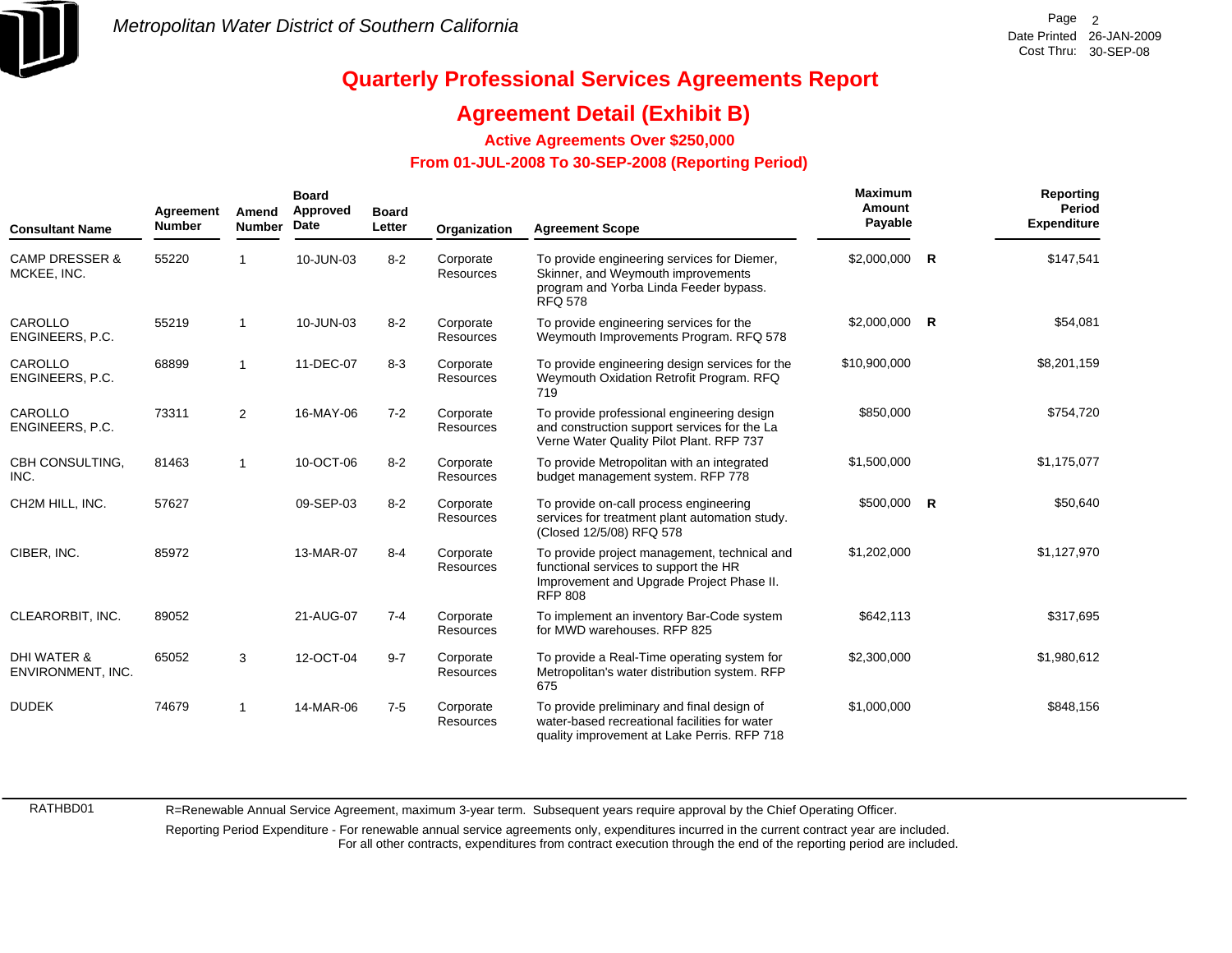

### **Agreement Detail (Exhibit B)**

**Active Agreements Over \$250,000**

#### **From 01-JUL-2008 To 30-SEP-2008 (Reporting Period)**

| <b>Consultant Name</b>                                        | Agreement<br><b>Number</b> | Amend<br><b>Number</b> | <b>Board</b><br>Approved<br>Date | <b>Board</b><br>Letter | Organization                  | <b>Agreement Scope</b>                                                                                                                                                      | Maximum<br>Amount<br>Payable | Reporting<br><b>Period</b><br><b>Expenditure</b> |
|---------------------------------------------------------------|----------------------------|------------------------|----------------------------------|------------------------|-------------------------------|-----------------------------------------------------------------------------------------------------------------------------------------------------------------------------|------------------------------|--------------------------------------------------|
| <b>DUDEK &amp;</b><br>ASSOCIATES, INC.                        | 70963                      |                        | 14-JUN-05                        | $8-6$                  | Corporate<br><b>Resources</b> | To provide environmental mitigation<br>monitoring services for the Skinner<br>Improvement Program. RFP 732                                                                  | \$1,000,000                  | \$219,755                                        |
| EMA, INC.                                                     | 80191                      | 3                      | 11-JUL-06                        | $8 - 1$                | Corporate<br><b>Resources</b> | To develop and implement a new software<br>system to replace Metropolitan's current Water<br>Information and Transaction System. RFP 768                                    | \$1,697,498                  | \$839,348                                        |
| <b>FORTECH</b><br><b>SOFTWARE</b><br>CONSULTING, INC.         | 62415                      | $\overline{2}$         | 14-FEB-06                        | $7 - 1$                | Corporate<br><b>Resources</b> | To provide software development services for<br>a power management system. RFP 662                                                                                          | \$787,000                    | \$768,280                                        |
| GEOPENTECH, INC.                                              | 79235                      |                        | 13-JUN-06                        | $8-5$                  | Corporate<br>Resources        | To provide supplemental geotechnical field<br>exploration and testing services in support of<br>tunnel evaluation studies for the MWD Central<br>Augmentation Pool. RFP 717 | \$900,000                    | \$89,178                                         |
| <b>HATCH MOTT</b><br>MACDONALD, INC.                          | 46862                      | $\overline{2}$         | 13-JUL-06                        | $8-6$                  | Corporate<br><b>Resources</b> | To provide construction management services<br>for Arrowhead tunnel and other reaches of the<br>Inland Feeder, RFP 468                                                      | \$20,900,000                 | \$17,254,134                                     |
| <b>JACOBS ASSOCIATES</b>                                      | 44968                      |                        | 10-APR-07                        | $8 - 2$                | Corporate<br>Resources        | To provide construction services for the<br>Arrowhead Tunnels of the Inland Feeder, RFP<br>505                                                                              | \$12,000,000                 | \$10,203,016                                     |
| JACOBS ASSOCIATES 84094                                       |                            |                        | 09-JAN-07                        | $8 - 3$                | Corporate<br><b>Resources</b> | To provide a feasibility study of alternative<br>tunnel alignments for San Diego Pipeline No.<br>6. RFP 811                                                                 | \$1,995,000                  | \$1,286,637                                      |
| <b>KDG DEVELOPMENT</b><br>& CONSTRUCTION<br><b>CONSULTING</b> | 68220                      |                        | 14-JUN-05                        | $8 - 6$                | Corporate<br><b>Resources</b> | To provide project management support for<br>Metropolitan's ORP work at Skinner,<br>Weymouth, and Diemer plants. RFQ 661                                                    | \$1.750.000                  | \$1,079,784                                      |
| <b>KENNEDY/JENKS</b><br>CONSULTANTS, INC.                     | 55221                      | 3                      | 10-JUN-03                        | $8 - 2$                | Corporate<br><b>Resources</b> | To provide on-call plant engineering services.<br><b>RFQ 578</b>                                                                                                            | $$2,000,000$ R               | \$7,228                                          |
| <b>KENNEDY/JENKS</b><br>CONSULTANTS, INC.                     | 88542                      | 1                      | 10-JUN-08                        | $8 - 3$                | Corporate<br><b>Resources</b> | To provide professional engineering design<br>services for the Perris Valley Pipeline south<br>reach RFQ 757. RFP 757                                                       | \$2,250,000                  | \$1,340,427                                      |

RATHBD01

R=Renewable Annual Service Agreement, maximum 3-year term. Subsequent years require approval by the Chief Operating Officer.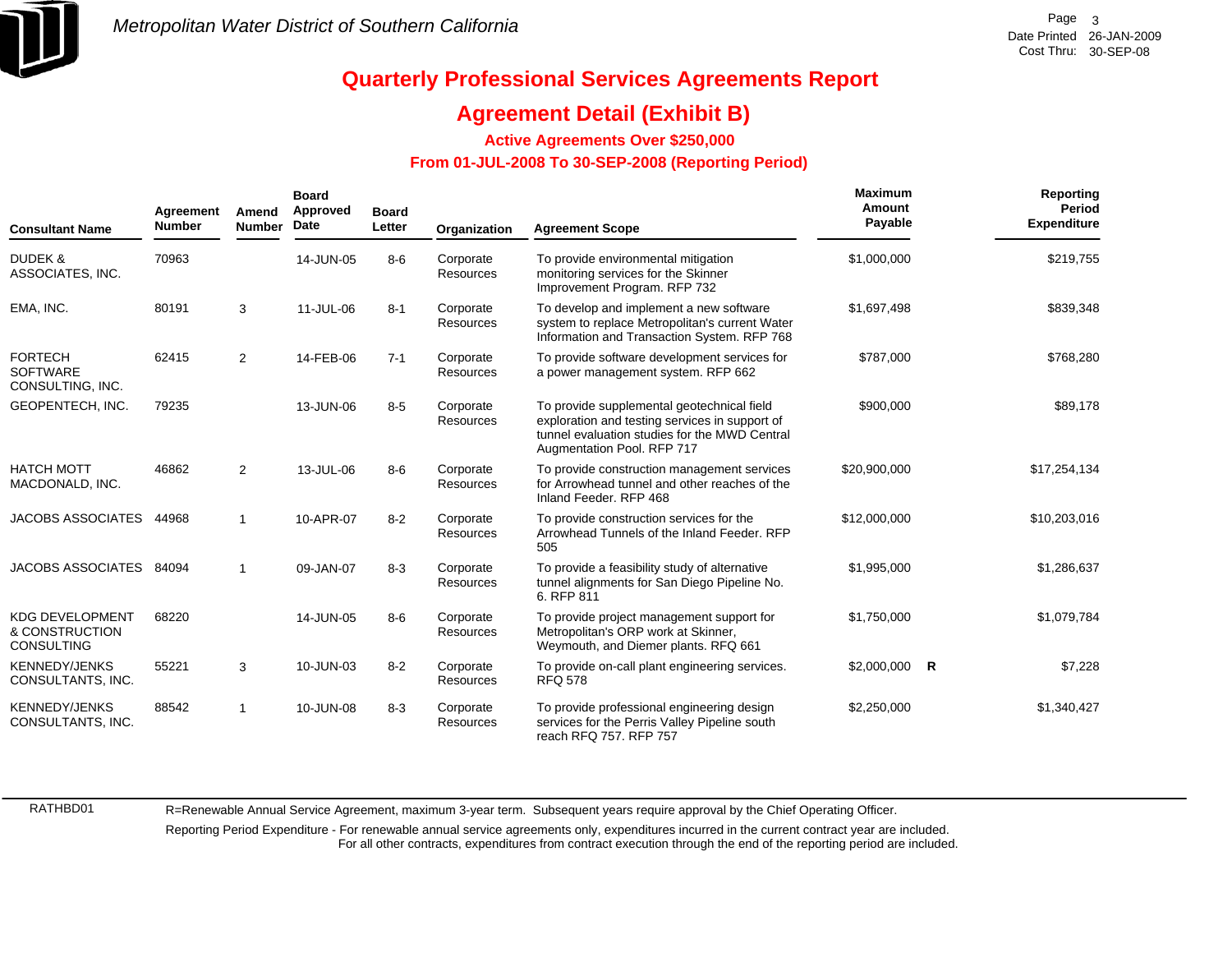

### **Agreement Detail (Exhibit B)**

**Active Agreements Over \$250,000**

#### **From 01-JUL-2008 To 30-SEP-2008 (Reporting Period)**

| <b>Consultant Name</b>         | Agreement<br><b>Number</b> | Amend<br><b>Number</b> | <b>Board</b><br>Approved<br>Date | <b>Board</b><br>Letter | Organization                  | <b>Agreement Scope</b>                                                                                                                                                                      | Maximum<br>Amount<br>Payable | Reporting<br>Period<br><b>Expenditure</b> |
|--------------------------------|----------------------------|------------------------|----------------------------------|------------------------|-------------------------------|---------------------------------------------------------------------------------------------------------------------------------------------------------------------------------------------|------------------------------|-------------------------------------------|
| LEE & RO, INC.                 | 55222                      | 8                      | 18-NOV-08                        | $7 - 3$                | Corporate<br><b>Resources</b> | To provide design services, which include<br>studies, investigations, preliminary and final<br>designs for the Chlorine Containment projects.<br><b>RFQ 578</b>                             | \$6,020,000                  | \$5,718,053                               |
| LEE & RO, INC.                 | 74158                      | -1                     | 16-AUG-05                        | $7 - 8$                | Corporate<br>Resources        | To provide engineering services including<br>evaluation, studies, investigations, preliminary<br>and final designs related to MWD's existing<br>and planned water treatment plants. RFP 719 | $$2,000,000$ R               | \$201,172                                 |
| LEE & RO, INC.                 | 79741                      | $\overline{2}$         | 18-NOV-08                        | $7-3$                  | Corporate<br><b>Resources</b> | To provide engineering services for the final<br>design regarding rehabilitation and chemical<br>system upgrades for Mills Water Treatment<br>Plant, RFQ 719                                | \$3,530,000                  | \$2,728,857                               |
| LEE & RO. INC.                 | 63632                      |                        | 14-SEP-04                        | $9 - 2$                | Corporate<br><b>Resources</b> | To provide engineering services for final<br>design of the Distribution System Treated<br>Cross Connection Prevention Program. RFQ<br>654                                                   | \$1,100,000                  | \$491,389                                 |
| <b>MARRS SERVICES,</b><br>INC. | 83175                      |                        | 15-AUG-06                        | $8 - 3$                | Corporate<br><b>Resources</b> | To provide construction management and<br>inspection services for Rialto Pipeline<br>Improvements Phase I. RFQ 550                                                                          | \$710,000                    | \$126,623                                 |
| MWH AMERICAS, INC.             | 55224                      | 4                      | 10-JUN-03                        | $8 - 2$                | Corporate<br>Resources        | To provide on-call plant engineering services<br>for final design of Solid Thickeners and<br>Chemical Tank Farm projects. (Closed<br>12/5/08) RFQ 578                                       | $$2,000,000$ R               | \$38,339                                  |
| MWH AMERICAS, INC.             | 77325                      | 3                      | 14-FEB-06                        | $8 - 4$                | Corporate<br>Resources        | To provide on-call services in various<br>engineering disciplines including civil,<br>mechanical and structural on CRA. RFQ 757                                                             | \$6,000,000                  | \$1,125,560                               |
| MWH AMERICAS, INC.             | 74680                      |                        | 14-MAR-06                        | $7-5$                  | Corporate<br>Resources        | To provide services for a preliminary and final<br>design for a hypolimnetic diffused oxygen<br>system for the Lake Perris Flexible Storage<br>Program. RFP 718                             | \$800,000                    | \$799,373                                 |

RATHBD01

R=Renewable Annual Service Agreement, maximum 3-year term. Subsequent years require approval by the Chief Operating Officer.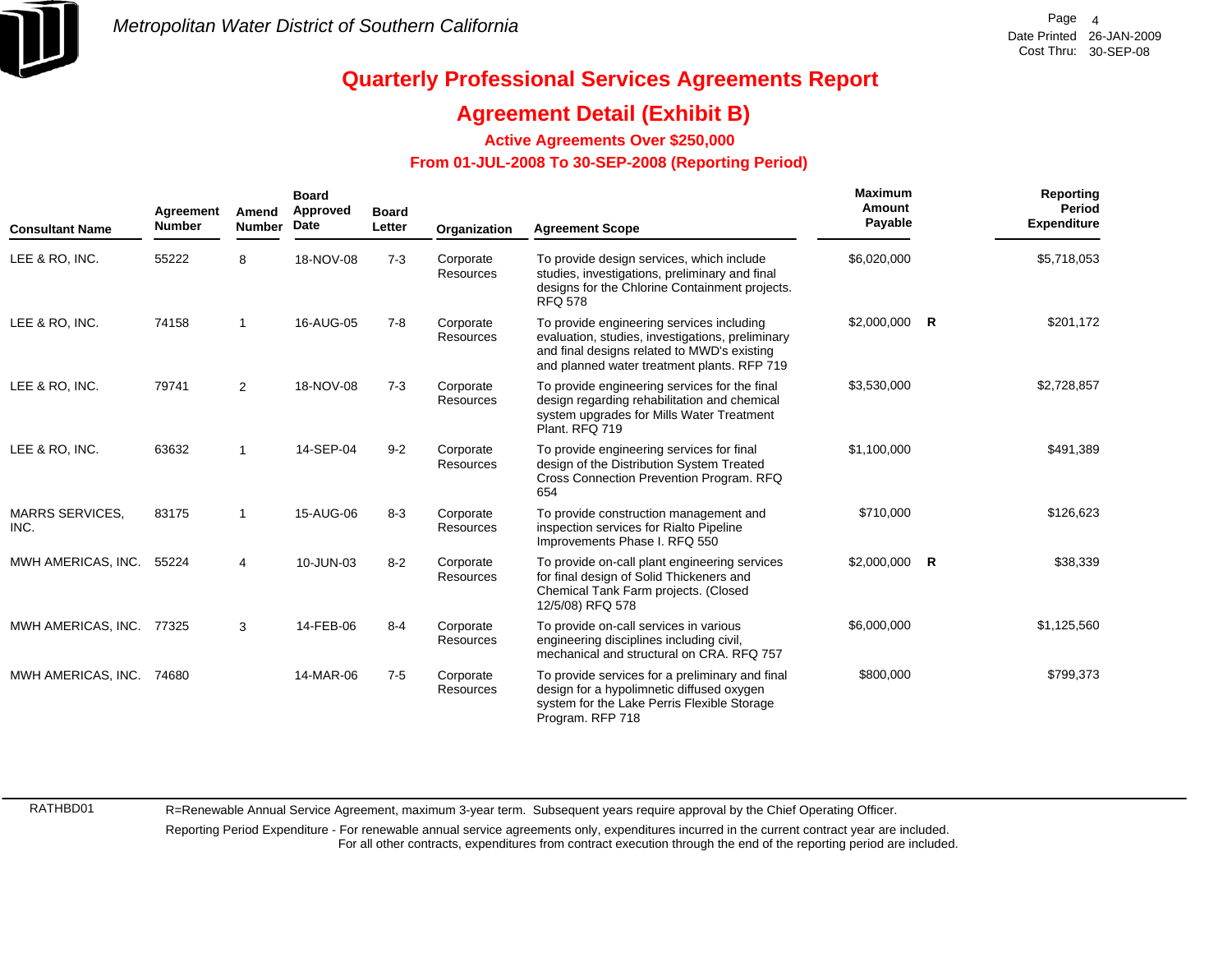

### **Agreement Detail (Exhibit B)**

**Active Agreements Over \$250,000**

#### **From 01-JUL-2008 To 30-SEP-2008 (Reporting Period)**

| <b>Consultant Name</b>                                                                | Agreement<br><b>Number</b> | Amend<br><b>Number</b> | <b>Board</b><br>Approved<br>Date | <b>Board</b><br>Letter | Organization           | <b>Agreement Scope</b>                                                                                                                                                                          | <b>Maximum</b><br>Amount<br>Payable |   | Reporting<br><b>Period</b><br><b>Expenditure</b> |
|---------------------------------------------------------------------------------------|----------------------------|------------------------|----------------------------------|------------------------|------------------------|-------------------------------------------------------------------------------------------------------------------------------------------------------------------------------------------------|-------------------------------------|---|--------------------------------------------------|
| MWH AMERICAS, INC.                                                                    | 57620                      | 3                      | 09-SEP-03                        | $8 - 2$                | Corporate<br>Resources | To provide drafting services for as-built<br>projects and WSO switching line diagram CAD<br>work and Skinner construction CAD support<br>services. RFP 575                                      | \$2,000,000                         | R | \$123,338                                        |
| MWH AMERICAS, INC.                                                                    | 73082                      |                        | 16-AUG-05                        | $7 - 8$                | Corporate<br>Resources | To provide engineering services including<br>evaluations, studies, investigations,<br>preliminary and final designs related to<br>MWD's existing and planned water treatment<br>plants, RFQ 719 | $$2,000,000$ R                      |   | \$726,950                                        |
| ORSA CONSULTING<br>ENGINEERS, INC.                                                    | 63630                      | $\overline{2}$         | 10-JUN-08                        | $8-5$                  | Corporate<br>Resources | To provide engineering services for final<br>design of the Distribution System Treated<br>Water Cross Connection Prevention Program.<br><b>RFQ 654</b>                                          | \$1,435,000                         |   | \$1,298,446                                      |
| P & D CONSULTANTS,<br>INC.                                                            | 62412                      | $\overline{2}$         | 14-MAR-06                        | $8 - 4$                | Corporate<br>Resources | To provide mitigation monitoring and reporting<br>services for San Diego Pipeline #6 Project.<br><b>RFQ 665</b>                                                                                 | \$4,000,000                         |   | \$1,704,806                                      |
| P & D CONSULTANTS.<br>INC., DBA:<br><b>ECOSYSTEMS</b><br><b>RESTORATION</b><br>ASSOC. | 68203                      | $\overline{2}$         | 08-JUL-08                        | $8 - 2$                | Corporate<br>Resources | To provide environmental services for the<br>Diemer Filtration Plant Improvement Program.<br><b>RFP 732</b>                                                                                     | \$2,300,000                         |   | \$1,270,793                                      |
| <b>PARSONS</b><br>CONSTRUCTORS.<br>INC.                                               | 12788                      | 4                      | 14-MAY-99                        | $9 - 4$                | Corporate<br>Resources | To provide project administrative services for<br>the project labor agreement for the Inland<br>Feeder Project.                                                                                 | \$2,840,000                         |   | \$2,368,175                                      |
| <b>PARSONS</b><br>CONSTRUCTORS.<br>INC.                                               | 66419                      | 4                      | 14-JUN-05                        | $8-6$                  | Corporate<br>Resources | To provide Project Labor Agreement<br>Administration services for San Diego Pipeline<br>No. 6, Skinner & DVR. RFP 674                                                                           | \$410,000 R                         |   | \$13,330                                         |
| <b>PARSONS WATER</b><br><b>AND</b><br>INFRASTRUCTURE,<br>INC.                         | 56007                      | $\overline{2}$         | 14-JUN-05                        | $8-6$                  | Corporate<br>Resources | To provide construction management and<br>inspection services for Skinner ORP Project.<br><b>RFQ 550</b>                                                                                        | \$14,921,558                        |   | \$11,221,904                                     |

RATHBD01

R=Renewable Annual Service Agreement, maximum 3-year term. Subsequent years require approval by the Chief Operating Officer.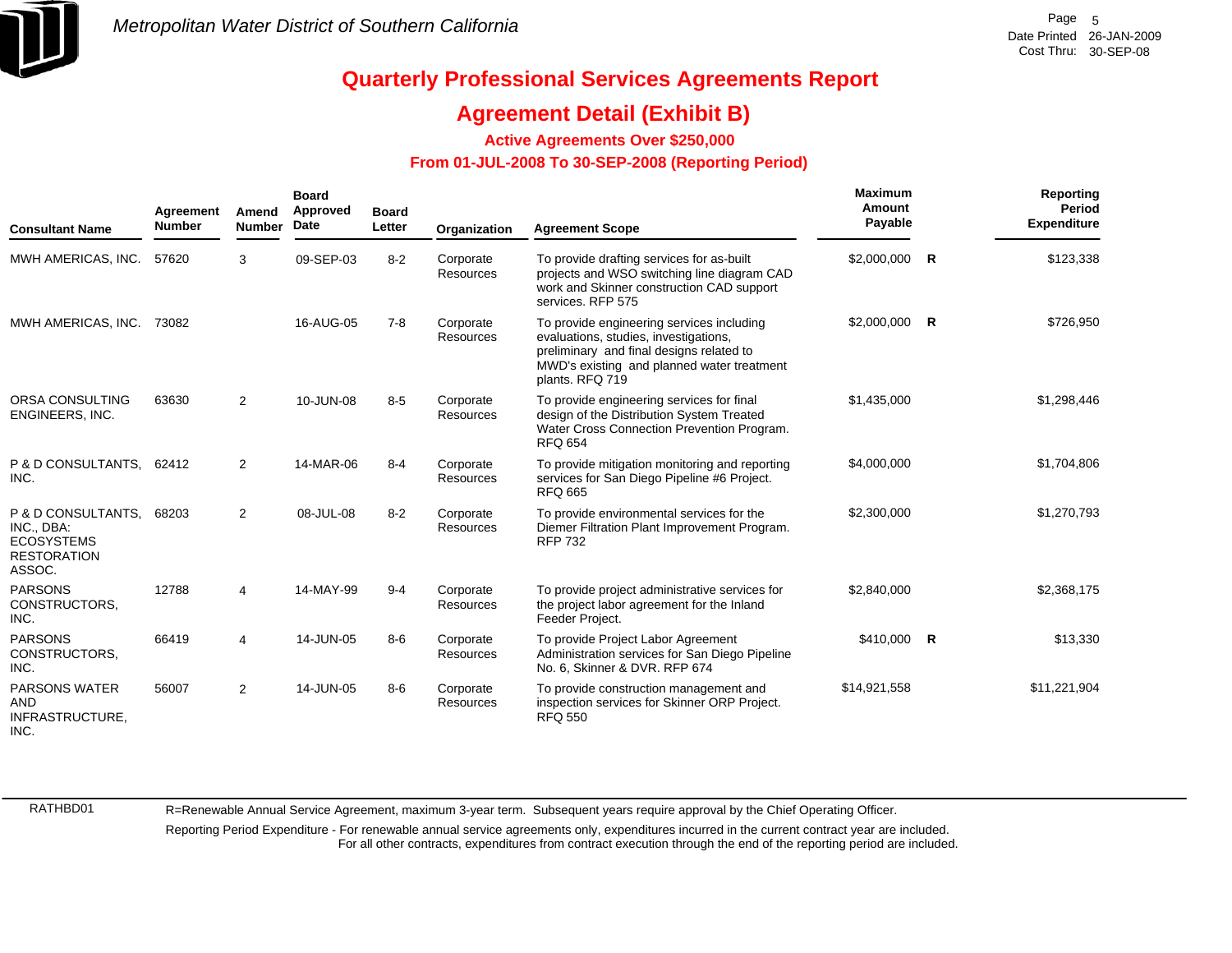

### **Agreement Detail (Exhibit B)**

**Active Agreements Over \$250,000**

#### **From 01-JUL-2008 To 30-SEP-2008 (Reporting Period)**

| <b>Consultant Name</b>                                                    | Agreement<br><b>Number</b> | Amend<br><b>Number</b>  | <b>Board</b><br>Approved<br>Date | <b>Board</b><br>Letter | Organization           | <b>Agreement Scope</b>                                                                                                                                                                 | <b>Maximum</b><br><b>Amount</b><br>Payable |          | Reporting<br><b>Period</b><br><b>Expenditure</b> |
|---------------------------------------------------------------------------|----------------------------|-------------------------|----------------------------------|------------------------|------------------------|----------------------------------------------------------------------------------------------------------------------------------------------------------------------------------------|--------------------------------------------|----------|--------------------------------------------------|
| <b>PARSONS WATER</b><br><b>AND</b><br>INFRASTRUCTURE,<br>INC.             | A04705                     | 5                       | 20-MAY-97                        | $8 - 3$                | Corporate<br>Resources | To provide project control for construction of<br>the Inland Feeder Project. RFP 127                                                                                                   | \$13,950,000                               |          | \$11,636,635                                     |
| <b>PARSONS WATER</b><br><b>AND</b><br>INFRASTRUCTURE,<br>INC.             | 73191                      | -1                      | 16-AUG-05                        | $7 - 8$                | Corporate<br>Resources | To provide project management support<br>services for the Conveyance and Distribution<br>System Program. RFQ 661                                                                       | \$600,000                                  | <b>R</b> | \$139,214                                        |
| PRESSURE PIPE<br>INSPECTION CO.                                           | 60464                      | $\overline{\mathbf{1}}$ | 14-SEP-04                        | $8-6$                  | Corporate<br>Resources | To provide electromagnetic inspection and<br>testing of pre-stressed concrete cylinder<br>pipelines. (Closed 11/25/08) RFP 670                                                         | \$1,300,000                                |          | \$1,280,905                                      |
| <b>PSOMAS</b>                                                             | 73766                      |                         | 11-OCT-05                        | $8-6$                  | Corporate<br>Resources | To provide professional and technical services<br>for aerial photography, topographic mapping,<br>modeling and other land surveying services.<br><b>RFP 741</b>                        | \$2,000,000                                |          | \$190,090                                        |
| <b>PSOMAS &amp;</b><br><b>ASSOCIATES</b>                                  | 57409                      | $\overline{2}$          | 09-OCT-07                        | $8 - 2$                | Corporate<br>Resources | To provide mitigation monitoring and reporting<br>services for the Inland Feeder Project. RFP<br>607                                                                                   | \$5,200,000                                |          | \$3,395,011                                      |
| <b>RBF CONSULTING</b>                                                     | 57618                      |                         | 09-SEP-03                        | $8 - 2$                | Corporate<br>Resources | To provide on-call general engineering design<br>and drafting services including seismic<br>integrity, calculations, preliminary designs,<br>final designs, or specifications. RFP 575 | $$1,000,000$ R                             |          | \$43,894                                         |
| <b>RBF CONSULTING</b>                                                     | 73764                      |                         | 11-OCT-05                        | $8-6$                  | Corporate<br>Resources | To provide technical aerial photogrammetry<br>and mapping services for various Metropolitan<br>projects. RFP 741                                                                       | \$2,000,000                                |          | \$33,400                                         |
| <b>RBF CONSULTING</b>                                                     | 68897                      | $\overline{\mathbf{1}}$ | 16-AUG-05                        | $8 - 2$                | Corporate<br>Resources | To provide final landscape construction plans<br>for Diamond Valley Lake Project. RFP 738                                                                                              | \$300,000                                  |          | \$271,048                                        |
| <b>REGENTS OF THE</b><br>UNIVERSITY OF<br>CALIFORNIA,<br><b>RIVERSIDE</b> | A04602                     | $\overline{1}$          | 19-FEB-91                        | $8-6$                  | Corporate<br>Resources | To provide various research services related<br>to the Southwestern Riverside County Multi-<br>Species Reserve per the Board's approval of<br>the project's mitigation plan.           | \$3,750,000                                |          | \$2,743,264                                      |

RATHBD01

R=Renewable Annual Service Agreement, maximum 3-year term. Subsequent years require approval by the Chief Operating Officer.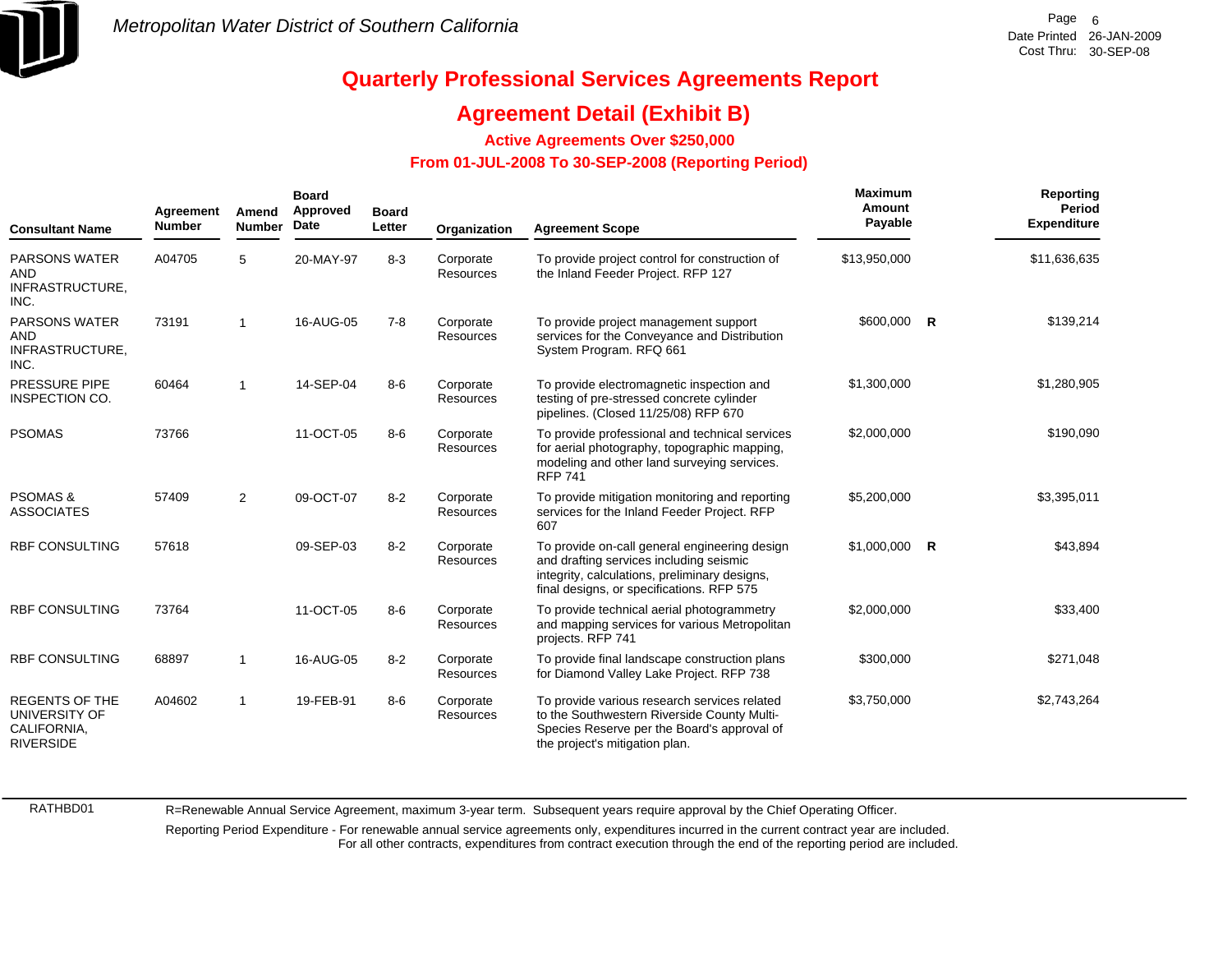

RATHBD01

# **Quarterly Professional Services Agreements Report**

### **Agreement Detail (Exhibit B)**

**Active Agreements Over \$250,000**

#### **From 01-JUL-2008 To 30-SEP-2008 (Reporting Period)**

| <b>Consultant Name</b>                                  | Agreement<br><b>Number</b> | Amend<br><b>Number</b> | <b>Board</b><br>Approved<br>Date | <b>Board</b><br>Letter | Organization                  | <b>Agreement Scope</b>                                                                                                                                                                                                                                             | Maximum<br>Amount<br>Payable |              | Reporting<br><b>Period</b><br><b>Expenditure</b> |
|---------------------------------------------------------|----------------------------|------------------------|----------------------------------|------------------------|-------------------------------|--------------------------------------------------------------------------------------------------------------------------------------------------------------------------------------------------------------------------------------------------------------------|------------------------------|--------------|--------------------------------------------------|
| <b>RICHARD BRADY &amp;</b><br><b>ASSOCIATES</b>         | 57619                      |                        | 09-SEP-03                        | $8 - 2$                | Corporate<br>Resources        | To provide on-call general engineering design<br>and drafting services for the Distribution<br>System - Control and Equipment Upgrade<br>Program, the Skinner Filtration Plant -<br>Expansion No. 4 Program, and the Diemer<br>Oxidation Retrofit Program. RFP 575 | \$1,000,000                  | $\mathsf{R}$ | \$88,970                                         |
| <b>RNL DESIGN</b>                                       | 54415                      | $\overline{4}$         | 11-OCT-05                        | $8 - 4$                | Corporate<br>Resources        | To provide architectural services at the Diemer<br>Filtration Plant. RFP 555                                                                                                                                                                                       | \$2,745,000                  |              | \$2,096,060                                      |
| TETRA DESIGN, INC.                                      | 52785                      | 6                      | 11-DEC-07                        | $8 - 3$                | Corporate<br><b>Resources</b> | To provide architectural services for the<br>Oxidation Retrofit Program. RFP 555                                                                                                                                                                                   | \$2,458,000                  |              | \$1,988,804                                      |
| THE SANBORN MAP<br>COMPANY, INC.                        | 73763                      |                        | 11-OCT-05                        | $8-6$                  | Corporate<br><b>Resources</b> | To provide technical aerial photogrammetry<br>and mapping services for various Metropolitan<br>projects. RFP 741                                                                                                                                                   | \$2,000,000                  |              | \$295,674                                        |
| <b>TOTAL RESOURCE</b><br>MANAGEMENT, INC.               | 87518                      |                        | 12-JUN-07                        | $7 - 8$                | Corporate<br><b>Resources</b> | To install the Maximo transportation manager<br>module and provide and install a fuel<br>management system. RFP 822                                                                                                                                                | \$944,559                    |              | \$450,688                                        |
| TOWILL, INC.                                            | 73761                      |                        | 11-OCT-05                        | $8-6$                  | Corporate<br><b>Resources</b> | To provide technical aerial photogrammetry<br>and mapping services for various Metropolitan<br>projects. RFP 741                                                                                                                                                   | \$2,000,000                  |              | \$62,080                                         |
| VA CONSULTING, INC.                                     | 63631                      | $\overline{2}$         | 14-SEP-04                        | $9 - 2$                | Corporate<br><b>Resources</b> | To provide engineering services for final<br>design of the Distribution System Treated<br>Water Cross Connection Prevention Program.<br><b>RFQ 654</b>                                                                                                             | \$1,400,000                  |              | \$1,266,966                                      |
| <b>VANIR</b><br><b>CONSTRUCTION</b><br>MANAGEMENT, INC. | 51138                      | 5                      | 08-OCT-02                        | $9 - 2$                | Corporate<br><b>Resources</b> | To provide management support services for<br>the San Diego Pipeline No. 6. RFP 508                                                                                                                                                                                | \$3,000,000                  |              | \$2,192,061                                      |
| <b>VANIR</b><br><b>CONSTRUCTION</b><br>MANAGEMENT, INC. | 70946                      |                        | 12-JUL-05                        | $8 - 4$                | Corporate<br><b>Resources</b> | To provide project controls and other related<br>services for Met's five treatment plants. RFQ<br>661                                                                                                                                                              | $$600,000$ R                 |              | \$360,531                                        |
| <b>WESTIN</b><br>ENGINEERING, INC.                      | 63639                      | -1                     | 17-AUG-04                        | $8 - 8$                | Corporate<br>Resources        | To provide project management services for<br>Supervisory Control and Data Acquisition<br>(SCADA). RFP 666                                                                                                                                                         | \$920,510                    |              | \$863,683                                        |

R=Renewable Annual Service Agreement, maximum 3-year term. Subsequent years require approval by the Chief Operating Officer.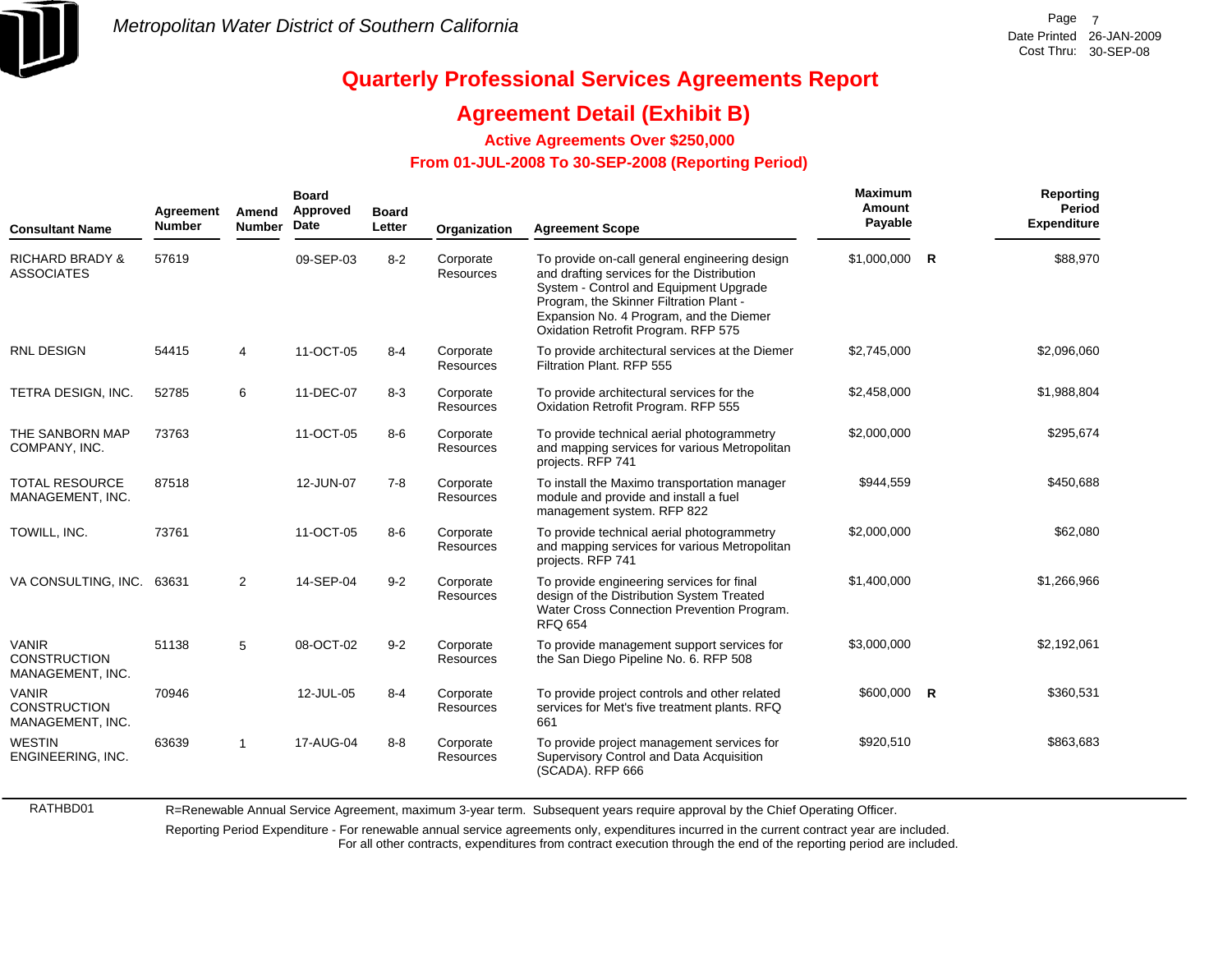

### **Agreement Detail (Exhibit B)**

**Active Agreements Over \$250,000**

#### **From 01-JUL-2008 To 30-SEP-2008 (Reporting Period)**

| <b>Consultant Name</b>                                               | Agreement<br><b>Number</b> | Amend<br><b>Number</b> | <b>Board</b><br>Approved<br><b>Date</b> | <b>Board</b><br>Letter | Organization                                        | <b>Agreement Scope</b>                                                                                                                                     | Maximum<br>Amount<br>Payable |              | Reporting<br>Period<br><b>Expenditure</b> |
|----------------------------------------------------------------------|----------------------------|------------------------|-----------------------------------------|------------------------|-----------------------------------------------------|------------------------------------------------------------------------------------------------------------------------------------------------------------|------------------------------|--------------|-------------------------------------------|
| YUBA CITY UNIFIED<br><b>SCHOOL DISTRICT</b>                          | 89152                      |                        | 10-JUL-07                               | $7 - 2$                | Corporate<br><b>Resources</b>                       | To provide a labor compliance program for<br>MWD projects using state bond funds.                                                                          | \$2,000,000                  |              | \$196,343                                 |
| FLUIDIQS, INC.                                                       | 70952                      | $\overline{2}$         | 10-APR-07                               | $8 - 3$                | Water System<br>Operations<br>Group                 | To upgrade Metropolitan's Automatic Meter<br>Reading (AMR) System and Remote Terminal<br>Units (RTUs) throughout the water distribution<br>system. RFP 743 | \$4,685,151                  |              | \$1,634,277                               |
| <b>JOHNSON</b><br>CONTROLS, INC.                                     | 60300                      |                        | 07-OCT-07                               | $8 - 3$                | Water System<br>Operations<br>Group                 | To provide security system improvements for<br>various Metropolitan sites and infrastructure.                                                              | \$7,800,000                  |              | \$2,686,613                               |
| <b>ELECTRIC &amp; GAS</b><br><b>INDUSTRIES</b><br><b>ASSOCIATION</b> | 91251                      |                        | 08-APR-08                               | $8 - 3$                | Water<br>Resources<br>Management<br>Group           | To develop and administer a residential water<br>conservation rebate program for the MWD<br>service area. RFP 830                                          | \$40,000,000                 |              | \$552,372                                 |
| <b>HONEYWELL</b><br>INTERNATIONAL, INC.                              | 63646                      | $\overline{2}$         | 11-DEC-07                               | $8 - 5$                | Water<br><b>Resources</b><br>Management<br>Group    | To manage and market a long-term region<br>wide water conservation related program. RFP<br>657                                                             | \$45,000,000                 |              | \$30,158,718                              |
| <b>RICHARDSON &amp;</b><br><b>COMPANY</b>                            | 61481                      |                        | 08-JUN-04                               | $9 - 8$                | Water<br>Resources<br>Management<br>Group           | To provide audit services on the annual State<br>Water Project statement of charges. RFQ 658                                                               | \$2,600,000                  |              | \$2,288,155                               |
| KPMG, LLP                                                            | 91757                      |                        | 20-NOV-07                               | $8 - 11$               | Office of the<br>Auditor                            | To provide quarterly and annual audits and<br>examine MWD's financial statements for fiscal<br>years 2008, 2009, and 2010. RFP 837                         | \$1,035,250                  |              | \$215,818                                 |
| <b>COUNTY OF</b><br><b>RIVERSIDE</b>                                 | 80435                      |                        | 13-JUN-06                               | $8 - 1$                | <b>Real Property</b><br>Development &<br>Management | To provide law enforcement services at<br>Diamond Valley Lake.                                                                                             | \$300,000                    | $\mathsf{R}$ | \$31,753                                  |
| <b>GEOMATRIX</b><br>CONSULTANTS, INC.                                | 51132                      | 1                      | 08-OCT-02                               | $8 - 7$                | <b>Real Property</b><br>Development &<br>Management | To provide geotechnical studies for DVR<br>project. RFQ 528                                                                                                | \$575,000                    |              | \$556,582                                 |

RATHBD01

R=Renewable Annual Service Agreement, maximum 3-year term. Subsequent years require approval by the Chief Operating Officer.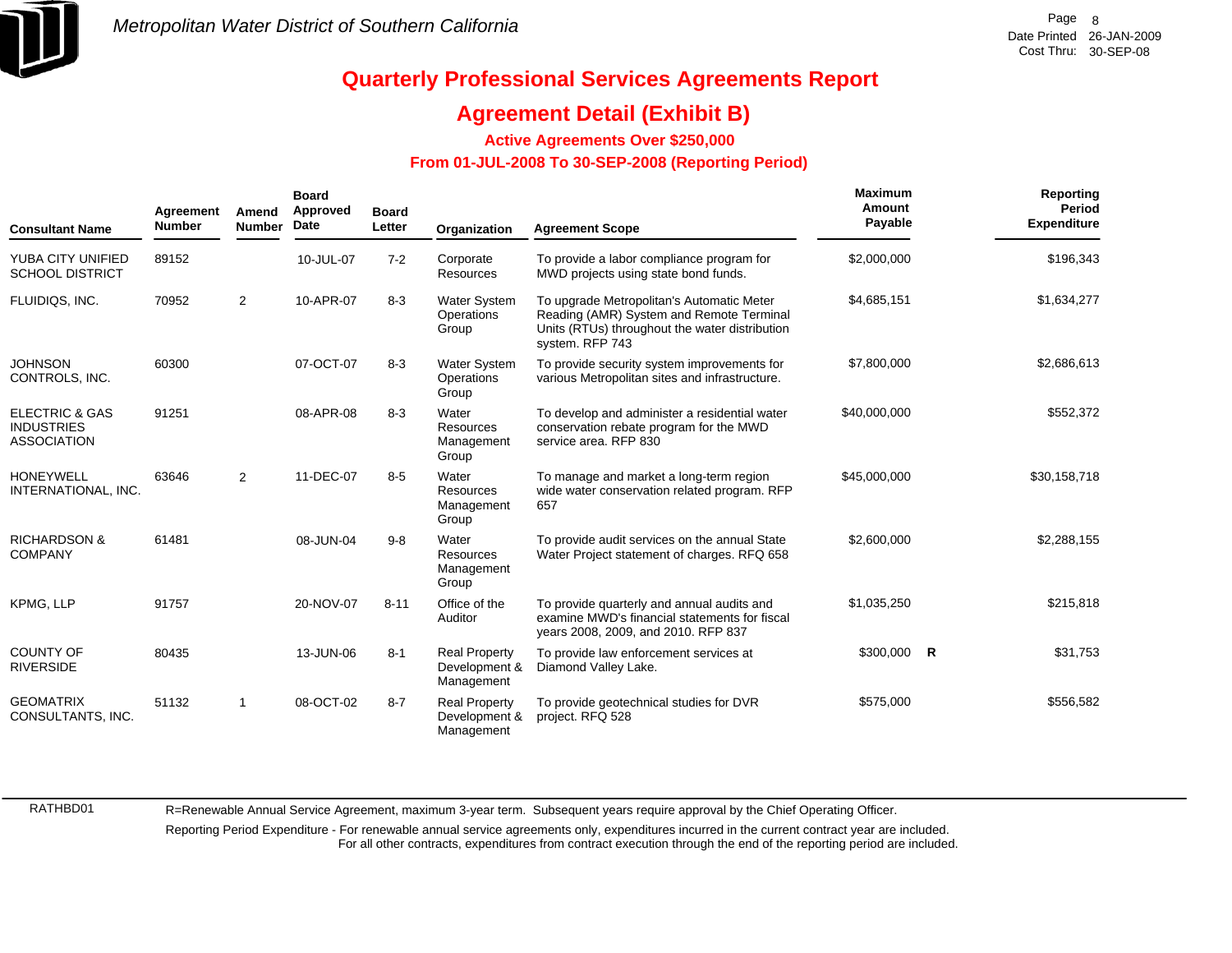

### **Agreement Detail (Exhibit B)**

**Active Agreements Over \$250,000**

#### **From 01-JUL-2008 To 30-SEP-2008 (Reporting Period)**

| <b>Consultant Name</b>                     | Agreement<br><b>Number</b>        | Amend<br><b>Number</b> | Board<br>Approved<br>Date | <b>Board</b><br>Letter | Organization                                        | <b>Agreement Scope</b>                                                                                   | <b>Maximum</b><br>Amount<br>Payable | Reporting<br>Period<br><b>Expenditure</b> |
|--------------------------------------------|-----------------------------------|------------------------|---------------------------|------------------------|-----------------------------------------------------|----------------------------------------------------------------------------------------------------------|-------------------------------------|-------------------------------------------|
| PINNACLE ONE                               | 54062                             | $\overline{2}$         | 08-APR-03                 | $8 - 4$                | <b>Real Property</b><br>Development &<br>Management | To provide project management services for<br>Diamond Valley Lake recreation programs.<br><b>RFP 508</b> | \$3,200,000                         | \$2,382,186                               |
| <b>RIVERSIDE COUNTY</b><br><b>REGIONAL</b> | A04632                            |                        | 24-OCT-94                 | $8 - 4$                | <b>Real Property</b><br>Development &<br>Management | To provide management services for the<br>Southwestern Riverside County Multi-Species<br>Reserve.        | \$1,727,793                         | \$1,618,443                               |
| <b>STANTEC</b><br>CONSULTING, INC          | 51537                             | 4                      | 19-NOV-02                 | $8 - 6$                | <b>Real Property</b><br>Development &<br>Management | To provide infrastructure design on DVL<br>Recreation. RFP 580                                           | \$1,195,000                         | \$799,684                                 |
| <b>ALLIANT INSURANCE</b><br>SERVICES, INC. | 66402                             |                        | 08-JUN-04                 | $8 - 2$                | Human<br>Resources<br>Group                         | To facilitate insurance premium payments.<br><b>RFP 711</b>                                              | $$1,400,000$ R                      | \$1,054,408                               |
|                                            | <b>Total Number of Agreements</b> |                        | 78                        |                        |                                                     | <b>Totals</b>                                                                                            | \$346,040,432                       | \$200,158,797                             |

**\* \* \* End of Report \* \* \***

RATHBD01

R=Renewable Annual Service Agreement, maximum 3-year term. Subsequent years require approval by the Chief Operating Officer.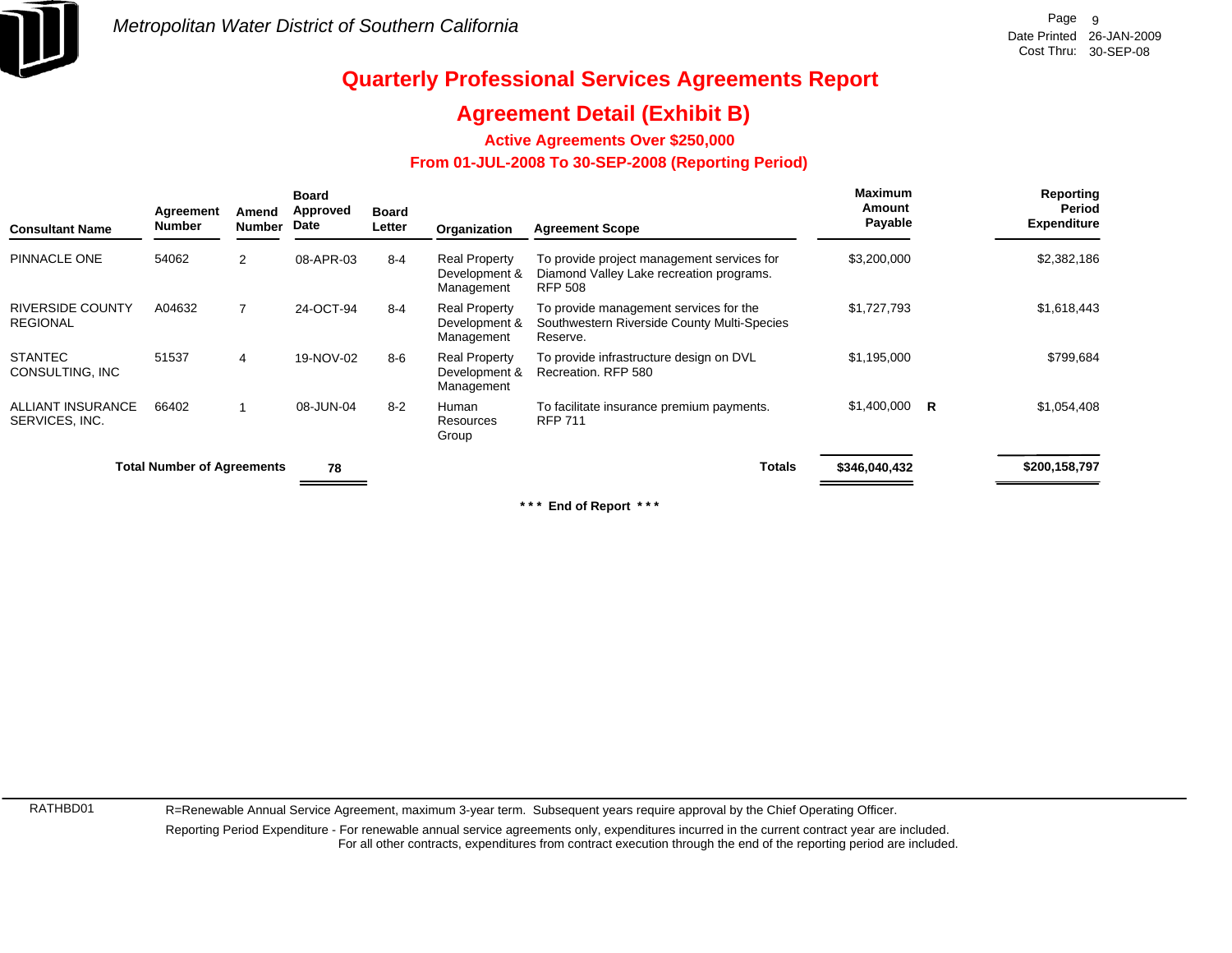

## **Agreement Detail (Exhibit C)**

**Agreements without Contract Period Expenditures**

 **From 01-JUL-2008 To 30-SEP-2008 (Reporting Period)** 

| <b>Consultant Name</b>                           | Agreement<br><b>Number</b> | Amend<br><b>Number</b> | <b>Board</b><br>Approved<br>Date | <b>Board</b><br>Letter | Organization                   | <b>Agreement Scope</b>                                                                                                                                             | Maximum<br>Amount<br>Payable |   |
|--------------------------------------------------|----------------------------|------------------------|----------------------------------|------------------------|--------------------------------|--------------------------------------------------------------------------------------------------------------------------------------------------------------------|------------------------------|---|
| <b>BLACK &amp; VEATCH</b><br><b>CORPORATION</b>  | 95134                      |                        |                                  |                        | Chief<br>Executive's<br>Office | To provide professional services for Bay Delta issues including<br>water supply modeling and planning. RFQ 853                                                     | \$240,000 R                  |   |
| CH2M HILL, INC.                                  | 95136                      |                        |                                  |                        | Chief<br>Executive's<br>Office | To provide professional and technical services for Bay Delta<br>issues including water supply modeling and planning. RFQ 853                                       | $$240,000$ R                 |   |
| EDAW, INC.                                       | 95124                      |                        |                                  |                        | Chief<br>Executive's<br>Office | To provide professional and technical services for Bay Delta<br>issues. RFQ 853                                                                                    | $$240,000$ R                 |   |
| ENTRIX, INC.                                     | 95127                      |                        |                                  |                        | Chief<br>Executive's<br>Office | To provide writing support for the Sacramento Valley water<br>management agreement. RFQ 853                                                                        | $$240,000$ R                 |   |
| <b>GLENN LUKOS</b><br>ASSOCIATES, INC.           | 95122                      |                        |                                  |                        | Chief<br>Executive's<br>Office | To provide writing support for the Sacramento Valley water<br>management agreement. RFQ 853                                                                        | $$240,000$ R                 |   |
| <b>GREAT-WEST LIFE &amp;</b><br>ANNUITY INS. CO. | 57616                      |                        |                                  |                        | Chief<br>Executive's<br>Office | To provide 401(K) and 457 plan services. RFP 582                                                                                                                   | \$1                          |   |
| KLEINFELDER WEST,<br>INC.                        | 73116                      | $\mathbf{1}$           |                                  |                        | Chief<br>Executive's<br>Office | To provide technical writing support for various reports, briefing<br>materials and presentations relating to water resource and water<br>quality for SWP. RFQ 750 | $$100,000$ R                 |   |
| M.CUBED                                          | 95139                      |                        |                                  |                        | Chief<br>Executive's<br>Office | To provide technical services for Bay Delta issues including<br>emergency levee preparedness and water supply modeling. RFQ<br>853                                 | $$240,000$ R                 |   |
| <b>MOFFAT &amp; NICHOL</b>                       | 95137                      |                        |                                  |                        | Chief<br>Executive's<br>Office | To provide technical services for Bay Delta issues including<br>emergency levee preparedness and water supply modeling. RFQ<br>853                                 | $$240.000$ R                 |   |
| MWH AMERICAS, INC.                               | 95132                      |                        |                                  |                        | Chief<br>Executive's<br>Office | To provide professional and technical services for Bay Delta<br>Issues, RFQ 853                                                                                    | \$240,000                    | R |

RATHBD01

R=Renewable Annual Service Agreement, maximum 3-year term. Subsequent years require approval by the Chief Operating Officer.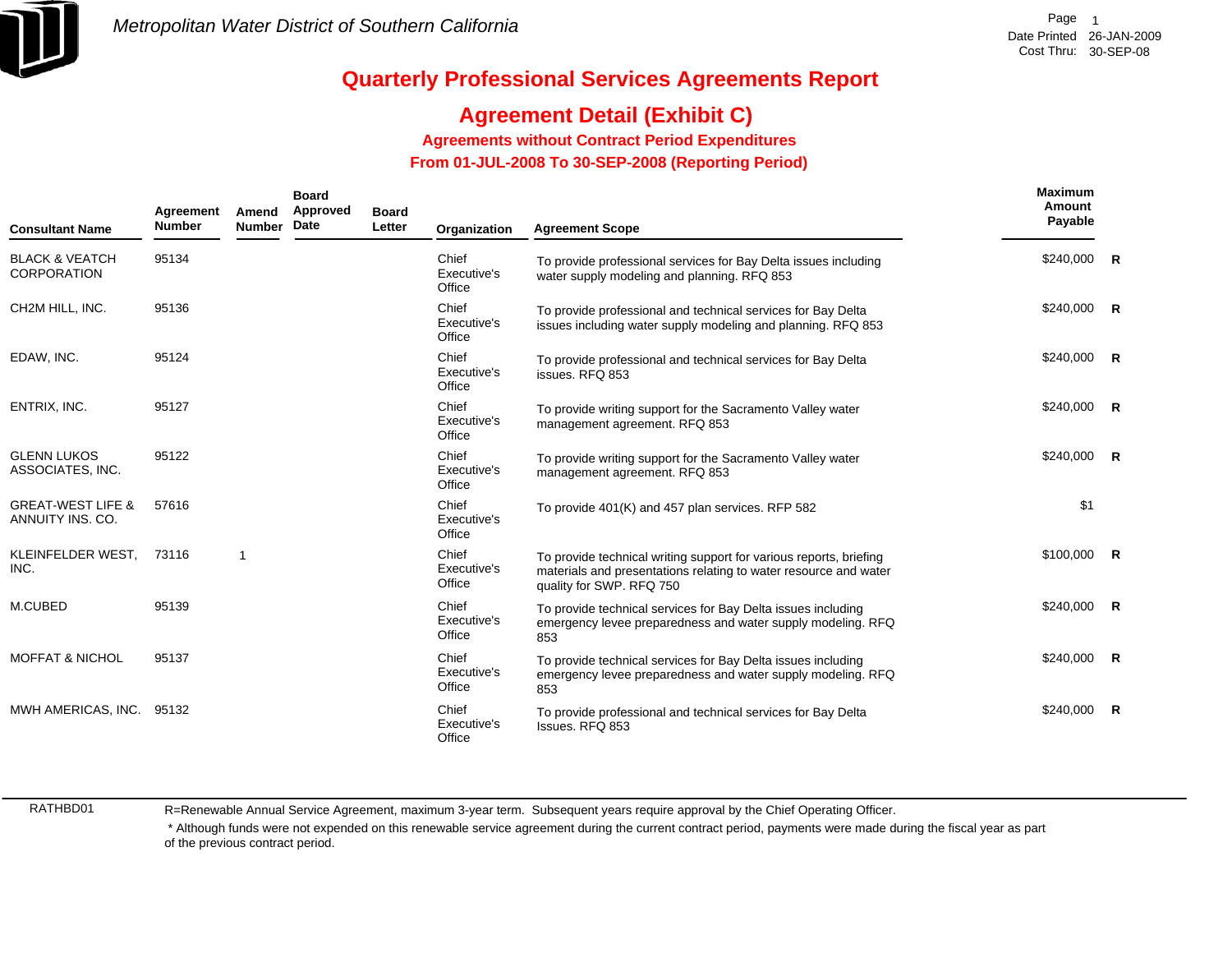

## **Agreement Detail (Exhibit C)**

**Agreements without Contract Period Expenditures**

 **From 01-JUL-2008 To 30-SEP-2008 (Reporting Period)** 

| <b>Consultant Name</b>                                     | Agreement<br><b>Number</b> | Amend<br><b>Number</b> | <b>Board</b><br>Approved<br>Date | <b>Board</b><br>Letter | Organization                     | <b>Agreement Scope</b>                                                                                                                                                                      | Maximum<br>Amount<br>Payable |                |
|------------------------------------------------------------|----------------------------|------------------------|----------------------------------|------------------------|----------------------------------|---------------------------------------------------------------------------------------------------------------------------------------------------------------------------------------------|------------------------------|----------------|
| <b>R2 RESOURCE</b><br>CONSULTANTS, INC.                    | 95125                      |                        |                                  |                        | Chief<br>Executive's<br>Office   | To provide professional and technical services for Bay Delta<br>Issues, RFQ 853                                                                                                             | $$240,000$ R                 |                |
| RELF, WILLIAM                                              | 98872                      |                        |                                  |                        | Chief<br>Executive's<br>Office   | To provide guidance to MWD's Board for developing performance<br>metrics.                                                                                                                   | \$22,000                     |                |
| <b>RESOURCE</b><br><b>MANAGEMENT</b><br>ASSOCIATES, INC.   | 95138                      |                        |                                  |                        | Chief<br>Executive's<br>Office   | To provide professional and technical services for Bay Delta<br>Issues including modeling, planning, and restoration engineering.<br><b>RFQ 853</b>                                         | \$240,000                    | $\overline{R}$ |
| <b>RESOURCE</b><br><b>MANAGEMENT</b><br>ASSOCIATES, INC.   | 93792                      |                        |                                  |                        | Chief<br>Executive's<br>Office   | To provide hydrodynamic modeling support of emergency water<br>supply management measures for the Sacramento-San Joaquin<br>Delta.                                                          | \$200,000                    |                |
| RHOADS, PETER B.                                           | 95140                      |                        |                                  |                        | Chief<br>Executive's<br>Office   | To provide writing support for the Sacramento Valley water<br>management agreement. RFQ 853                                                                                                 | \$240,000                    | $\overline{R}$ |
| THE DANGERMOND<br>GROUP, INC.                              | 73119                      |                        |                                  |                        | Chief<br>Executive's<br>Office   | To provide technical writing support for various reports, briefing<br>materials and presentations relating to water resource and water<br>quality analysis for State Water Project. RFQ 750 | $$50,000$ R                  |                |
| <b>WASHINGTON</b><br><b>GROUP</b><br>INTERNATIONAL, INC.   | 95135                      |                        |                                  |                        | Chief<br>Executive's<br>Office   | To provide professional and technical services for Bay Delta<br>issues including modeling and planning, and restoration<br>engineering. RFQ 853                                             | \$240,000                    | R              |
| <b>BUSINESS AND</b><br><b>ECOLOGY</b><br><b>CONSULTING</b> | 89847                      |                        |                                  |                        | <b>External Affairs</b><br>Group | To provide instructors for the California Friendly Landscape<br>Training Program. RFQ 806                                                                                                   | \$240,000                    |                |
| <b>ENERGIZED</b><br>SOLUTIONS, LLC                         | 89851                      |                        |                                  |                        | <b>External Affairs</b><br>Group | To provide instructors for the California Friendly Landscape<br>Training Program. RFQ 806                                                                                                   | \$240,000                    |                |
| FAMBRO, JAN                                                | 96917                      |                        |                                  |                        | <b>External Affairs</b><br>Group | To provide assistance with re-organizing external affairs crisis<br>communications plan.                                                                                                    | \$15,000                     |                |
| <b>FRASER</b><br><b>COMMUNICATIONS</b>                     | 98102                      |                        | 19-AUG-08                        | $8 - 4$                | <b>External Affairs</b><br>Group | To provide conservation advertising services for MWD's regional<br>service area. RFP 859                                                                                                    | \$5,000,000                  | R              |

RATHBD01

R=Renewable Annual Service Agreement, maximum 3-year term. Subsequent years require approval by the Chief Operating Officer.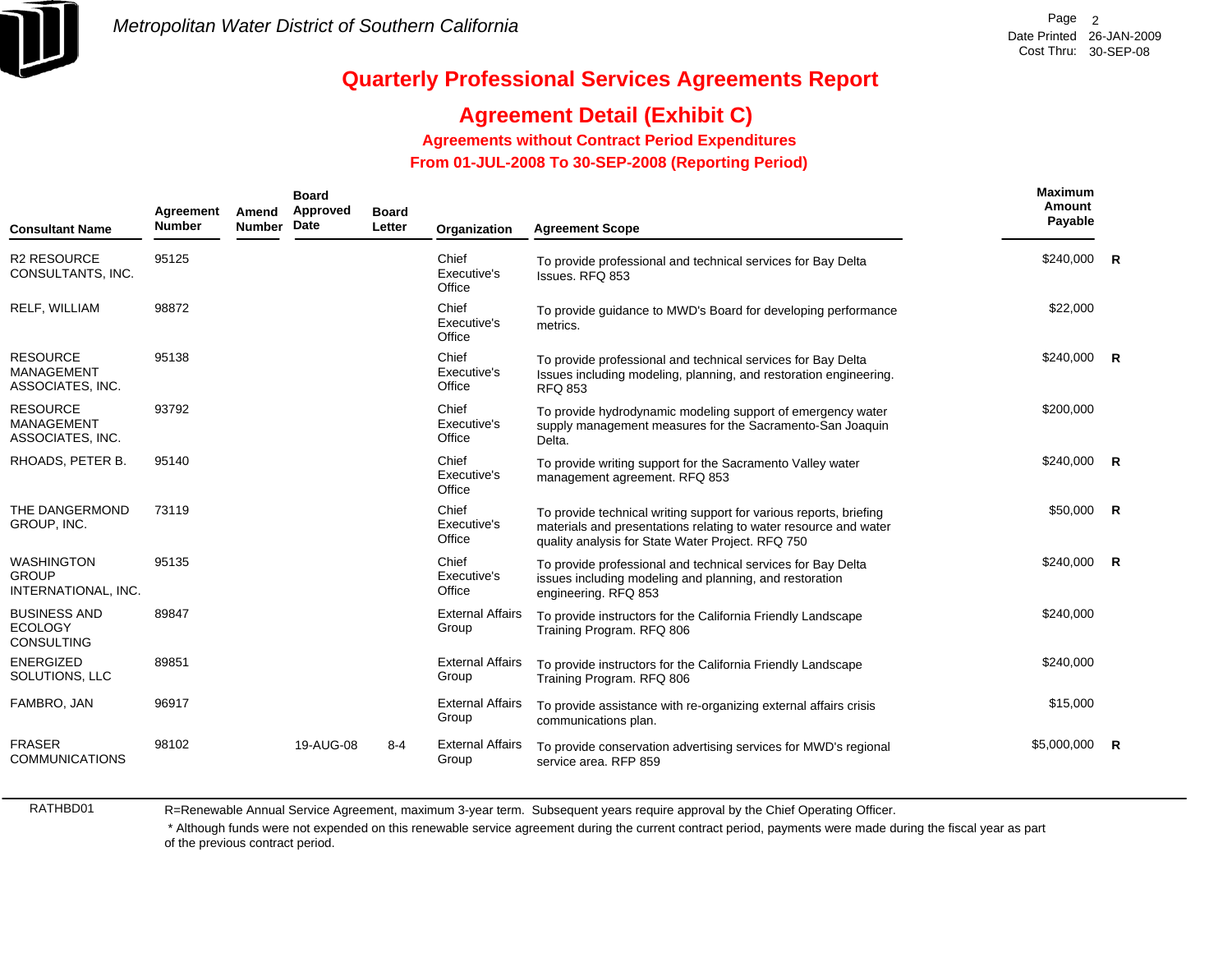

## **Agreement Detail (Exhibit C)**

**Agreements without Contract Period Expenditures**

 **From 01-JUL-2008 To 30-SEP-2008 (Reporting Period)** 

| <b>Consultant Name</b>                      | Agreement<br><b>Number</b> | Amend<br><b>Number</b> | <b>Board</b><br>Approved<br>Date | <b>Board</b><br>Letter | Organization                      | <b>Agreement Scope</b>                                                                                                                                 | Maximum<br>Amount<br>Payable |              |
|---------------------------------------------|----------------------------|------------------------|----------------------------------|------------------------|-----------------------------------|--------------------------------------------------------------------------------------------------------------------------------------------------------|------------------------------|--------------|
| <b>POST MODERN</b><br><b>CREATIVE</b>       | 81902                      |                        |                                  |                        | <b>External Affairs</b><br>Group  | To provide as-needed videography, editing and post production<br>services. RFQ 758                                                                     | \$125,000                    |              |
| CARL WARREN & CO.                           | 80282                      |                        |                                  |                        | <b>Chief Financial</b><br>Officer | To provide TPA claims administration for MWD's liability and<br>property claims program. Fiscal-YTD: \$18,778* RFP 783                                 | $$130,000$ R                 |              |
| <b>CDR FINANCIAL</b><br>PRODUCTS, INC.      | 70948                      |                        |                                  |                        | <b>Chief Financial</b><br>Officer | To provide advisory services for Metropolitan's interest rate swap<br>program to implement swap hedging and cost savings strategies.<br><b>RFQ 740</b> | $$100,000$ R                 |              |
| GARDNER,<br>UNDERWOOD &<br><b>BACON LLC</b> | 53629                      |                        |                                  |                        | <b>Chief Financial</b><br>Officer | To provide financial advisory services. (Closed 12/5/08) RFP 598                                                                                       | \$100,000                    | $\mathsf{R}$ |
| PUBLIC FINANCIAL<br>MANAGEMENT, INC.        | 81949                      |                        |                                  |                        | <b>Chief Financial</b><br>Officer | To provide financial advisory services including forecasts on<br>financial market conditions. RFQ 771                                                  | \$100,000                    | $\mathbb{R}$ |
| <b>BROWN AND</b><br>CALDWELL                | 92178                      |                        |                                  |                        | Corporate<br>Resources            | To provide a web-based operation and maintenance manual for<br>Skinner Ozone Treatment Plant. RFP 840                                                  | \$232,000                    |              |
| <b>BULLOCK &amp;</b><br>ASSOCIATES, INC.    | 98200                      |                        |                                  |                        | Corporate<br><b>Resources</b>     | To provide permitting services for relocation and contruction<br>activities. RFQ 854                                                                   | \$100,000                    |              |
| <b>CAMP DRESSER &amp;</b><br>MCKEE, INC.    | 97424                      |                        | 13-MAY-08                        | $8 - 2$                | Corporate<br><b>Resources</b>     | To provide design improvements for the Diemer 66kV electrical<br>power system. RFQ 833                                                                 | \$400,000                    |              |
| CH2M HILL, INC.                             | 97496                      |                        | 08-JUL-08                        | $8 - 2$                | Corporate<br>Resources            | To provide onsite construction contract administration support and<br>inspection services for Diemer Oxidation Retrofit Program. RFQ<br>826            | \$2,250,000                  |              |
| <b>CHAMBERS GROUP,</b><br>INC.              | 92662                      |                        |                                  |                        | Corporate<br><b>Resources</b>     | To provide as-needed technical and regulatory environmental<br>services. RFQ 761                                                                       | $$100,000$ R                 |              |
| <b>COAST SURVEYING.</b><br>INC.             | 97268                      |                        |                                  |                        | Corporate<br>Resources            | To provide land surveying and mapping services for the Colorado<br>River Aqueduct real property recordation program. RFQ 862                           | \$2,000,000                  |              |
| <b>CORPORATE</b><br><b>EXPRESS IMAGING</b>  | 94518                      |                        |                                  |                        | Corporate<br><b>Resources</b>     | To provide analysis of power consumption and environmental<br>equipment usage for MWD data center.                                                     | \$22,350                     |              |
|                                             |                            |                        |                                  |                        |                                   |                                                                                                                                                        |                              |              |

RATHBD01

R=Renewable Annual Service Agreement, maximum 3-year term. Subsequent years require approval by the Chief Operating Officer.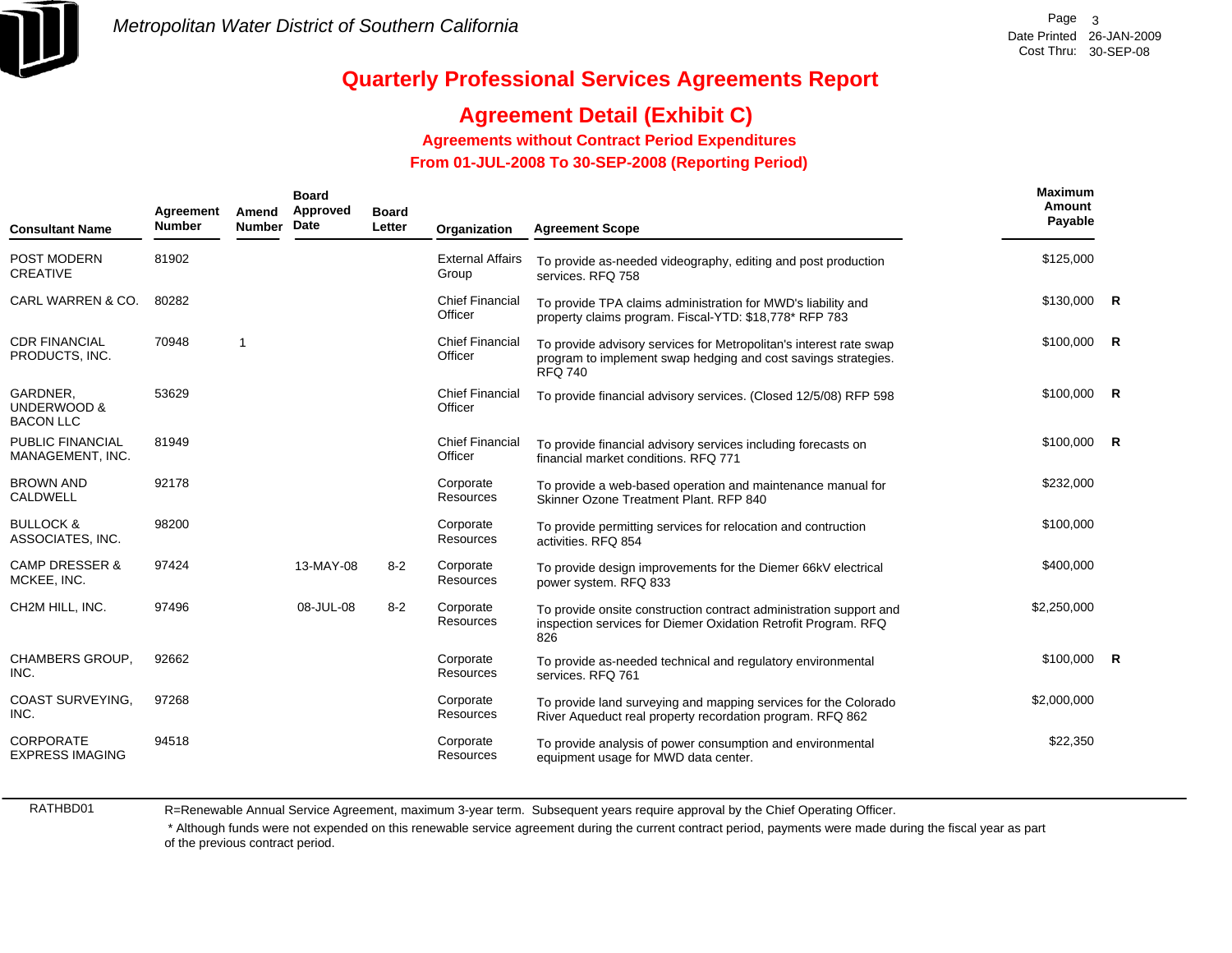

**Maximum**

# **Quarterly Professional Services Agreements Report**

## **Agreement Detail (Exhibit C)**

**Agreements without Contract Period Expenditures**

 **From 01-JUL-2008 To 30-SEP-2008 (Reporting Period)** 

| <b>Consultant Name</b>                                      | Agreement<br><b>Number</b> | Amend<br><b>Number</b> | Board<br>Approved<br>Date | <b>Board</b><br>Letter | Organization                  | <b>Agreement Scope</b>                                                                                                                                                     | <u>maxımum</u><br>Amount<br>Payable |  |
|-------------------------------------------------------------|----------------------------|------------------------|---------------------------|------------------------|-------------------------------|----------------------------------------------------------------------------------------------------------------------------------------------------------------------------|-------------------------------------|--|
| D. WOOLLEY &<br>ASSOCIATES, INC.                            | 97266                      |                        | 19-AUG-08                 | $8 - 8$                | Corporate<br><b>Resources</b> | To provide land surveying and mapping services for the Colorado<br>River Aqueduct real property recordation program. RFQ 862                                               | \$2,000,000                         |  |
| DAVID EVANS AND<br>ASSOCIATES, INC.                         | 97263                      |                        | 19-AUG-08                 | $8 - 8$                | Corporate<br><b>Resources</b> | To provide land surveying and mapping services for the Colorado<br>River Aqueduct real property recordation program. RFQ 862                                               | \$2,000,000                         |  |
| DCSE, INC.                                                  | 95528                      |                        |                           |                        | Corporate<br>Resources        | To provide technical support to maintain the enterprise<br>geographical information system.                                                                                | $$24,999$ R                         |  |
| <b>ENVIRONMENTAL</b><br><b>SCIENCE</b><br><b>ASSOCIATES</b> | 86343                      | $\overline{2}$         | 11-SEP-07                 | $8 - 3$                | Corporate<br>Resources        | To provide on-call environmental and technical services for<br>various MWD projects to ensure compliance with CEQA and other<br>related regulations. RFQ 763               | \$670,000                           |  |
| F.W. KOHL<br><b>INDUSTRIAL GROUP,</b><br>INC.               | 79239                      |                        |                           |                        | Corporate<br>Resources        | To provide as-needed services related to inspection, sampling and<br>testing of fabricated materials. RFP 765                                                              | \$240,000 R                         |  |
| FLOW SCIENCE, INC.                                          | 94252                      |                        |                           |                        | Corporate<br>Resources        | To provide on-call general hydraulic services for distribution<br>system and treatment plants. RFQ 791                                                                     | \$150,000 R                         |  |
| <b>GEOMATRIX</b><br>CONSULTANTS, INC.                       | 83612                      |                        | 12-DEC-06                 | $8 - 1$                | Corporate<br>Resources        | To provide geological, geotechnical, and structural design for Live<br>Oak, Garvey, Skinner, Mathews, and finished water reservoirs at<br>Mills and Jensen plants. RFQ 770 | \$957,000                           |  |
| <b>GLENN LUKOS</b><br>ASSOCIATES, INC.                      | 92655                      |                        |                           |                        | Corporate<br>Resources        | To provide as-needed regulatory permitting services in support of<br>MWD's environmental team. RFQ 761                                                                     | \$150,000 R                         |  |
| <b>GUIDA SURVEYING</b><br>INC.                              | 97267                      |                        | 19-AUG-08                 | $8 - 8$                | Corporate<br>Resources        | To provide land surveying and mapping services for the Colorado<br>River Adqueduct real property recordation program. RFQ 862                                              | \$2,000,000                         |  |
| <b>HAGER</b><br><b>PHOTOGRAPHY</b>                          | 87879                      |                        |                           |                        | Corporate<br><b>Resources</b> | To provide as-need photography services. RFQ 812                                                                                                                           | $$24,850$ R                         |  |
| <b>JOHNSON-FRANK &amp;</b><br>ASSOC. INC.                   | 97260                      |                        | 01-SEP-08                 | $8 - 8$                | Corporate<br>Resources        | To provide land surveying and mapping services for the Colorado<br>River Aqueduct real property recordation program. RFQ 862                                               | \$2,000,000                         |  |
| <b>KEC ENGINEERS,</b><br>INC.                               | 98203                      |                        |                           |                        | Corporate<br>Resources        | To provide permitting services for relocation and construction<br>activities. RFQ 854                                                                                      | \$249,000                           |  |
|                                                             |                            |                        |                           |                        |                               |                                                                                                                                                                            |                                     |  |

RATHBD01

R=Renewable Annual Service Agreement, maximum 3-year term. Subsequent years require approval by the Chief Operating Officer.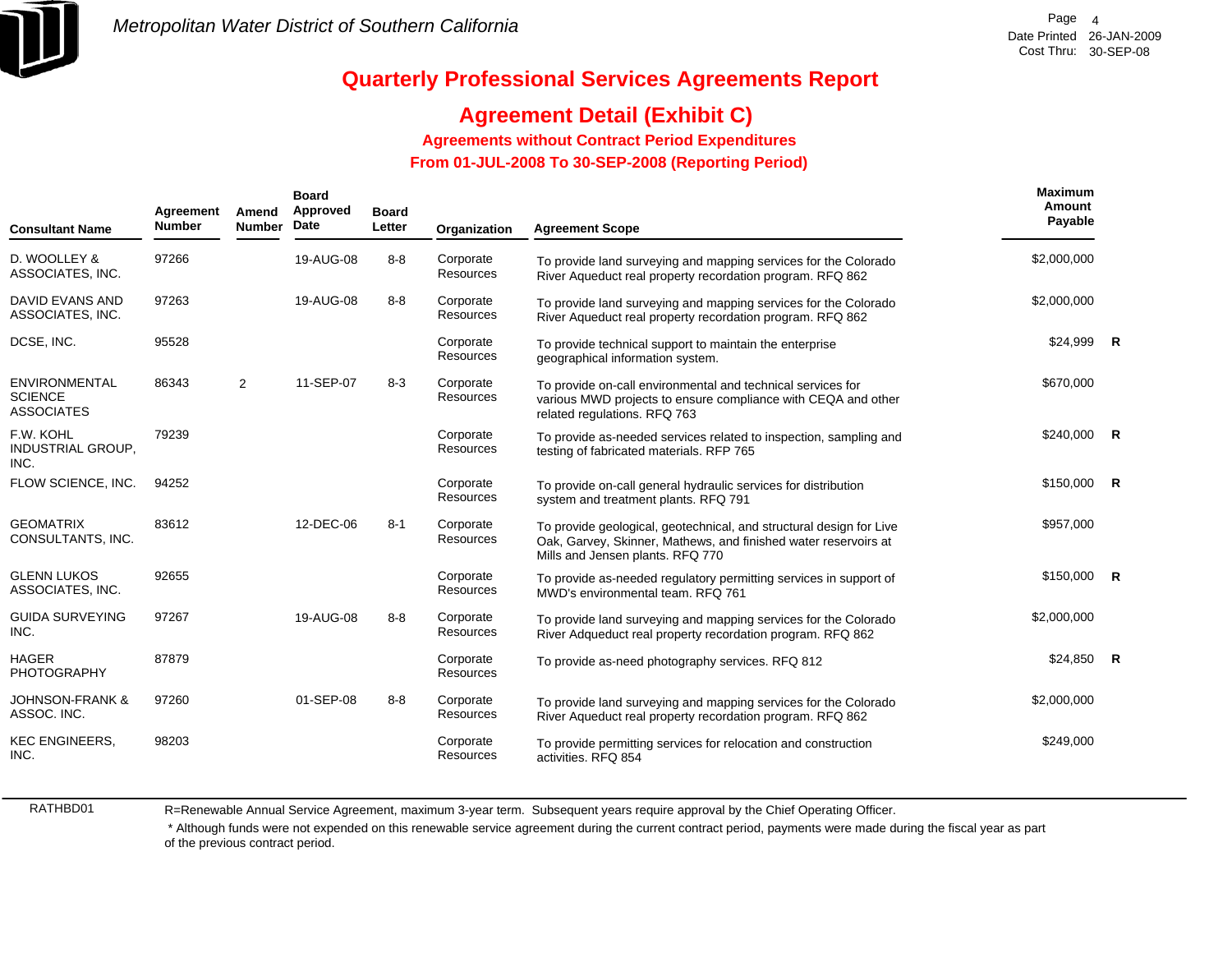

## **Agreement Detail (Exhibit C)**

**Agreements without Contract Period Expenditures**

 **From 01-JUL-2008 To 30-SEP-2008 (Reporting Period)** 

| <b>Consultant Name</b>                                    | Agreement<br><b>Number</b> | Amend<br><b>Number</b>   | <b>Board</b><br>Approved<br>Date | <b>Board</b><br>Letter | Organization                  | <b>Agreement Scope</b>                                                                                                                                     | Maximum<br>Amount<br>Payable |  |
|-----------------------------------------------------------|----------------------------|--------------------------|----------------------------------|------------------------|-------------------------------|------------------------------------------------------------------------------------------------------------------------------------------------------------|------------------------------|--|
| KORBIN, GREGG E.                                          | A03997                     | 8                        |                                  |                        | Corporate<br>Resources        | To provide geological and geotechnical services for the Inland<br>Feeder Project. (Closed 11/25/08)                                                        | $$240,000$ R                 |  |
| LAUREL<br><b>HUNGERFORD</b><br><b>PHOTOGRAPHY</b>         | 87875                      |                          |                                  |                        | Corporate<br><b>Resources</b> | To provide as-needed photography services. RFQ 812                                                                                                         | $$24,850$ R                  |  |
| LEHRER + GANI<br><b>DESIGN</b>                            | 88333                      |                          |                                  |                        | Corporate<br>Resources        | To provide on-call architectural services including final design<br>documents, code compliance and CAD drafting for various MWD<br>projects. RFQ 780       | $$225,000$ R                 |  |
| M. ARTHUR GENSLER 86721<br>JR. & ASSOCIATES,<br>INC.      |                            | $\overline{\phantom{a}}$ |                                  |                        | Corporate<br>Resources        | To provide on-call architectural services including final design<br>documents, code compliance and CAD drafting for various MWD<br>projects. RFQ 780       | $$225,000$ R                 |  |
| MALCOLM PIRNIE,<br>INC.                                   | 96236                      |                          |                                  |                        | Corporate<br>Resources        | To provide on-call water treatment process engineering including<br>technical support for the Weymouth treatment facilities conceptual<br>design . RFQ 833 | \$250,000 R                  |  |
| <b>METCALF &amp; EDDY,</b><br>INC.                        | 94250                      |                          |                                  |                        | Corporate<br><b>Resources</b> | To provide general hydraulic engineering on-call services for<br>MWD's distribution system and water treatment plants. RFQ 791                             | $$150,000$ R                 |  |
| MWH AMERICAS, INC. 94202                                  |                            | -1                       | 10-JUN-08                        | $8-6$                  | Corporate<br>Resources        | To provide engineering services for water conveyance, storage,<br>treatment, and distribution facilities. RFQ 833                                          | \$1,075,000                  |  |
| MWH AMERICAS, INC.                                        | 88369                      |                          |                                  |                        | Corporate<br>Resources        | To provide as-needed workshop style value engineering and<br>constructability review services for a variety of MWD projects. RFP<br>805                    | $$245,000$ R                 |  |
| <b>NGH POWER</b><br>SYSTEMS, INC.                         | 96919                      |                          |                                  |                        | Corporate<br><b>Resources</b> | To perform site grounding assessments to determine resistance<br>electrode system.                                                                         | \$20,000                     |  |
| <b>NOLTE AND</b><br>ASSOCIATES, INC.                      | 97269                      |                          |                                  |                        | Corporate<br><b>Resources</b> | To provide land surveying and mapping services for the Colorado<br>River Aquaduct Real Property recordation Program. RFQ 862                               | \$2,000,000                  |  |
| <b>NORTHWEST</b><br><b>HYDRAULIC</b><br>CONSULTANTS, INC. | 94251                      |                          |                                  |                        | Corporate<br>Resources        | To provide on-call general hydraulic services including water<br>distribution analysis. RFQ 791                                                            | $$150,000$ R                 |  |

RATHBD01

R=Renewable Annual Service Agreement, maximum 3-year term. Subsequent years require approval by the Chief Operating Officer.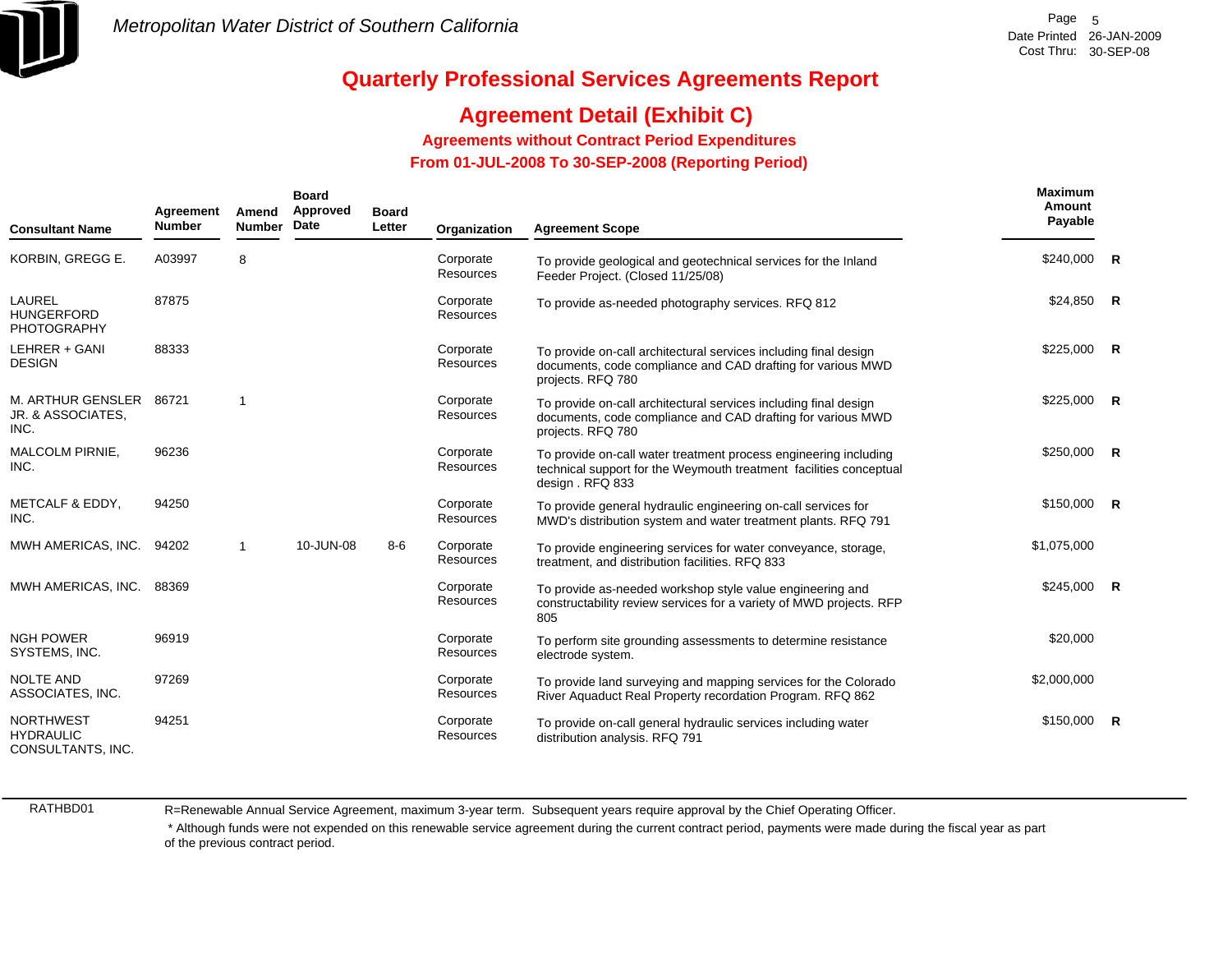

## **Agreement Detail (Exhibit C)**

**Agreements without Contract Period Expenditures**

 **From 01-JUL-2008 To 30-SEP-2008 (Reporting Period)** 

| <b>Consultant Name</b>                                           | Agreement<br><b>Number</b> | Amend<br><b>Number</b> | <b>Board</b><br>Approved<br>Date | <b>Board</b><br>Letter | Organization                  | <b>Agreement Scope</b>                                                                                                                                                                     | Maximum<br>Amount<br>Payable |              |
|------------------------------------------------------------------|----------------------------|------------------------|----------------------------------|------------------------|-------------------------------|--------------------------------------------------------------------------------------------------------------------------------------------------------------------------------------------|------------------------------|--------------|
| <b>NTH GENERATION</b><br>COMPUTING, INC.                         | 73674                      |                        |                                  |                        | Corporate<br>Resources        | To provide technical support as-needed system software for<br>enterprise UNIX and SAN/NAS environments.                                                                                    | \$24,999                     | $\mathsf{R}$ |
| PHILLIPS MINING.<br><b>GEOTECHNICAL &amp;</b><br><b>GROUTING</b> | 35300                      | 4                      |                                  |                        | Corporate<br><b>Resources</b> | To participate on Metropolitan's Inland Feeder Project Technical<br>Edit and Review Committee for the Arrowhead Tunnels Project.<br>(Closed 10/03/08)                                      | \$249,999                    | <b>R</b>     |
| <b>PRESSURE PIPE</b><br>INSPECTION CO.<br>(USA), INC.            | 92665                      |                        | 11-DEC-07                        | $8 - 2$                | Corporate<br>Resources        | To provide electromagnetic inspection services for prestressed<br>concrete pipe throughout MWD distribution system. RFP 843                                                                | \$1,680,000                  |              |
| PRIME NET, INC.                                                  | 89232                      |                        |                                  |                        | Corporate<br>Resources        | To provide consulting services for MWD's Union Station<br>Headquarters technology upgrade project for Board Room. RFP<br>572                                                               | $$245,000$ R                 |              |
| <b>PROCESS</b><br>APPLICATIONS, INC.                             | 95361                      | 1                      |                                  |                        | Corporate<br><b>Resources</b> | To provide independent oversight of ozone performance testing for<br>MWD.                                                                                                                  | \$47,000                     |              |
| <b>PSOMAS</b>                                                    | 97264                      |                        | 19-AUG-08                        | $8 - 8$                | Corporate<br>Resources        | To provide land surveying and mapping services for the Colorado<br>River Aqueduct real property recordation program. RFQ 862                                                               | \$2,000,000                  |              |
| <b>QWEST</b><br><b>COMMUNICATIONS</b><br><b>INTERNATIONAL</b>    | 62410                      | 2                      |                                  |                        | Corporate<br><b>Resources</b> | To provide access to the Internet (via high speed lines) for Union<br>Station and Lake Mathews. Also provide redundant network<br>connectivity to Gene facility. (Closed 10/13/08) RFP 650 | $$195,000$ R                 |              |
| <b>RALPH'S</b><br><b>PHOTOGRAPHY</b><br><b>SERVICES</b>          | 87876                      | 1                      |                                  |                        | Corporate<br><b>Resources</b> | To provide as-needed digital photography services for MWD<br>functions and events, RFQ 812                                                                                                 | $$24,850$ R                  |              |
| <b>RBF CONSULTING</b>                                            | 97262                      |                        | 19-AUG-08                        | $8 - 8$                | Corporate<br><b>Resources</b> | To provide land surveying and mapping services for the Colorado<br>River Aqueduct real property recordation program. RFQ 862                                                               | \$2,000,000                  |              |
| <b>RESOURCEXPERTS</b>                                            | 89480                      |                        |                                  |                        | Corporate<br><b>Resources</b> | To provide consulting services to assist MWD with its infomation<br>and technology infrastructure upgrade project consolidating<br>window-based services. RFP 572                          | $$240,000$ R                 |              |
| RESOURCEXPERTS,<br>INC.                                          | 98312                      |                        |                                  |                        | Corporate<br>Resources        | To provide quality assurance services for the Enterprise<br>Infrastructure Upgrade Project. RFP 572                                                                                        | \$245,000                    |              |

RATHBD01

R=Renewable Annual Service Agreement, maximum 3-year term. Subsequent years require approval by the Chief Operating Officer.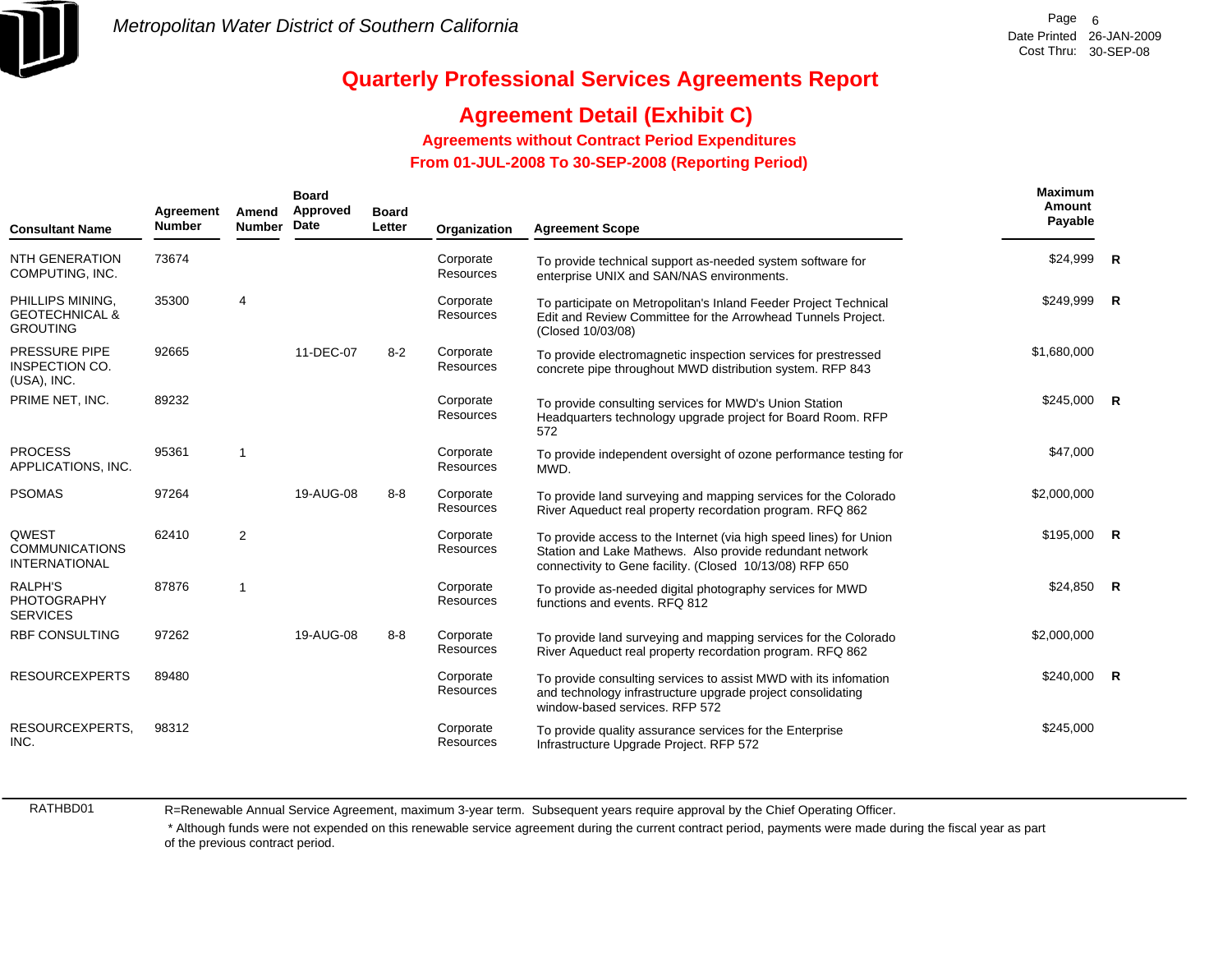

# **Agreement Detail (Exhibit C)**

### **Agreements without Contract Period Expenditures**

 **From 01-JUL-2008 To 30-SEP-2008 (Reporting Period)** 

| <b>Consultant Name</b>                                                                                  | Agreement<br><b>Number</b> | Amend<br><b>Number</b> | <b>Board</b><br>Approved<br>Date | <b>Board</b><br>Letter | Organization                  | <b>Agreement Scope</b>                                                                                                            | Maximum<br>Amount<br>Payable |                |
|---------------------------------------------------------------------------------------------------------|----------------------------|------------------------|----------------------------------|------------------------|-------------------------------|-----------------------------------------------------------------------------------------------------------------------------------|------------------------------|----------------|
| <b>RICHARD BRADY &amp;</b><br><b>ASSOCIATES</b>                                                         | 71728                      |                        | 16-AUG-05                        | $7 - 8$                | Corporate<br>Resources        | To provide engineering design support for design of conveyance<br>and distribution project. Fiscal-YTD: \$2,840* RFQ 719          | $$2,000,000$ R               |                |
| <b>RICK ENGINEERING</b><br><b>COMPANY</b>                                                               | 97270                      |                        | 19-AUG-08                        | $8 - 8$                | Corporate<br><b>Resources</b> | To provide land surveying and mapping services for the Colorado<br>River Aqueduct real property recordation program. RFQ 862      | \$2,000,000                  |                |
| <b>SALLY ARISTEI</b><br><b>PHOTOGRAPHY</b>                                                              | 87878                      |                        |                                  |                        | Corporate<br>Resources        | To provide as-needed photography services. RFQ 812                                                                                | $$24,850$ R                  |                |
| SOLSOURCE ENERGY 89234                                                                                  |                            |                        |                                  |                        | Corporate<br>Resources        | To provide techical expertise in support of MWD's district-wide<br>solar energy assessment.                                       | \$20,000                     |                |
| SPERRY, P. E.                                                                                           | 35299                      | 3                      | 16-JUN-00                        |                        | Corporate<br><b>Resources</b> | To provide technical review services for the Inland Feeder Project.<br>(Closed 10/03/08)                                          | \$240,000                    | $\overline{R}$ |
| <b>STATE OF</b><br><b>CALIFORNIA</b><br><b>DEPARTMENT OF</b><br><b>PARKS &amp;</b><br><b>RECREATION</b> | A03842                     | 5                      |                                  |                        | Corporate<br>Resources        | To provide consulting services with regard to historical properties<br>located within Diamond Valley Lake.                        | \$120,000                    | $\overline{R}$ |
| <b>STRATEGIC VALUE</b><br>SOLUTIONS, INC.                                                               | 95465                      |                        |                                  |                        | Corporate<br>Resources        | To provide value engineering/constructability review services for<br>various MWD projects. RFP 805                                | \$245,000                    | $\overline{R}$ |
| <b>TECHNOLOGY</b><br><b>ASSOCIATES</b><br><b>INTERNATIONAL</b><br>CORP.                                 | 87842                      |                        |                                  |                        | Corporate<br>Resources        | To provide technical support/upgrades to Metropolitan's employee<br>training system and incident reporting for health and safety. | \$24,500                     | R              |
| <b>TECHNOLOGY</b><br><b>INTEGRATION GROUP</b>                                                           | 73676                      |                        |                                  |                        | Corporate<br>Resources        | To provide technical support to various information technology<br>environments specifically Microsoft Outlook.                    | \$25,000                     | $\overline{R}$ |
| <b>TECHNOLOGY</b><br><b>INTEGRATION GROUP</b>                                                           | 98204                      |                        |                                  |                        | Corporate<br>Resources        | To provide assistance in determining MWD's business and<br>technical requirements for an exchange 2007 environment. RFP<br>572    | \$245,000                    |                |
| TETRA DESIGN, INC.                                                                                      | 93734                      |                        | 11-MAR-08                        | $8 - 3$                | Corporate<br><b>Resources</b> | To provide final design of expansions and upgrades of La Verne<br>maintenance support shops at the Weymouth plant. RFP 831        | \$1,320,000                  |                |

RATHBD01

R=Renewable Annual Service Agreement, maximum 3-year term. Subsequent years require approval by the Chief Operating Officer.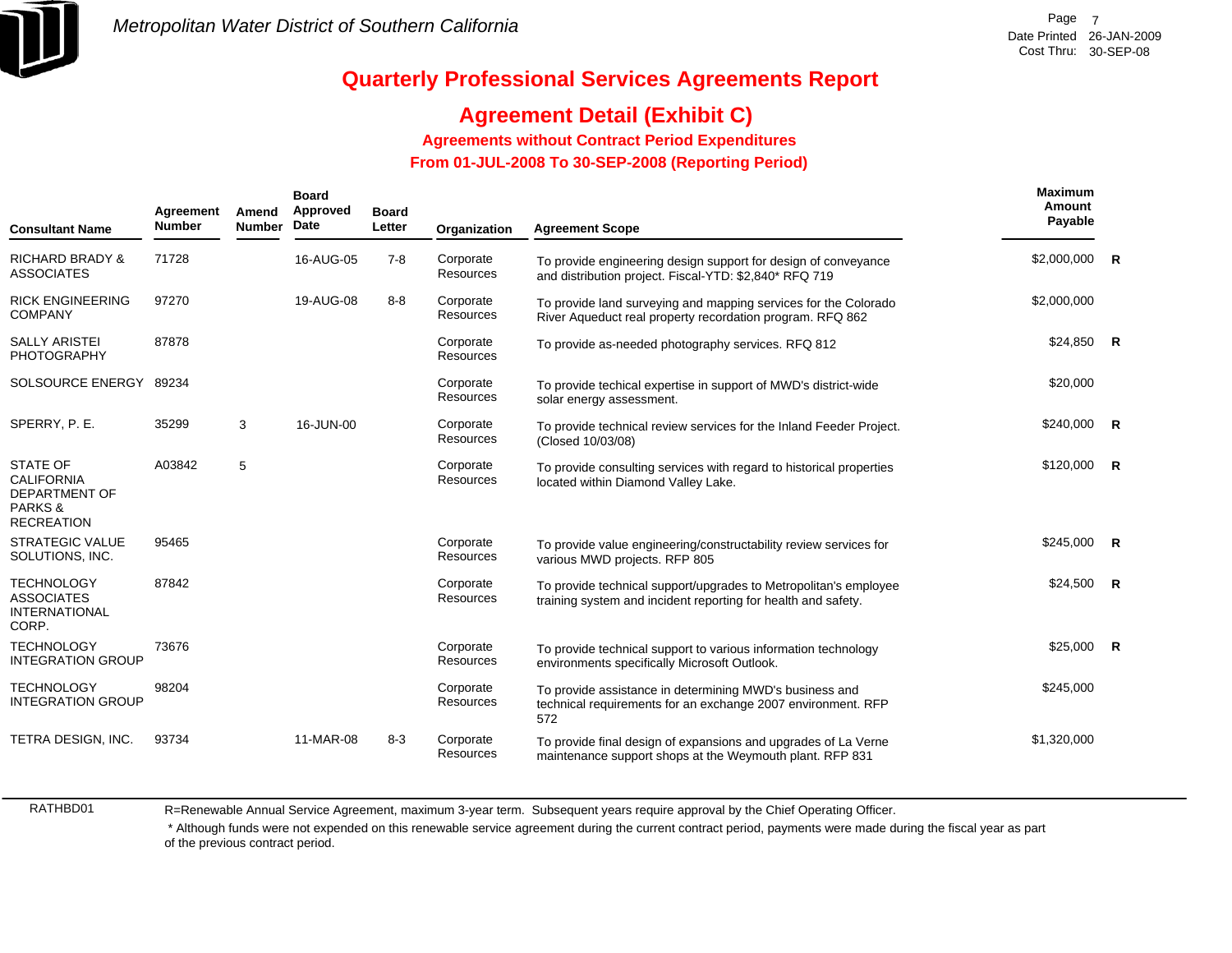

## **Agreement Detail (Exhibit C)**

**Agreements without Contract Period Expenditures**

 **From 01-JUL-2008 To 30-SEP-2008 (Reporting Period)** 

| <b>Consultant Name</b>                    | Agreement<br><b>Number</b> | Amend<br><b>Number</b> | <b>Board</b><br>Approved<br>Date | <b>Board</b><br>Letter | Organization                               | <b>Agreement Scope</b>                                                                                                                                                 | Maximum<br>Amount<br>Payable |  |
|-------------------------------------------|----------------------------|------------------------|----------------------------------|------------------------|--------------------------------------------|------------------------------------------------------------------------------------------------------------------------------------------------------------------------|------------------------------|--|
| <b>TONY HERTZ</b><br><b>PHOTOGRAPHY</b>   | 87880                      | 1                      |                                  |                        | Corporate<br>Resources                     | To provide as-needed digital photography services for MWD<br>functions and events, RFQ 812                                                                             | $$24,850$ R                  |  |
| <b>TOTAL RESOURCE</b><br>MANAGEMENT, INC. | 95313                      |                        |                                  |                        | Corporate<br>Resources                     | To provide technical support services for Maximo software<br>maintenance and upgrade. (Closed 10/13/08)                                                                | $$24,999$ R                  |  |
| TOWILL, INC.                              | 97271                      |                        | 19-AUG-08                        | $8 - 8$                | Corporate<br>Resources                     | To provide land surveying and mapping services for the Colorado<br>River Aqueduct real property recordation program. RFQ 862                                           | \$2,000,000                  |  |
| TRAVEL STORE, INC.                        | 91358                      |                        |                                  |                        | Corporate<br>Resources                     | To provide travel agency services for Metropolitan business travel.<br><b>RFP 829</b>                                                                                  | \$105,000                    |  |
| UNITED INSPECTION<br>& TESTING, INC.      | 80190                      |                        |                                  |                        | Corporate<br>Resources                     | To provide as-needed soil and concrete testing/inspection<br>services. RFP 779                                                                                         | \$245,000 R                  |  |
| URS CORPORATION<br><b>AMERICAS</b>        | 73193                      |                        | 13-SEP-05                        | $8 - 4$                | Corporate<br>Resources                     | To provide project management support services for the Mills<br>Capacity Upgrade, Perris Valley Pipeline and Orange County<br>Cross Feeder programs. RFQ 661           | \$600,000 R                  |  |
| URS CORPORATION<br><b>AMERICAS</b>        | 81458                      | $\mathbf{1}$           |                                  |                        | Corporate<br>Resources                     | To provide detailed seismic evaluations for Metropolitan<br>structures. RFP 785                                                                                        | $$249,000$ R                 |  |
| AEI-CASC<br><b>CONSULTING</b>             | 97654                      |                        |                                  |                        | <b>Water System</b><br>Operations<br>Group | To provide as-needed environment services for CIP projects.                                                                                                            | $$24,999$ R                  |  |
| <b>BOYLE ENGINEERING</b><br>CORP.         | 98551                      | $\mathbf{1}$           |                                  |                        | <b>Water System</b><br>Operations<br>Group | To evaluate water supply opportunities with Kern county<br>agricultural drainage treament projects. RFQ 757                                                            | \$245,000                    |  |
| <b>BOYLE ENGINEERING</b><br>CORP.         | 98553                      |                        |                                  |                        | <b>Water System</b><br>Operations<br>Group | To provide evaluation of water supply opportunities with<br>agricultural entities in the central valley consistent with MWD's 5-<br>year water supply strategy RFP 833 | \$245,000                    |  |
| CAROLLO<br>ENGINEERS, P.C.                | 89479                      | $\mathbf{1}$           |                                  |                        | <b>Water System</b><br>Operations<br>Group | To provide evaluation of the formation and control of N-<br>Nitrosodimethylamine (NDMA) in Metropolitan's treated waters.                                              | \$24,999                     |  |

RATHBD01

R=Renewable Annual Service Agreement, maximum 3-year term. Subsequent years require approval by the Chief Operating Officer.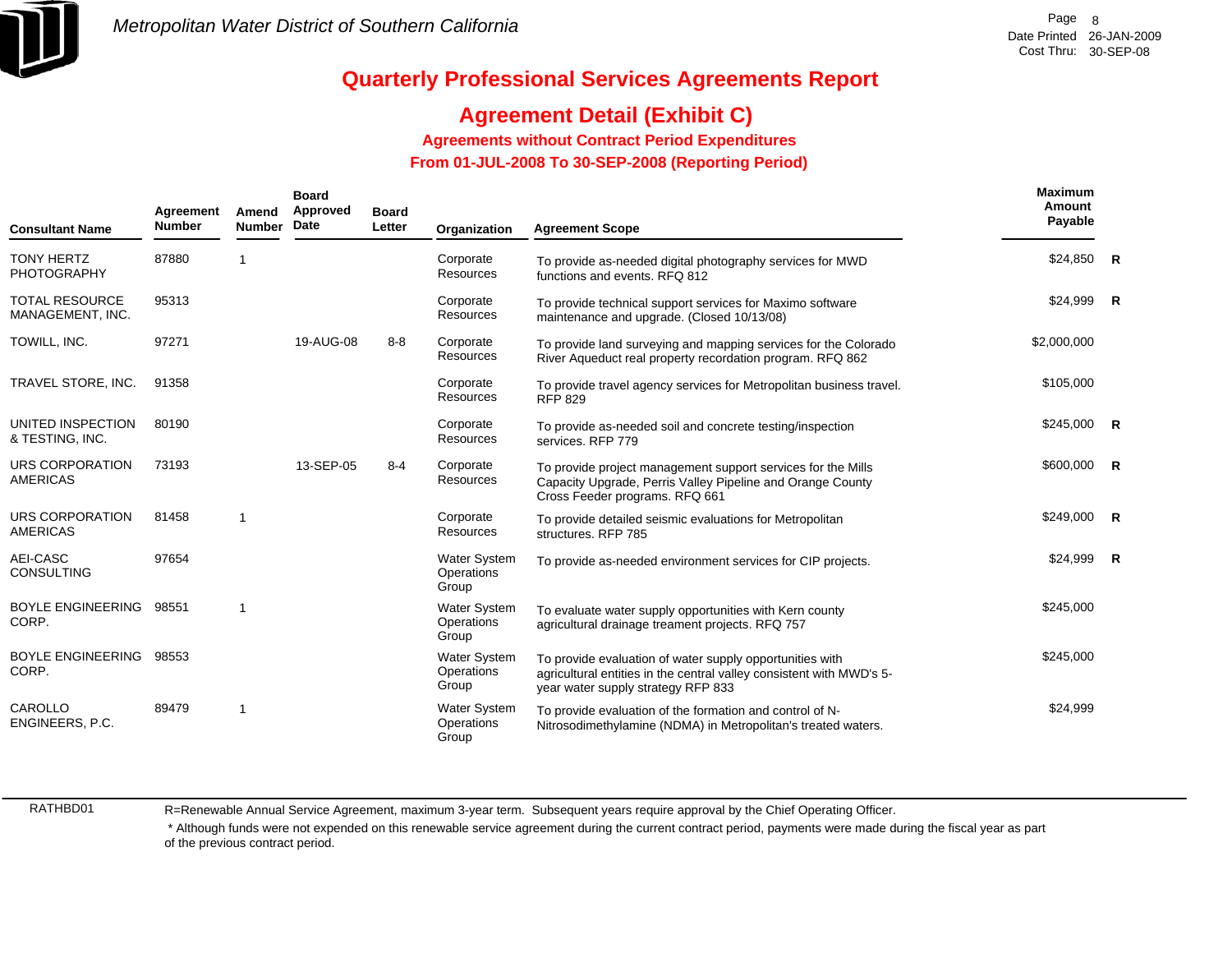

## **Agreement Detail (Exhibit C)**

**Agreements without Contract Period Expenditures**

 **From 01-JUL-2008 To 30-SEP-2008 (Reporting Period)** 

| <b>Consultant Name</b>                                       | Agreement<br><b>Number</b> | Amend<br><b>Number</b> | <b>Board</b><br>Approved<br>Date | <b>Board</b><br>Letter | Organization                               | <b>Agreement Scope</b>                                                                                                                                                    | Maximum<br>Amount<br>Payable |              |
|--------------------------------------------------------------|----------------------------|------------------------|----------------------------------|------------------------|--------------------------------------------|---------------------------------------------------------------------------------------------------------------------------------------------------------------------------|------------------------------|--------------|
| E2 ENVIRONMENTAL,<br>INC.                                    | 96978                      |                        |                                  |                        | <b>Water System</b><br>Operations<br>Group | To provide as-needed environmental site assessments including<br>defining the extent of soil and groundwater contamination of<br>various MWD acquired properties. RFQ 846 | $$245,000$ R                 |              |
| EDAW, INC.                                                   | 98564                      |                        |                                  |                        | <b>Water System</b><br>Operations<br>Group | To provide environmental permitting support services in support of<br>the Kern county Agricultural Drainage Treatment project. RFP 761                                    | \$245,000                    |              |
| <b>ENVIRON</b><br><b>INTERNATIONAL</b><br>CORP.              | 94012                      |                        |                                  |                        | <b>Water System</b><br>Operations<br>Group | To provide as-needed environmental services related to air quality<br>emissions and monitoring in support of MWD environmental team.<br><b>RFQ 835</b>                    | \$60,000 R                   |              |
| <b>ESCI</b><br>ENVIROSERVICES,<br>INC.                       | 85657                      |                        |                                  |                        | <b>Water System</b><br>Operations<br>Group | To review existing oil spill prevention countermeasures and control<br>plans.                                                                                             | \$24,999                     | $\mathsf{R}$ |
| <b>ESCI</b><br>ENVIROSERVICES,<br>INC.                       | 94015                      |                        |                                  |                        | <b>Water System</b><br>Operations<br>Group | To provide as-needed environmental services related to air quality,<br>waste water and tanks, and hazardous materials, in support of<br>MWD's environmental team. RFQ 835 | $$30,000$ R                  |              |
| <b>JOHNSON</b><br>CONTROLS, INC.                             | 72671                      | 1                      | 10-JUN-03                        | $9 - 4$                | <b>Water System</b><br>Operations<br>Group | To provide maintenance services for Metropolitan's facilities<br>surveillance and security equipment.                                                                     | \$1,143,344                  |              |
| <b>LABORATORY DATA</b><br>CONSULTANTS, INC.                  | 80092                      | -1                     |                                  |                        | <b>Water System</b><br>Operations<br>Group | To provide performance audit of the Thermo LIMS water quality<br>testing system.                                                                                          | \$24,999                     | R            |
| LIFE CYCLE<br>ENGINEERING, INC.                              | 82644                      |                        |                                  |                        | <b>Water System</b><br>Operations<br>Group | To provide review and assessment of WSO's maintenance<br>practices. (Closed 12/8/08) RFQ 810                                                                              | $$247,000$ R                 |              |
| <b>MICHAEL BELL</b><br><b>MANAGEMENT</b><br>CONSULTING, INC. | 98072                      |                        |                                  |                        | <b>Water System</b><br>Operations<br>Group | To provide assistance with developing a comprehensive energy<br>management plan.                                                                                          | \$24,975                     |              |
| <b>NETWORK</b><br>ENVIRONMENTAL<br>SYSTEMS, INC.             | 94014                      |                        |                                  |                        | <b>Water System</b><br>Operations<br>Group | To provide on-call environmental services for hazardous waste<br>and hazardous materials at various MWD sites. RFQ 835                                                    | \$30,000                     | $\mathsf{R}$ |

RATHBD01

R=Renewable Annual Service Agreement, maximum 3-year term. Subsequent years require approval by the Chief Operating Officer.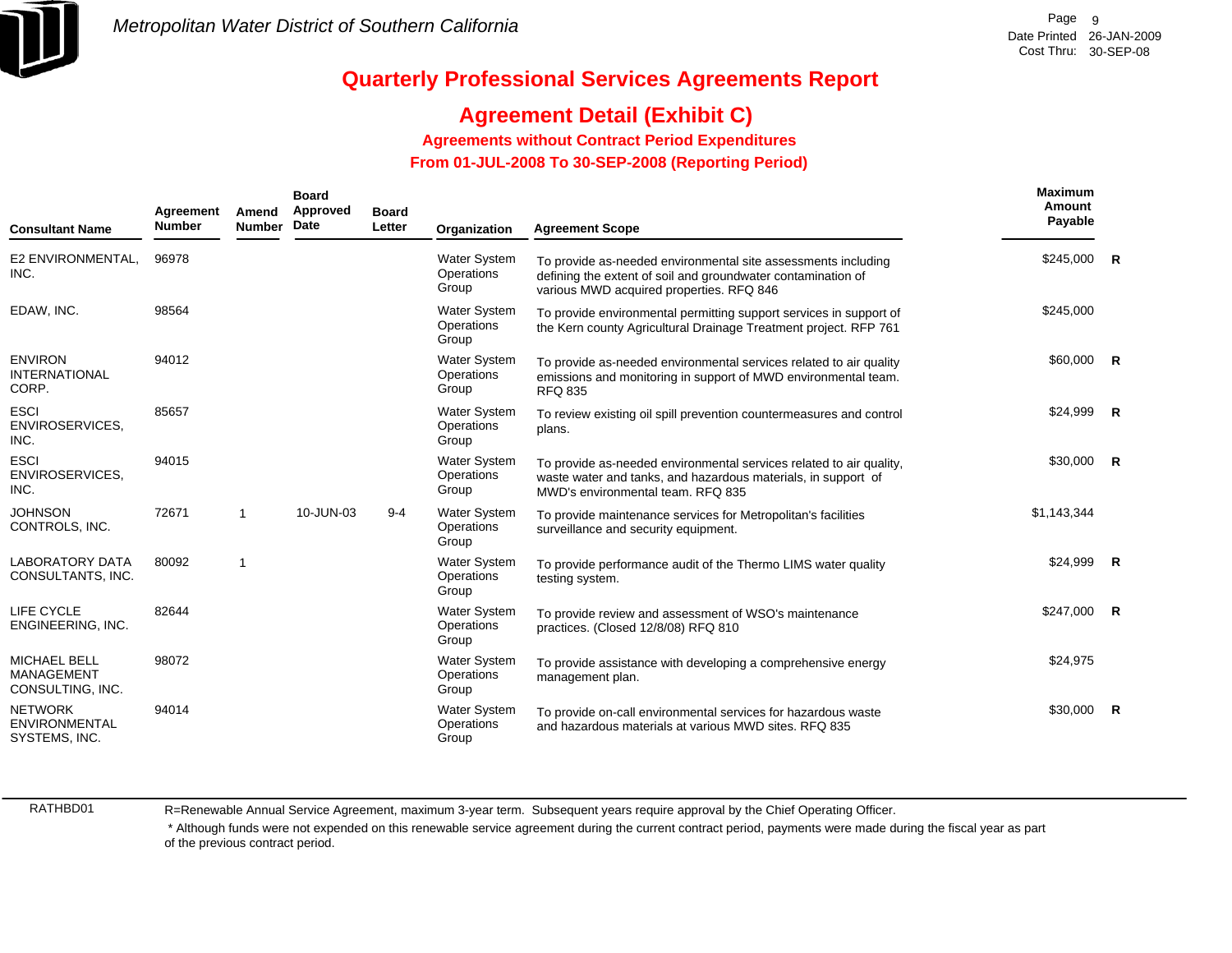

## **Agreement Detail (Exhibit C)**

**Agreements without Contract Period Expenditures**

 **From 01-JUL-2008 To 30-SEP-2008 (Reporting Period)** 

| <b>Consultant Name</b>                                     | Agreement<br><b>Number</b> | Amend<br><b>Number</b> | <b>Board</b><br>Approved<br>Date | <b>Board</b><br>Letter | Organization                               | <b>Agreement Scope</b>                                                                                                                 | Maximum<br>Amount<br>Payable |             |
|------------------------------------------------------------|----------------------------|------------------------|----------------------------------|------------------------|--------------------------------------------|----------------------------------------------------------------------------------------------------------------------------------------|------------------------------|-------------|
| <b>NINYO &amp; MOORE</b>                                   | 70957                      |                        |                                  |                        | Water System<br>Operations<br>Group        | To provide environmental site assessments for Metropolitan's<br>distribution system. Fiscal-YTD: \$22,067* RFQ 687                     | $$240,000$ R                 |             |
| NINYO & MOORE<br><b>GEOTECHNICAL AND</b>                   | 96979                      |                        |                                  |                        | <b>Water System</b><br>Operations<br>Group | To provide services related to the lateral and vertical extent of soil<br>and groundwater contamination. RFQ 846                       | $$245,000$ R                 |             |
| PINNACLE ONE                                               | 90146                      | 1                      |                                  |                        | <b>Water System</b><br>Operations<br>Group | To review existing reporting, documentation and procedures for<br>tracking actual cost related to operation support services.          | \$24,750                     |             |
| <b>PRINCE &amp; PHELPS</b><br><b>CONSULTANTS</b>           | 93504                      |                        |                                  |                        | <b>Water System</b><br>Operations<br>Group | To provide as-needed security related assessments.                                                                                     | \$24,500                     |             |
| <b>R&amp;S PRODUCTION</b><br>SERVICES, INC.                | 93481                      |                        |                                  |                        | <b>Water System</b><br>Operations<br>Group | To provide shop design services for maintenance support unit<br>production shops. RFP 845                                              | \$150,000                    | $\mathbf R$ |
| <b>RBF CONSULTING</b>                                      | 94013                      |                        |                                  |                        | <b>Water System</b><br>Operations<br>Group | To provide as-needed environmental services related to<br>wastewater and stormwater in support of MWD's environmental<br>team. RFQ 835 | \$60,000 R                   |             |
| <b>REGENTS OF THE</b><br>UNIV OF CALIF<br><b>RIVERSIDE</b> | 95835                      |                        |                                  |                        | <b>Water System</b><br>Operations<br>Group | To develop an understanding of the ecology of quagga mussels in<br>the reservoirs of the Colorado River Aqueduct.                      | \$225,000                    |             |
| <b>RLS SECURITY</b><br>ADVISORS, LLC                       | 96575                      |                        |                                  |                        | <b>Water System</b><br>Operations<br>Group | To provide physical security assessment of MWD facilities based<br>on EPA water security program.                                      | \$23,500                     |             |
| STATE OF CALIF.<br>DEPT. OF FISH &<br><b>GAME</b>          | 12686                      | 1                      |                                  |                        | <b>Water System</b><br>Operations<br>Group | To provide fishery services for Diamond Valley Recreation.                                                                             | $$250,000$ R                 |             |
| TETRA TECH, INC.                                           | 70958                      |                        |                                  |                        | Water System<br>Operations<br>Group        | To provide as-needed environmental site assessments for<br>Metropolitan's distribution system. (Closed 11/25/08) RFQ 687               | \$240,000                    | R           |

RATHBD01

R=Renewable Annual Service Agreement, maximum 3-year term. Subsequent years require approval by the Chief Operating Officer.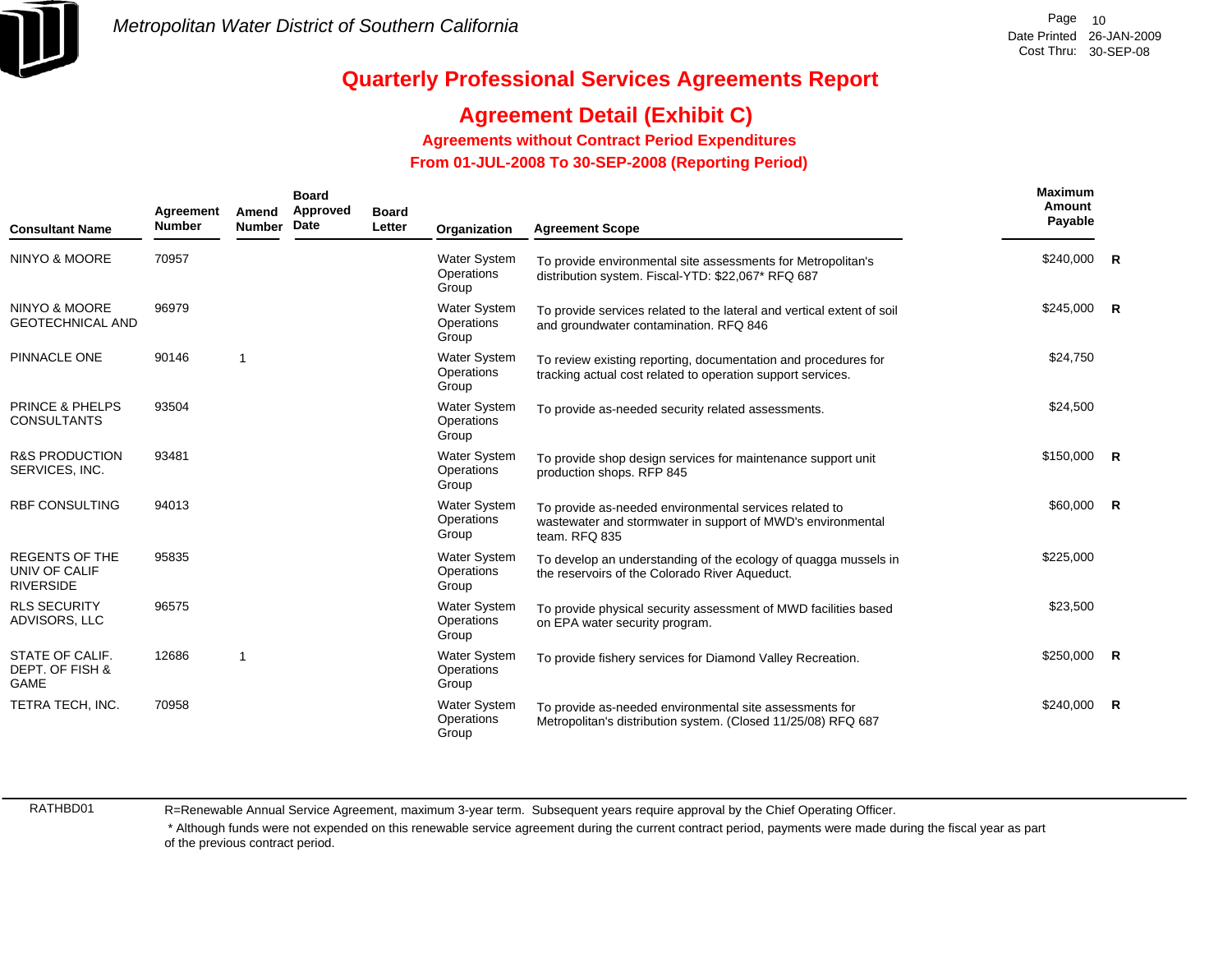

## **Agreement Detail (Exhibit C)**

**Agreements without Contract Period Expenditures**

 **From 01-JUL-2008 To 30-SEP-2008 (Reporting Period)** 

| <b>Consultant Name</b>                          | Agreement<br><b>Number</b> | Amend<br><b>Number</b> | <b>Board</b><br>Approved<br>Date | <b>Board</b><br>Letter | Organization                               | <b>Agreement Scope</b>                                                                                                                                                        | <b>Maximum</b><br>Amount<br>Payable |  |
|-------------------------------------------------|----------------------------|------------------------|----------------------------------|------------------------|--------------------------------------------|-------------------------------------------------------------------------------------------------------------------------------------------------------------------------------|-------------------------------------|--|
| TETRA TECH, INC.                                | 96980                      |                        |                                  |                        | <b>Water System</b><br>Operations<br>Group | To provide as-needed environmental site assessments including<br>defining the extent of soil and groundwater contamination of<br>various MWD acquired properties. RFQ 846     | $$245,000$ R                        |  |
| THE TERRAZA<br>DESIGN GROUP, INC.               | 87051                      |                        |                                  |                        | <b>Water System</b><br>Operations<br>Group | To provide review of engineered drawings and sketches and shop<br>detailing evaluation in support of MWD's maintenance support<br>unit. RFP 815                               | \$150,000 R                         |  |
| <b>WINEFIELD &amp;</b><br>ASSOCIATES, INC.      | 94016                      |                        |                                  |                        | <b>Water System</b><br>Operations<br>Group | To provide as-needed environmental services related to air quality,<br>wastewater and tanks, hazardous materials and waste in support<br>of MWD's environmental team. RFQ 835 | $$35,000$ R                         |  |
| <b>WORLEYPARSONS</b><br>KOMEX, INC.             | 96982                      |                        |                                  |                        | <b>Water System</b><br>Operations<br>Group | To provide services for identifying the lateral and vertical extent of<br>soil and groundwater contamination at various MWD sites. RFQ<br>846                                 | \$245,000 R                         |  |
| <b>A&amp;N TECHNICAL</b><br>SERVICES, INC.      | 94992                      |                        |                                  |                        | Water<br>Resources<br>Management<br>Group  | To provide expertise with water recycling groundwater recovery,<br>seawater desalination and conservation. RFQ 844                                                            | \$200,000                           |  |
| <b>BLACK &amp; VEATCH</b><br><b>CORPORATION</b> | 94991                      |                        |                                  |                        | Water<br>Resources<br>Management<br>Group  | To provide expertise with water recycling groundwater recovery,<br>seawater desalination, and conservation. RFQ 844                                                           | \$200,000                           |  |
| <b>CAMP DRESSER &amp;</b><br>MCKEE, INC.        | 84968                      |                        |                                  |                        | Water<br>Resources<br>Management<br>Group  | To provide economic, statistical and resource analysis related to<br>water resource modeling, planning and various issues. RFQ 799                                            | \$40,000                            |  |
| <b>CAMP DRESSER &amp;</b><br>MCKEE, INC.        | 95636                      |                        |                                  |                        | Water<br>Resources<br>Management<br>Group  | To provide services related to the Integrated Water Resource Plan<br>update 2009. RFP 857                                                                                     | \$249,000                           |  |
| CH2M HILL. INC.                                 | 84971                      | 1                      |                                  |                        | Water<br>Resources<br>Management<br>Group  | To provide economic, statistical and resource analysis related to<br>water resource modeling, planning and various issues. RFQ 799                                            | \$70,000                            |  |

RATHBD01

R=Renewable Annual Service Agreement, maximum 3-year term. Subsequent years require approval by the Chief Operating Officer.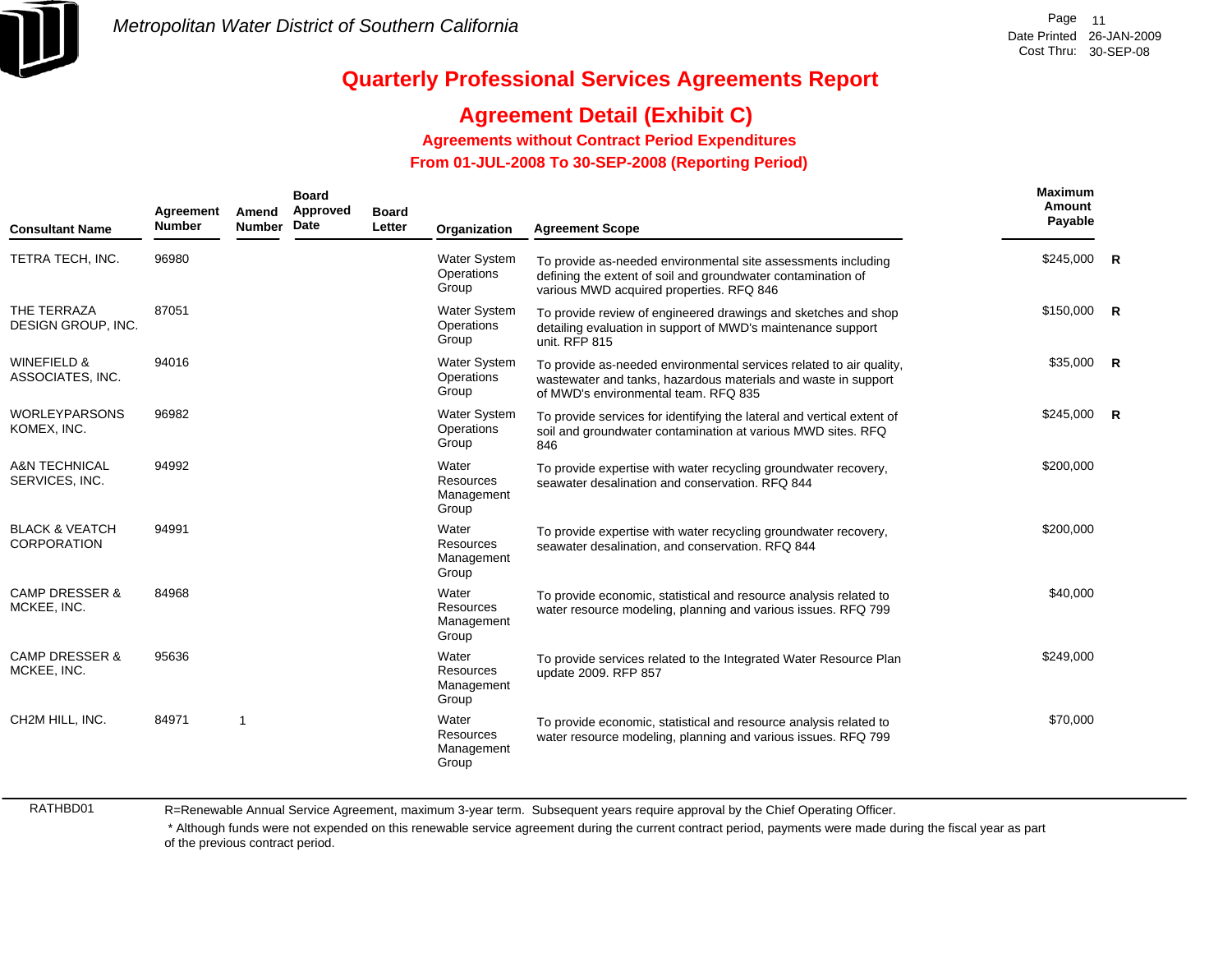

## **Agreement Detail (Exhibit C)**

**Agreements without Contract Period Expenditures**

 **From 01-JUL-2008 To 30-SEP-2008 (Reporting Period)** 

| <b>Consultant Name</b>                    | Agreement<br><b>Number</b> | Amend<br><b>Number</b> | <b>Board</b><br>Approved<br>Date | <b>Board</b><br>Letter | Organization                                     | <b>Agreement Scope</b>                                                                                                                                                      | Maximum<br>Amount<br>Payable |          |
|-------------------------------------------|----------------------------|------------------------|----------------------------------|------------------------|--------------------------------------------------|-----------------------------------------------------------------------------------------------------------------------------------------------------------------------------|------------------------------|----------|
| DCSE, INC.                                | 84972                      |                        |                                  |                        | Water<br><b>Resources</b><br>Management<br>Group | To provide economic, statistical and resource analysis related to<br>water resource modeling, planning and various issues. RFQ 799                                          | \$40,000                     |          |
| <b>DUDEK</b>                              | 89079                      |                        |                                  |                        | Water<br>Resources<br>Management<br>Group        | To provide landscape technical advisory and irrigation system<br>retrofit evaluation services. Fiscal-YTD: \$31,957* RFP 824                                                | $$200,000$ R                 |          |
| E2 ENVIRONMENTAL.<br>INC.                 | 68867                      | 3                      |                                  |                        | Water<br><b>Resources</b><br>Management<br>Group | To provide technical review and evaluation of project applications<br>for the Industrial Process Improvement Program. RFQ 734                                               | $$20,000$ R                  |          |
| FLOW SCIENCE, INC.                        | 68832                      | -1                     |                                  |                        | Water<br>Resources<br>Management<br>Group        | To provide surface water flow and mass transport and modeling<br>for the SWP and Metropolitan's water facilities. RFQ 683                                                   | \$70,000 R                   |          |
| <b>HDR/SWRI</b>                           | 73085                      | -1                     |                                  |                        | Water<br>Resources<br>Management<br>Group        | To provide technical support for various reports, briefing materials<br>and presentations related to water resource and quality analysis<br>for SWP. RFQ 750                | $$50,000$ R                  |          |
| INTERA, INC.                              | 86449                      |                        |                                  |                        | Water<br><b>Resources</b><br>Management<br>Group | To provide technical services for the evaluation of crop, land and<br>irrigation management practices. RFQ 756                                                              | $$200,000$ R                 |          |
| <b>JAMES RAGAN</b><br><b>ASSOCIATES</b>   | 73117                      |                        |                                  |                        | Water<br>Resources<br>Management<br>Group        | To provide technical writing support for various reports, briefing<br>materials and presentations relating to water resource and water<br>quality analyses for SWP. RFQ 750 | \$40,000 R                   |          |
| <b>KENNEDY/JENKS</b><br>CONSULTANTS, INC. | 71730                      | $\overline{1}$         |                                  |                        | Water<br>Resources<br>Management<br>Group        | To provide technical review and evaluation of project applications<br>for the Industrial Process Improvement Program. RFQ 734                                               | \$20,000                     | <b>R</b> |

RATHBD01

R=Renewable Annual Service Agreement, maximum 3-year term. Subsequent years require approval by the Chief Operating Officer.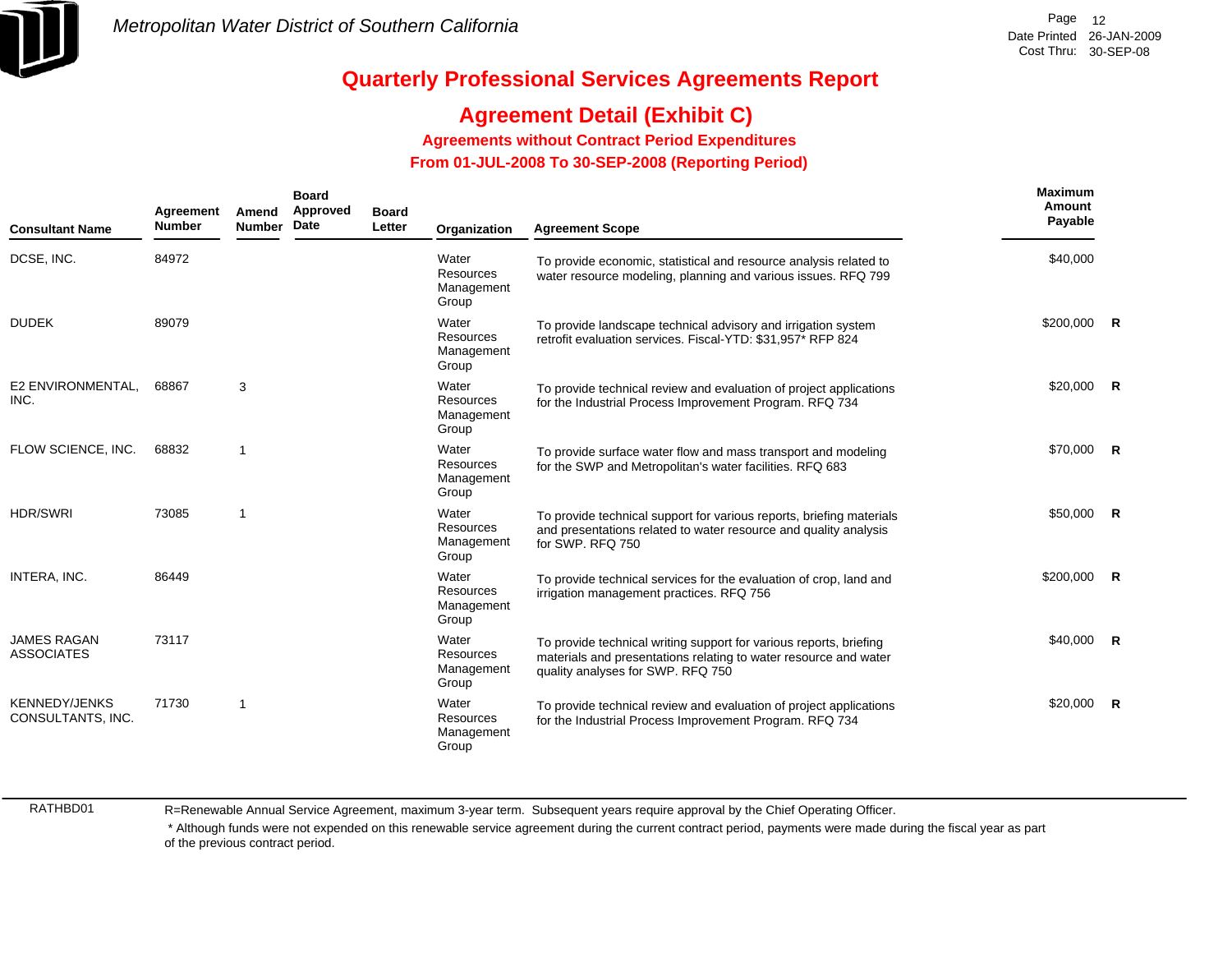

## **Agreement Detail (Exhibit C)**

**Agreements without Contract Period Expenditures**

 **From 01-JUL-2008 To 30-SEP-2008 (Reporting Period)** 

| <b>Consultant Name</b>                                                     | Agreement<br><b>Number</b> | Amend<br><b>Number</b> | <b>Board</b><br>Approved<br>Date | <b>Board</b><br>Letter | Organization                              | <b>Agreement Scope</b>                                                                                                                                  | Maximum<br>Amount<br>Payable |   |
|----------------------------------------------------------------------------|----------------------------|------------------------|----------------------------------|------------------------|-------------------------------------------|---------------------------------------------------------------------------------------------------------------------------------------------------------|------------------------------|---|
| LANCE SOLL &<br>LUNGHARD, LLP                                              | 96517                      |                        |                                  |                        | Water<br>Resources<br>Management<br>Group | To provide audit services in support of the CRP and Conservation<br>Projects. RFP 821                                                                   | \$200,000                    |   |
| LEAMER, EDWARD E.                                                          | 96416                      |                        |                                  |                        | Water<br>Resources<br>Management<br>Group | To provide a methodology for evaluating the impact of water<br>shortages in Southern California.                                                        | \$24,999                     |   |
| M-CUBED                                                                    | 80001                      |                        |                                  |                        | Water<br>Resources<br>Management<br>Group | To provide technical services for the evaluation of crop, land and<br>irrigation management practices. RFQ 756                                          | $$100,000$ R                 |   |
| MACIAS, GINI, &<br>O'CONNELL, LLP                                          | 96516                      |                        |                                  |                        | Water<br>Resources<br>Management<br>Group | To provide compliance review audits for Metropolitan's local<br>resource and Conservation programs. RFP 821                                             | \$200,000                    |   |
| <b>MAPVISION</b><br>TECHNOLOGIES, INC.                                     | 74370                      |                        |                                  |                        | Water<br>Resources<br>Management<br>Group | To provide expert advice on Metropolitan's risk in short-, mid- and<br>long-term power resource issues. RFQ 729                                         | \$220,000                    |   |
| MWH AMERICAS, INC. 73086                                                   |                            |                        |                                  |                        | Water<br>Resources<br>Management<br>Group | To provide technical writing support related to the State Water<br>Project. (Closed 10/22/09) RFQ 750                                                   | \$70,000 R                   |   |
| <b>NATIONAL</b><br><b>ECONOMIC</b><br><b>RESEARCH</b><br><b>ASSOCIATES</b> | 84967                      |                        |                                  |                        | Water<br>Resources<br>Management<br>Group | To provide economic, statistical and resource analysis related to<br>water resource modeling, planning and various issues. RFQ 799                      | \$40,000                     |   |
| <b>PARSONS WATER</b><br><b>AND</b><br>INFRASTRUCTURE,<br>INC.              | 73115                      |                        |                                  |                        | Water<br>Resources<br>Management<br>Group | To provide technical writing support for various reports, briefing<br>materials and presentations related to the State Water Project.<br><b>RFQ 750</b> | \$100,000                    | R |

RATHBD01

R=Renewable Annual Service Agreement, maximum 3-year term. Subsequent years require approval by the Chief Operating Officer.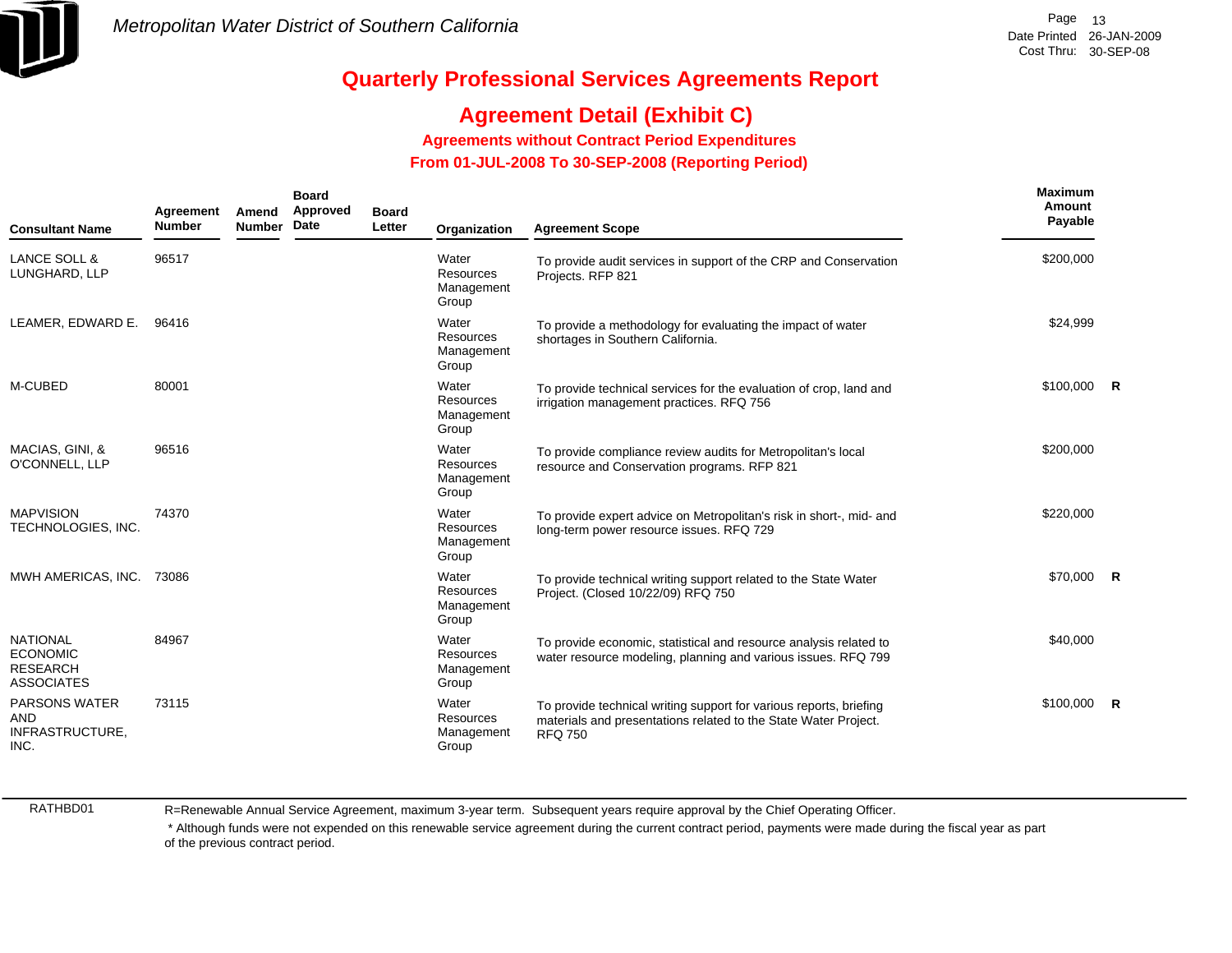

## **Agreement Detail (Exhibit C)**

**Agreements without Contract Period Expenditures**

 **From 01-JUL-2008 To 30-SEP-2008 (Reporting Period)** 

| Agreement<br>Amend<br><b>Number</b><br><b>Consultant Name</b>                      |       | <b>Number</b> | <b>Board</b><br>Approved<br>Date | <b>Board</b><br>Letter | Organization                                        | <b>Agreement Scope</b>                                                                                                                                       | <b>Maximum</b><br>Amount<br>Payable |  |
|------------------------------------------------------------------------------------|-------|---------------|----------------------------------|------------------------|-----------------------------------------------------|--------------------------------------------------------------------------------------------------------------------------------------------------------------|-------------------------------------|--|
| RAND CORPORATION                                                                   | 96039 |               |                                  |                        | Water<br><b>Resources</b><br>Management<br>Group    | To develop a methodology to assess the impact of water<br>shortages in Southern California.                                                                  | \$24,999                            |  |
| <b>REGENTS OF THE</b><br>UNIV. OF CALIF.                                           | 93507 |               |                                  |                        | Water<br>Resources<br>Management<br>Group           | To study the potential water savings associated with two deficit<br>irrigation strategies in Palo Verde Valley commerical fields.                            | \$182,500                           |  |
| <b>RMC WATER AND</b><br><b>ENVIRONMENT</b>                                         | 98219 |               |                                  |                        | Water<br>Resources<br>Management<br>Group           | To gather and review water management information for the south<br>coast region report.                                                                      | \$24,999                            |  |
| <b>VAN DYKE</b><br>LANDSCAPE<br><b>ARCHITECTS</b>                                  | 89080 |               |                                  |                        | Water<br>Resources<br>Management<br>Group           | To provide landscape technical advisory and irrigation system<br>retrofit evaluation services. RFP 824                                                       | $$200,000$ R                        |  |
| VASQUEZ&<br>COMPANY, LLP                                                           | 96515 |               |                                  |                        | Water<br>Resources<br>Management<br>Group           | To provide compliance review audits for Metropolitan's local<br>resource and conservation programs. RFP 821                                                  | \$200,000                           |  |
| <b>BRIGGS FIELD</b><br>SERVICES, INC.                                              | 71724 |               |                                  |                        | <b>Real Property</b><br>Development &<br>Management | To provide real estate support services including acquiring rights<br>of way and expert testimony in condemnation trials. RFQ 685                            | \$249,000                           |  |
| <b>DEL RICHARDSON &amp;</b><br>ASSOCIATES, INC.                                    | 73242 |               |                                  |                        | <b>Real Property</b><br>Development &<br>Management | To provide real estate support services including acquiring rights<br>of way, entry permits, and easements. RFQ 685                                          | $$249,000$ R                        |  |
| <b>EP BUSINESS</b><br><b>DEVELOPMENT</b><br><b>CORPORATION</b>                     | 73364 |               |                                  |                        | <b>Real Property</b><br>Development &<br>Management | To provide real estate related support services including<br>negotiating & acquiring rights of way, and expert testimony on<br>condemnation matters, RFQ 685 | $$249,000$ R                        |  |
| <b>FIRST AMERICAN</b><br><b>COMMERCIAL REAL</b><br>ESTATE, SERVICES,<br><b>INC</b> | 82389 |               |                                  |                        | <b>Real Property</b><br>Development &<br>Management | To appraise, acquire, and manage real property including<br>appraisal of easements, corridors and other rights of way. RFQ<br>789                            | $$225,000$ R                        |  |

RATHBD01

R=Renewable Annual Service Agreement, maximum 3-year term. Subsequent years require approval by the Chief Operating Officer.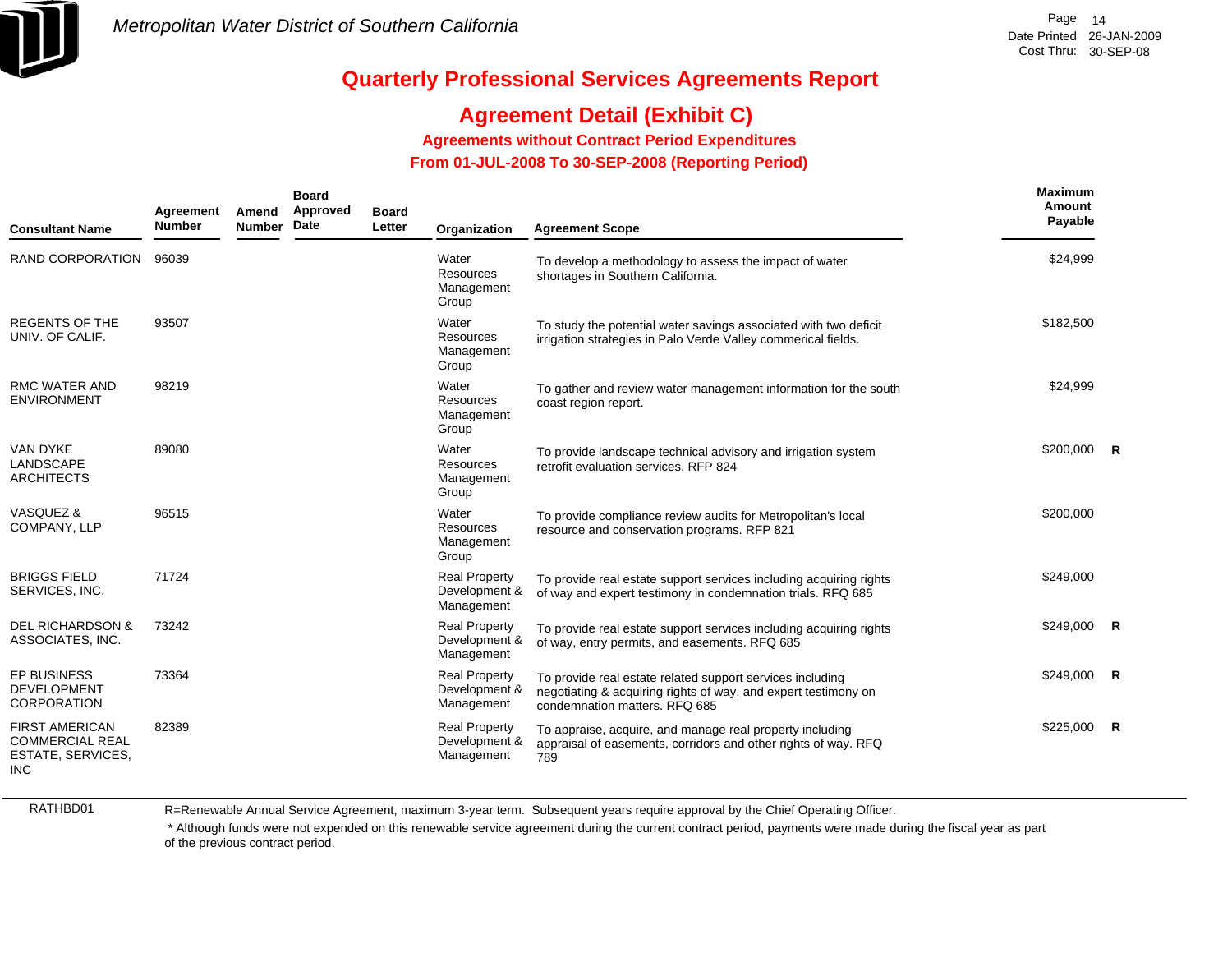

## **Agreement Detail (Exhibit C)**

**Agreements without Contract Period Expenditures**

 **From 01-JUL-2008 To 30-SEP-2008 (Reporting Period)** 

| <b>Consultant Name</b>                                           | Agreement<br><b>Number</b> | Amend<br><b>Number</b> | <b>Board</b><br>Approved<br>Date | <b>Board</b><br>Letter | Organization                                        | <b>Agreement Scope</b>                                                                                                                                                      | Maximum<br>Amount<br>Payable |   |
|------------------------------------------------------------------|----------------------------|------------------------|----------------------------------|------------------------|-----------------------------------------------------|-----------------------------------------------------------------------------------------------------------------------------------------------------------------------------|------------------------------|---|
| <b>GEORGE HAMILTON</b><br>JONES, INC.                            | 83178                      |                        |                                  |                        | <b>Real Property</b><br>Development &<br>Management | To appraise, acquire and manage real property including appraisal<br>of easements, corridors and other rights-of-way. RFQ 789                                               | $$225,000$ R                 |   |
| <b>HENRY NUNEZ</b><br><b>COORDINATED LAND</b><br><b>SERVICES</b> | 73363                      |                        |                                  |                        | <b>Real Property</b><br>Development &<br>Management | To provide real estate support services including negotiationg and<br>acquiring rights of way, easements and expert testimony for<br>condemnation of real property. RFQ 685 | $$249,000$ R                 |   |
| <b>INFRASTRUCTURE</b><br><b>FACTOR</b><br>CONSULTING, INC.       | 98518                      |                        |                                  |                        | <b>Real Property</b><br>Development &<br>Management | To provide assessment and trouble shooting of HVAC system at<br>DVL visitor center.                                                                                         | \$5,000                      |   |
| LEA ASSOCIATES,<br>INC.                                          | 83179                      |                        |                                  |                        | <b>Real Property</b><br>Development &<br>Management | To appraise, acquire, and manage real property including<br>appraisal of easements, corridors, and other rights of way. RFQ<br>789                                          | $$225,000$ R                 |   |
| <b>PARKCENTER</b><br><b>REALTY ADVISORS</b>                      | 83177                      |                        |                                  |                        | <b>Real Property</b><br>Development &<br>Management | To appraise, acquire and manage real property including appraisal<br>of easements, corridors and other rights of way. RFQ 789                                               | $$225,000$ R                 |   |
| ARNERICH MASSENA<br>& ASSOC, INC                                 | 96313                      |                        |                                  |                        | Human<br>Resources<br>Group                         | To provide auditing services related to MWD's Deferred<br>Compenstaion program.                                                                                             | \$20,000                     |   |
| <b>BIDDLE CONSULTING</b><br>GROUP, INC.                          | 94723                      |                        |                                  |                        | Human<br>Resources<br>Group                         | To develop multiple affirmative action plans as required by MWD's<br>federal contractor status.                                                                             | $$20,000$ R                  |   |
| <b>KORN/FERRY INT'L</b><br>FUTURESTEP, INC.                      | 98071                      |                        |                                  |                        | Human<br>Resources<br>Group                         | To provide services related to the recruitment of the real property<br>management and services group manager.                                                               | \$80,000                     |   |
| <b>PLUS DELTA</b><br><b>CONSULTING</b>                           | 92290                      |                        |                                  |                        | Human<br>Resources<br>Group                         | To provide analysis and promote effectiveness of organizational<br>change by focusing on the impact on employees.                                                           | \$24,000                     |   |
| <b>PRINCE &amp; PHELPS</b><br><b>CONSULTANTS</b>                 | 91364                      |                        |                                  |                        | Human<br><b>Resources</b><br>Group                  | To provide threat-assessment services and intervention regarding<br>workplace violence and conflict.                                                                        | \$24.900                     | R |

RATHBD01

R=Renewable Annual Service Agreement, maximum 3-year term. Subsequent years require approval by the Chief Operating Officer.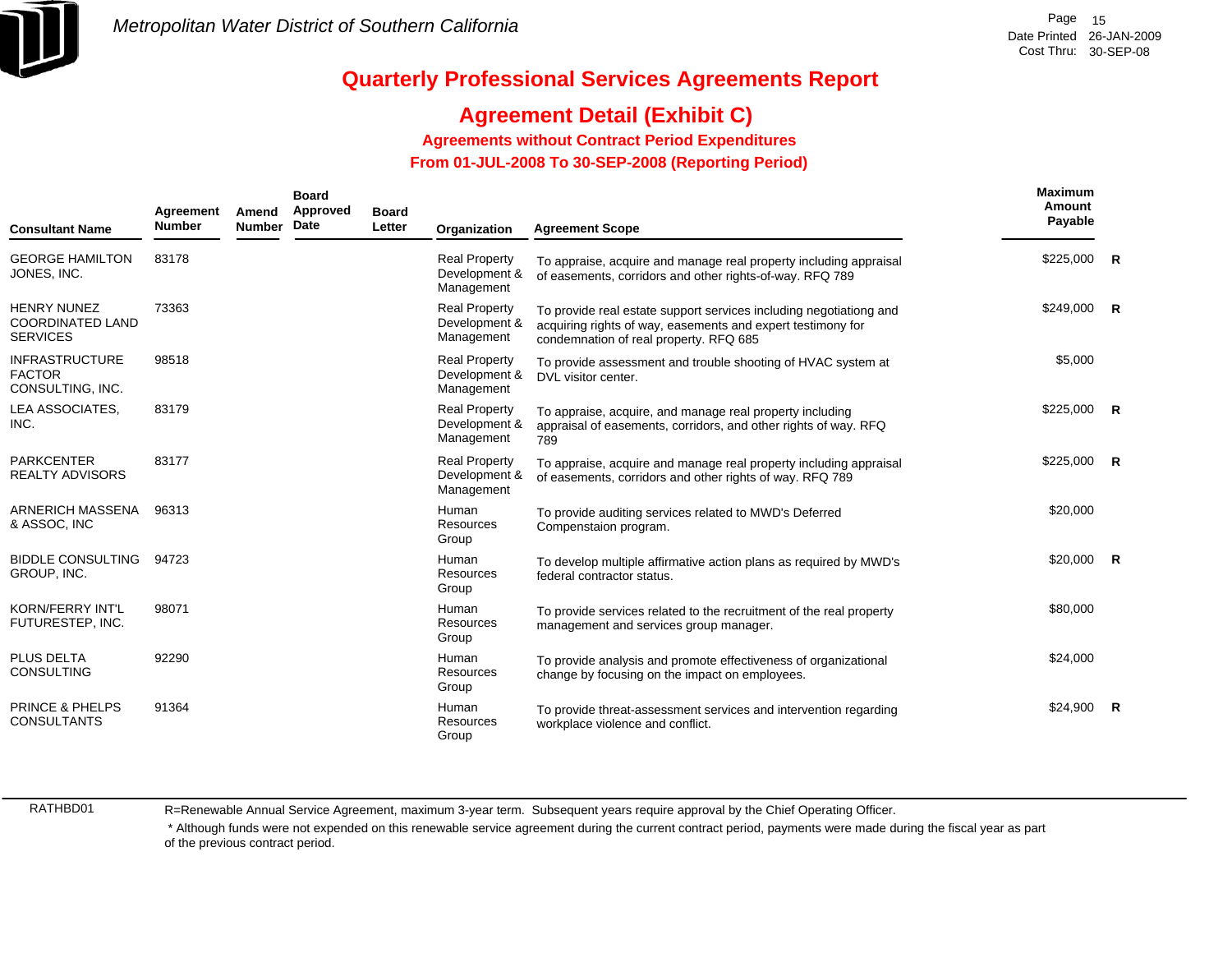

# **Agreement Detail (Exhibit C)**

**Agreements without Contract Period Expenditures**

 **From 01-JUL-2008 To 30-SEP-2008 (Reporting Period)** 

| <b>Consultant Name</b>                  | Agreement<br><b>Number</b>        | Amend<br>Number | <b>Board</b><br>Approved<br>Date | <b>Board</b><br>Letter | Organization                | <b>Agreement Scope</b>                                                                       |               | <b>Maximum</b><br>Amount<br>Payable |
|-----------------------------------------|-----------------------------------|-----------------|----------------------------------|------------------------|-----------------------------|----------------------------------------------------------------------------------------------|---------------|-------------------------------------|
| PRISM, LTD                              | 97763                             |                 |                                  |                        | Human<br>Resources<br>Group | To provide managemnet coaching services for Bobbi Becker.                                    |               | \$50,000                            |
| THE GOLDVARG<br><b>CONSULTING GROUP</b> | 98567                             |                 |                                  |                        | Human<br>Resources<br>Group | To provide manager and employee training programs including<br>leadership and communication. |               | \$24,999                            |
|                                         | <b>Total Number of Agreements</b> |                 | 155                              |                        |                             |                                                                                              | <b>Totals</b> | \$55,846,558                        |
|                                         |                                   |                 |                                  |                        |                             |                                                                                              |               |                                     |

**\* \* \* End of Report \* \* \***

RATHBD01

R=Renewable Annual Service Agreement, maximum 3-year term. Subsequent years require approval by the Chief Operating Officer.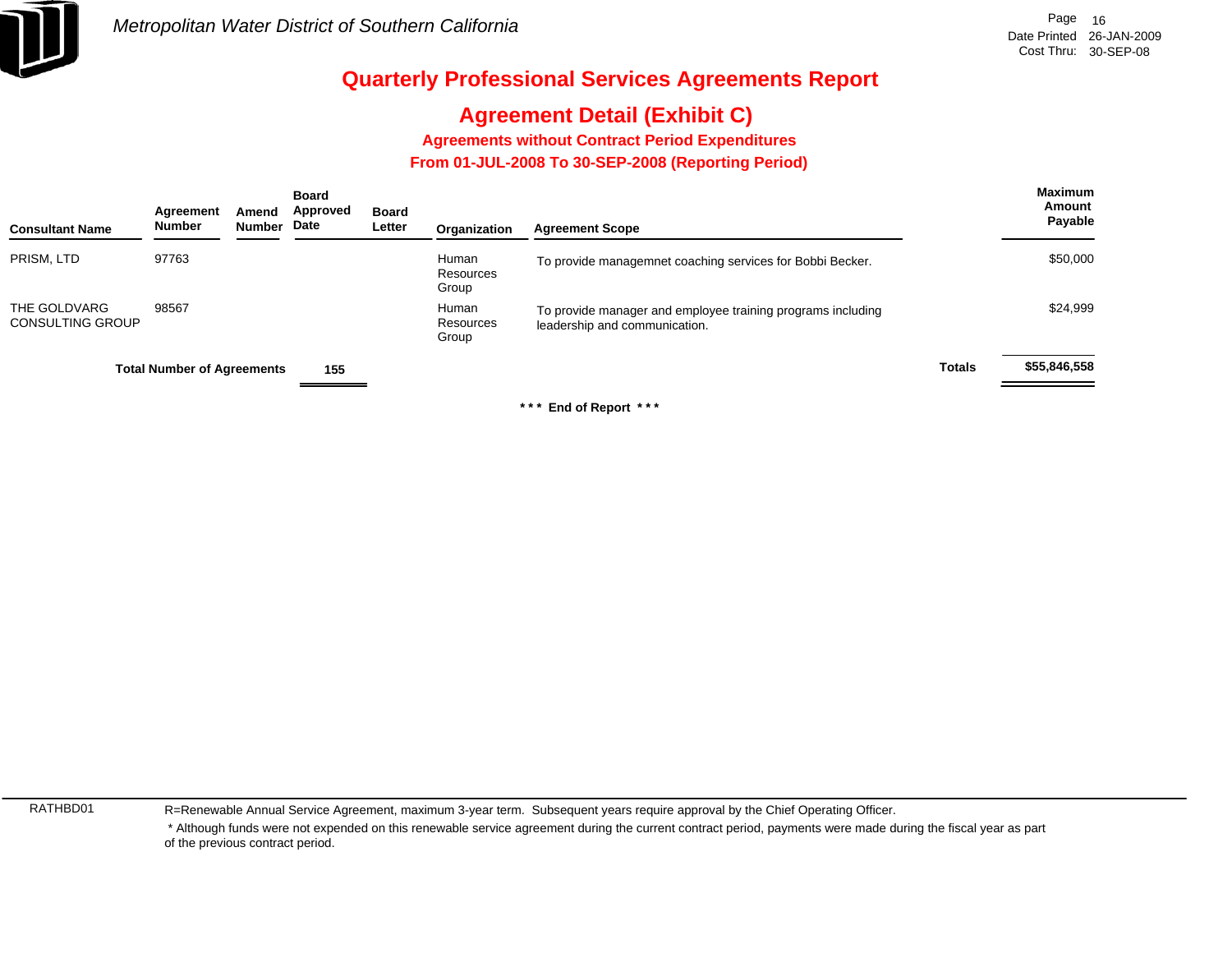

## **Agreement Detail (Exhibit D)**

**Grants**

### **From 01-JUL-2008 To 30-SEP-2008 (Reporting Period)**

| <b>Consultant Name</b>                                      | Agreement<br><b>Number</b> | Amend<br><b>Number</b> | <b>Board</b><br>Approved<br>Date | <b>Board</b><br>Letter | Organization                               | <b>Agreement Scope</b>                                                                                                                                                   | <b>Maximum</b><br>Amount<br>Payable | Reporting<br><b>Period</b><br><b>Expenditure</b> |
|-------------------------------------------------------------|----------------------------|------------------------|----------------------------------|------------------------|--------------------------------------------|--------------------------------------------------------------------------------------------------------------------------------------------------------------------------|-------------------------------------|--------------------------------------------------|
| <b>REGENTS OF THE</b><br>UNIVERSITY OF<br><b>CALIFORNIA</b> | 52378                      |                        |                                  |                        | Corporate<br>Resources                     | <b>GRANT: "Desalination Research and</b><br>Innovation Partnership - EPA II." (Project<br>#701673)                                                                       | \$243,000                           | \$225,426                                        |
| <b>ARIZONA STATE</b><br><b>UNIVERSITY</b>                   | 68217                      | -1                     |                                  |                        | Water System<br>Operations<br>Group        | GRANT: To provide research for "Occurrence"<br>and Formation of Nitrogenous Disinfection By-<br>Products."                                                               | \$96,000                            | \$86,178                                         |
| HYDROQUAL, INC.                                             | 76598                      |                        |                                  |                        | Water System<br>Operations<br>Group        | AWARF GRANT: "Challenge Organisms for<br>Inactivation of Viruses by Ultraviolet<br>Treatment." To provide research in using UV<br>light for drinking water disinfection. | \$30,000                            | \$2,618                                          |
| <b>ORANGE COUNTY</b><br><b>WATER DISTRICT</b>               | 90771                      |                        |                                  |                        | Water System<br>Operations<br>Group        | NWRI GRANT: "Source, Fate and Transport of<br>Endocrine Disruptors, Pharmaceuticals, and<br>Personal Care Products in Drinking Water<br>Sources in California."          | \$40,000                            | \$0                                              |
| PIRNIE, INC.,<br><b>MALCOLM</b>                             | 57399                      | 3                      |                                  |                        | Water System<br>Operations<br>Group        | <b>GRANT: "Contribution of Wastewater to DBP</b><br>Formation." (Project #701632) (Closed<br>12/5/08                                                                     | \$164,316                           | \$161,291                                        |
| PURDUE UNIVERSITY                                           | 58434                      |                        |                                  |                        | Water System<br>Operations<br>Group        | GRANT: DWR - "Safe Drinking Water, Clean<br>Water, Watershed Protection and Flood<br>Protection Act." (Project #10288)                                                   | \$200,179                           | \$192,791                                        |
| PURDUE UNIVERSITY                                           | 76602                      |                        |                                  |                        | <b>Water System</b><br>Operations<br>Group | AWWARF GRANT "Challenge Organisms for<br>Inactivation of Viruses by Ultraviolet<br>Treatment."                                                                           | \$150,978                           | \$73,998                                         |
| <b>REGENTS OF THE</b><br>UNIV OF CALIF<br><b>RIVERSIDE</b>  | 58445                      |                        |                                  |                        | Water System<br>Operations<br>Group        | <b>GRANT: EPA - "Desalination Research &amp;</b><br>Innovative Partnership - EPA<br>III."(Project#701674)                                                                | \$200,000                           | \$178,653                                        |
| REGENTS OF THE<br>UNIVERSITY OF CALIF                       | 88922                      |                        |                                  |                        | Water System<br>Operations<br>Group        | <b>GRANT: "Desalination Research and</b><br>Innovation Partnership - EPA II." (Project<br>#701740)                                                                       | \$433,700                           | \$0                                              |
| <b>REGENTS OF THE</b><br>UNIVERSITY OF<br><b>CALIFORNIA</b> | 46863                      | 3                      |                                  |                        | Water System<br>Operations<br>Group        | GRANT: Watershed protection in regards to<br>the Flood Protection Act. (Project #701676)                                                                                 | \$236,667                           | \$210,267                                        |

RATHBD01

Reporting Period Expenditure - For renewable annual service agreements only, expenditures incurred in the current contract year are included.

For all other contracts, expenditures from contract execution through the end of the reporting period are included.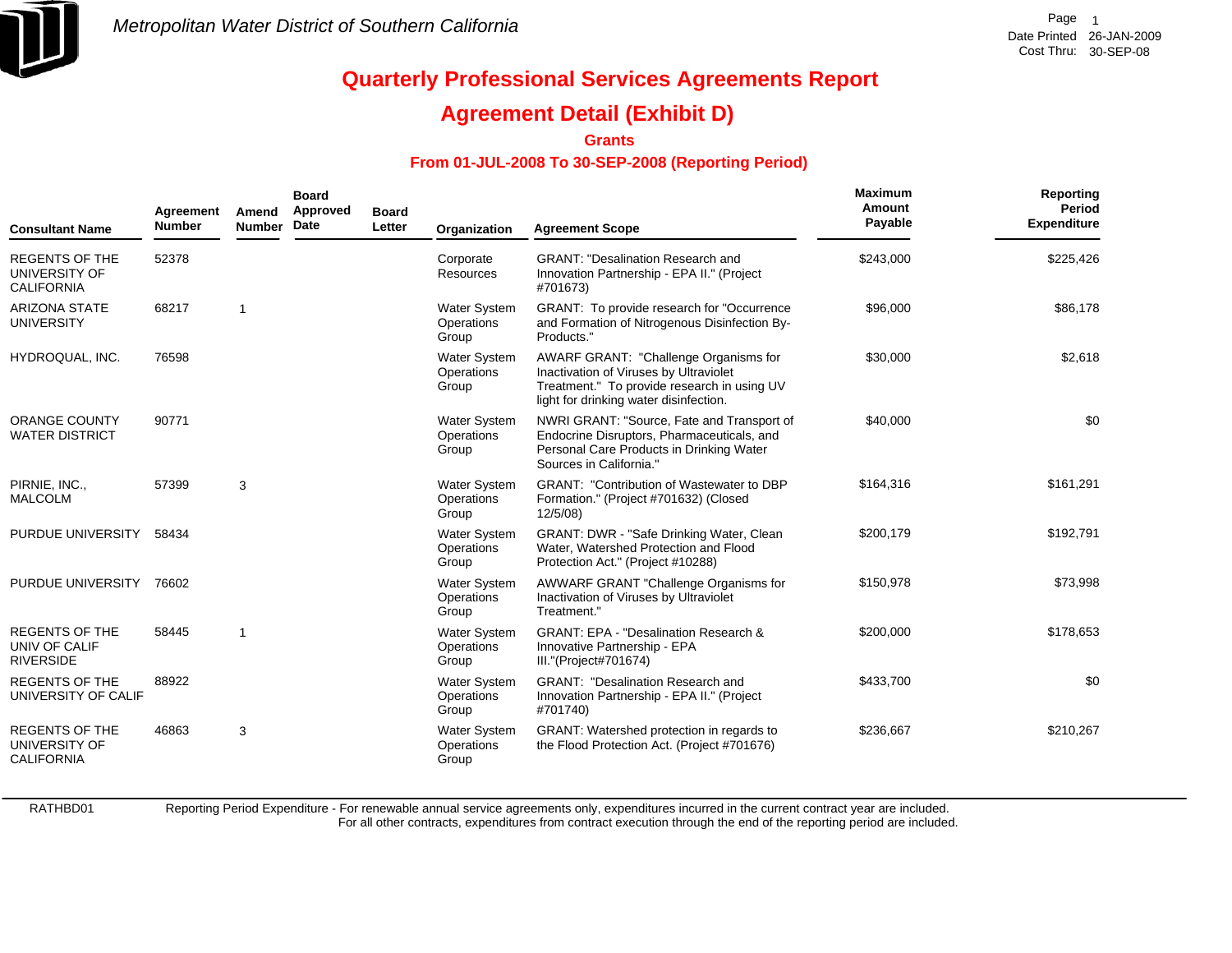

### **Agreement Detail (Exhibit D)**

**Grants**

### **From 01-JUL-2008 To 30-SEP-2008 (Reporting Period)**

| <b>Consultant Name</b>                                                    | Agreement<br><b>Number</b>        | Amend<br><b>Number</b> | <b>Board</b><br>Approved<br>Date | <b>Board</b><br>Letter | Organization                               | <b>Agreement Scope</b>                                                                                                                                  | <b>Maximum</b><br>Amount<br>Payable | Reporting<br>Period<br><b>Expenditure</b> |
|---------------------------------------------------------------------------|-----------------------------------|------------------------|----------------------------------|------------------------|--------------------------------------------|---------------------------------------------------------------------------------------------------------------------------------------------------------|-------------------------------------|-------------------------------------------|
| <b>REGENTS OF THE</b><br>UNIVERSITY OF<br><b>CALIFORNIA</b>               | 41809                             | 2                      |                                  |                        | <b>Water System</b><br>Operations<br>Group | GRANT: Watershed protection in regards to<br>the Flood Protection Act. (Project #701676)                                                                | \$332,245                           | \$0                                       |
| <b>REGENTS OF THE</b><br>UNIVERSITY OF<br>CALIFORNIA.<br><b>RIVERSIDE</b> | 41810                             | 1                      |                                  |                        | Water System<br>Operations<br>Group        | GRANT: "Safe Drinking Water, Clean Water,<br>Watershed Protection and Flood Protection<br>Act."                                                         | \$345,000                           | \$146,574                                 |
| <b>SAN DIEGO COUNTY</b><br><b>WATER AUTHORITY</b>                         | 41811                             | 3                      |                                  |                        | Water System<br>Operations<br>Group        | GRANT: DWR - "Safe Drinking Water, Clean<br>Water, Watershed Protection and Flood<br>Protection Act." (Project#701676)                                  | \$1,049,000                         | \$514,184                                 |
| <b>SANTA CLARA</b><br><b>VALLEY WATER</b><br><b>DISTRICT</b>              | 41808                             |                        |                                  |                        | <b>Water System</b><br>Operations<br>Group | GRANT: "Safe Drinking Water, Clean Water,<br>Watershed Protection and Flood Protection<br>Act." (Project 701676)                                        | \$557,000                           | \$0                                       |
| <b>TEXAS AGRILIFE</b><br><b>RESEARCH</b>                                  | 63649                             | $\overline{2}$         |                                  |                        | <b>Water System</b><br>Operations<br>Group | <b>GRANT: "Detection of Infectious</b><br>Cryptosporidium in Filtered Drinking Water."                                                                  | \$246,697                           | \$144,254                                 |
| UNIVERSITY OF<br>CALIFORNIA, LOS<br><b>ANGELES</b>                        | 87888                             |                        |                                  |                        | <b>Water System</b><br>Operations<br>Group | U.S. EPA Grant: "Desalination Research and<br>Innovation Partnership - EPA III"                                                                         | \$270,500                           | \$0                                       |
| <b>WATER QUALITY &amp;</b><br><b>TREATMENT</b><br>SOLUTIONS, INC.         | 80365                             | $\overline{2}$         |                                  |                        | Water System<br>Operations<br>Group        | GRANT: EPA - To research issues related to<br>the application of hydrogen based biological<br>treatment for removal of perchlorate from<br>groundwater. | \$496,000                           | \$324,654                                 |
| <b>WEST BASIN</b><br>MUNICIPAL WATER<br><b>DISTRICT</b>                   | 41807                             | $\overline{1}$         |                                  |                        | <b>Water System</b><br>Operations<br>Group | GRANT: Safe Drinking Water, Clean Water,<br>Watershed Protection and Flood Protection<br>Act. (Project #701676)                                         | \$564,580                           | \$0                                       |
| <b>WEST BASIN</b><br><b>MUNICIPAL WATER</b><br><b>DISTRICT</b>            | 52372                             | $\mathbf{1}$           |                                  |                        | <b>Water System</b><br>Operations<br>Group | <b>GRANT: "Desalination Research and</b><br>Innovation Partnership - EPA II."<br>(Project#701673)                                                       | \$98,000                            | \$0                                       |
|                                                                           | <b>Total Number of Agreements</b> |                        | 19                               |                        |                                            | <b>Totals</b>                                                                                                                                           | \$5,753,862                         | \$2,260,888                               |

RATHBD01

Reporting Period Expenditure - For renewable annual service agreements only, expenditures incurred in the current contract year are included.

For all other contracts, expenditures from contract execution through the end of the reporting period are included.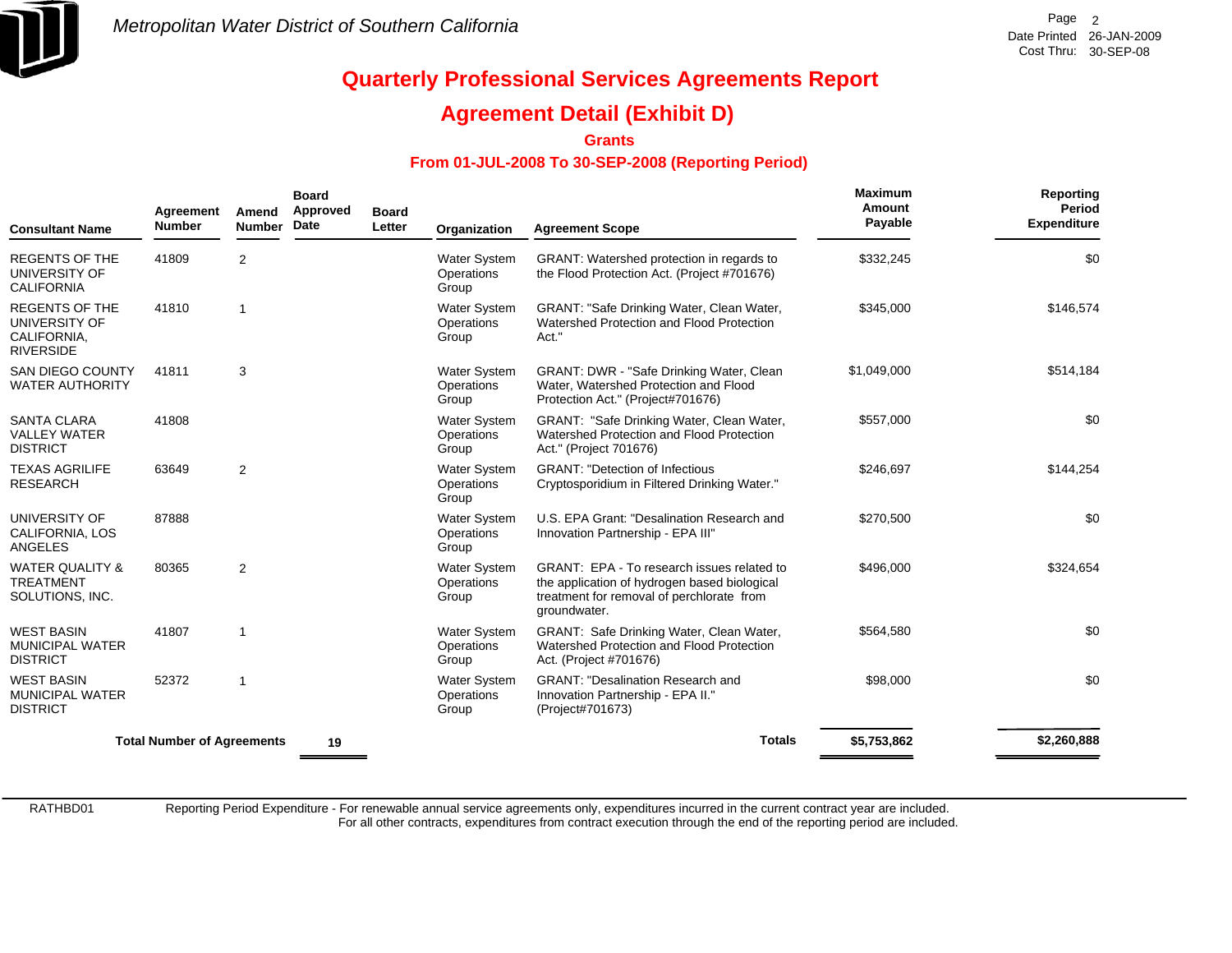

## **Agreement Detail (Exhibit D)**

**Grants**

### **From 01-JUL-2008 To 30-SEP-2008 (Reporting Period)**

|                        |                            |                        | Board            |                        |              |                        | <b>Maximum</b>    | Reporting             |
|------------------------|----------------------------|------------------------|------------------|------------------------|--------------|------------------------|-------------------|-----------------------|
| <b>Consultant Name</b> | Agreement<br><b>Number</b> | Amend<br><b>Number</b> | Approved<br>Date | <b>Board</b><br>Letter | Organization | <b>Agreement Scope</b> | Amount<br>Payable | Period<br>Expenditure |

**\* \* \* End of Report \* \* \***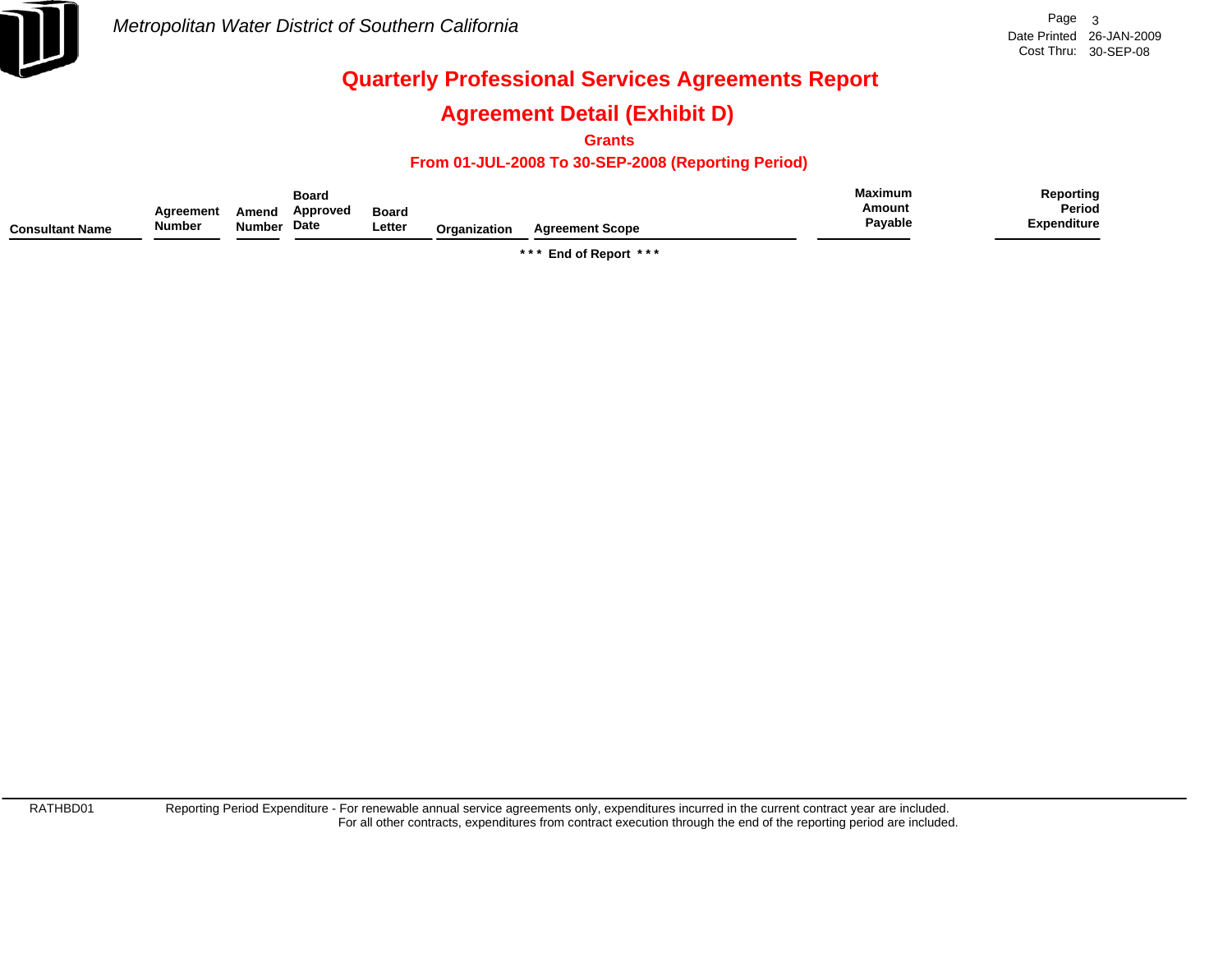

### **Agreement Detail (Exhibit E)**

### **All Terminated Agreements**

### **From 01-JUL-2008 To 30-SEP-2008 (Reporting Period)**

| <b>Consultant Name</b>                                   | Agreement<br><b>Number</b> | Amend<br><b>Number</b> | <b>Board</b><br>Approved<br>Date | <b>Board</b><br>Letter | Organization                      | <b>Agreement Scope</b>                                                                                                                                               | Maximum<br>Amount<br>Payable | Reporting<br>Period<br><b>Expenditure</b> | <b>Value Received</b>                                                                                                                                                                                 |
|----------------------------------------------------------|----------------------------|------------------------|----------------------------------|------------------------|-----------------------------------|----------------------------------------------------------------------------------------------------------------------------------------------------------------------|------------------------------|-------------------------------------------|-------------------------------------------------------------------------------------------------------------------------------------------------------------------------------------------------------|
| <b>CAMP DRESSER &amp;</b><br>MCKEE, INC.                 | 85015                      |                        |                                  |                        | Chief<br>Executive's<br>Office    | To facilitate a planning retreat for<br>MWD Board of Directors to establish<br>long-term vision, goals and objectives<br>for director committees. (closed<br>7/31/08 | \$12,000                     | \$3.975                                   | Facilitated 2007 Board retreat.                                                                                                                                                                       |
| <b>CLAREMONT</b><br><b>GRADUATE</b><br><b>UNIVERSITY</b> | 93834                      |                        |                                  |                        | Chief<br>Executive's<br>Office    | To provide management education on<br>the subjects of board governance and<br>leadership. (Closed 7/31/08)                                                           | \$48,000                     | \$48,000                                  | Facilitated 2008 Board retreat and<br>prepared a corporate governance<br>questionnaire to be distributed to<br>the Board of Directors.                                                                |
| ELLIOTT & LESTER,<br>INC.                                | 61475                      | 2                      |                                  |                        | Chief<br>Executive's<br>Office    | To function as Metropolitan's ethics<br>officer. (Closed 9/10/08) RFP 676                                                                                            | $$240,000$ R                 | \$0                                       | Provided services as ethics<br>officer.                                                                                                                                                               |
| <b>KORN/FERRY INT'L</b><br>FUTURESTEP, INC.              | 83728                      |                        |                                  |                        | Chief<br>Executive's<br>Office    | To provide search and placement<br>services for the recruitment of MWD's<br>Director of Human Resources. (Closed<br>7/31/08                                          | \$75,000                     | \$65,675                                  | Provided recruitment services for<br>the Director of Human Resource.                                                                                                                                  |
| <b>CAL POLY POMONA</b><br>FOUNDATION, INC.               | 91372                      |                        |                                  |                        | <b>External Affairs</b><br>Group  | To provide expertise in the field of<br>solar powered boats. (Closed 9/15/08)                                                                                        | \$50,000                     | \$50,000                                  | Served as technical consultant for<br>the MWD Solar Cup 2008<br>program.                                                                                                                              |
| <b>DUDEK</b>                                             | 80612                      | 2                      |                                  |                        | <b>External Affairs</b><br>Group  | To provide services related to the<br>development of the California Friendly<br>New Home Certification Program.<br>(Closed 7/30/08) RFP 786                          | \$100,000                    | \$44.879                                  | Provided evaluation of water<br>conservation options, including<br>water savings, water heating<br>energy savings, environmental<br>impacts and economics of the<br>California Friendly Home program. |
| VITA ASSOCIATES,<br><b>LLC</b>                           | 68857                      | $\overline{2}$         |                                  |                        | <b>External Affairs</b><br>Group  | To provide design and production<br>services for the annual report. (Closed<br>8/29/08) RFP 713                                                                      | \$49,875 R                   | \$0                                       | Provided design and production of<br>the Annual Financial Reports.                                                                                                                                    |
| DONALD R. GLASER                                         | 88914                      | $\overline{1}$         |                                  |                        | <b>Chief Financial</b><br>Officer | To provide financing strategies for<br>resolution of current issues with water<br>reliability from the State Water Project.<br>(Closed 7/14/08)                      | \$34,500                     | \$32,211                                  | Produced two white papers which<br>served as the foundation for the<br>governance and regulartory<br>structure for Delta restoration and<br>operation of the dual facility.                           |

RATHBD02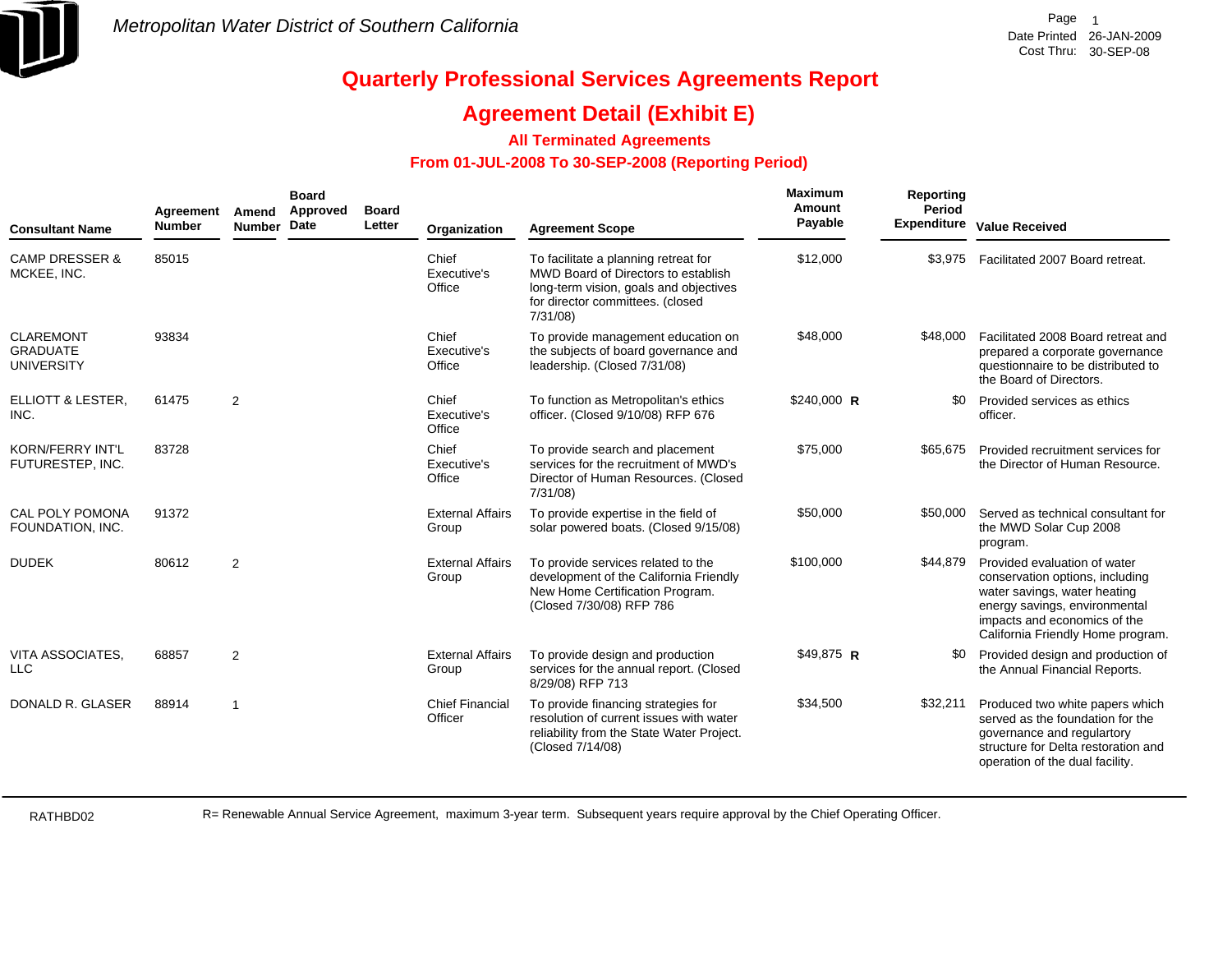

### **Agreement Detail (Exhibit E)**

### **All Terminated Agreements**

#### **From 01-JUL-2008 To 30-SEP-2008 (Reporting Period)**

| <b>Consultant Name</b>                                     | Agreement<br><b>Number</b> | Amend<br><b>Number</b> | <b>Board</b><br>Approved<br>Date | <b>Board</b><br>Letter | Organization                      | <b>Agreement Scope</b>                                                                                                             | Maximum<br>Amount<br>Payable | Reporting<br>Period<br><b>Expenditure</b> | <b>Value Received</b>                                                                                                                                    |
|------------------------------------------------------------|----------------------------|------------------------|----------------------------------|------------------------|-----------------------------------|------------------------------------------------------------------------------------------------------------------------------------|------------------------------|-------------------------------------------|----------------------------------------------------------------------------------------------------------------------------------------------------------|
| <b>MERGANSER</b><br><b>CAPITAL</b><br><b>MANAGEMENT LP</b> | 48307                      |                        |                                  |                        | <b>Chief Financial</b><br>Officer | To provide investment management<br>services. (Closed 8/18/08) RFP 516                                                             | \$216,000 R                  | \$0                                       | Provided investment management<br>services.                                                                                                              |
| PUBLIC FINANCIAL<br>MANAGEMENT, INC.                       | 53617                      |                        |                                  |                        | <b>Chief Financial</b><br>Officer | To provide financial advisory services.<br>(Closed 9/30/08) RFP 598                                                                | $$100,000$ R                 | \$0                                       | Provided financial advisory<br>services to Metropolitan for bond<br>issuance and pricing and other<br>financial advosory services as<br>needed.          |
| PUBLIC RESOURCES<br><b>ADVISORY GROUP</b>                  | 53616                      | 3                      | 09-NOV-04                        | $8 - 5$                | <b>Chief Financial</b><br>Officer | To provide financial advisory services.<br>(Closed 9/30/08) RFP 598                                                                | \$240,000 R                  | \$0                                       | Provided financial advisory<br>services to Metropolitan for bond<br>issuance and pricing and general<br>advisory work.                                   |
| <b>BLACK &amp; VEATCH</b><br><b>CORPORATION</b>            | 55207                      | 3                      | 13-MAY-03                        | $8 - 10$               | Corporate<br><b>Resources</b>     | To provide on-call process engineering<br>services. (Closed 9/18/08) RFQ 578                                                       | \$4,750,000                  | \$4,363,904                               | Performed final design and design<br>support during construction for the<br>Weymouth Solids Handling Facility<br>and Diemer Solids Handling<br>Facility. |
| <b>CASH &amp; ASSOCIATES</b>                               | 52797                      | $\overline{1}$         |                                  |                        | Corporate<br><b>Resources</b>     | To provide on-call architectural<br>services. (Closed 8/29/08) RFQ 565                                                             | $$249,000$ R                 | \$0                                       | Provided conceptual design for<br>additional docks at the DVL East<br>Marina, as part of the East Marina<br>Lake Improvement Project (PN<br>103820).     |
| <b>COAST SURVEYING,</b><br>INC.                            | 60294                      | $\overline{1}$         | 14-OCT-03                        | $9 - 4$                | Corporate<br><b>Resources</b>     | To provide survey and mapping<br>services for 3-320 parcels for the CRA<br>Recordation Project. (Closed 8/19/08)<br><b>RFP 622</b> | \$1,206,751                  | \$967,937                                 | Provided property survey maps,<br>field notes, coordinates, title<br>reports, facility structure locations<br>and property monuments.                    |
| HUNSAKER AND<br><b>ASSOCIATES</b>                          | 60447                      | $\overline{1}$         | 14-OCT-03                        | $9 - 4$                | Corporate<br>Resources            | To provide survey and mapping<br>services for 4-211 parcels for the CRA<br>Recordation Project. (Closed 9/15/08)<br><b>RFP 622</b> | \$559,315                    | \$501,081                                 | Provided property survey maps,<br>filed notes, coordinates, title<br>reports, facility structure locations<br>and property monuments.                    |
| <b>INGENIOUS</b><br><b>INFORMATION</b><br>TECHNOLOGY INC.  | 83290                      |                        |                                  |                        | Corporate<br>Resources            | To provide client desktop and laptop<br>technical services for the PC<br>Replacement Project. (Closed 9/10/08)<br><b>RFP 572</b>   | \$245,000                    | \$244,984                                 | Provided staffing for the PC<br>Replacement Project.                                                                                                     |

RATHBD02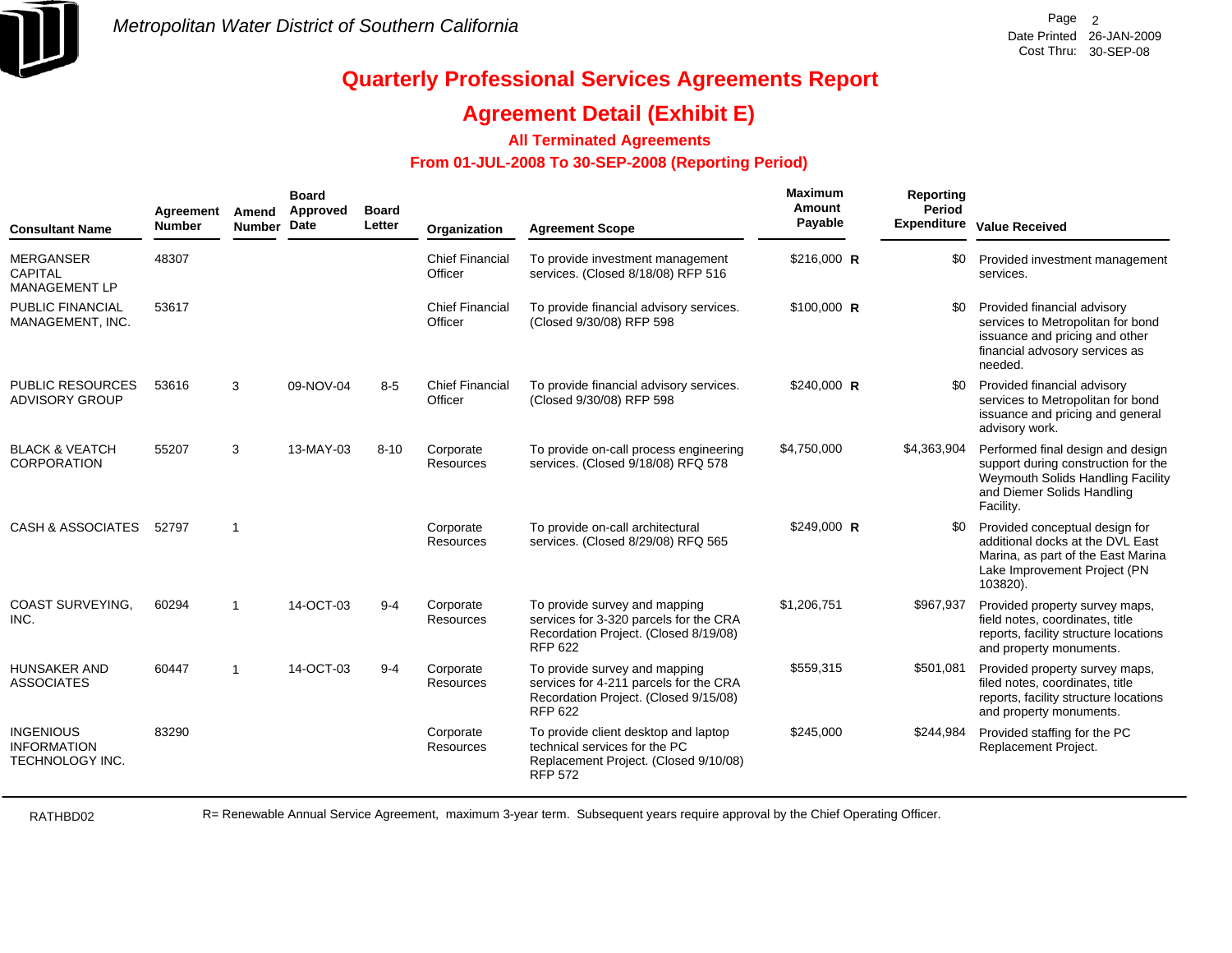

### **Agreement Detail (Exhibit E)**

### **All Terminated Agreements**

### **From 01-JUL-2008 To 30-SEP-2008 (Reporting Period)**

| <b>Consultant Name</b>                            | Agreement<br><b>Number</b> | Amend<br><b>Number</b>  | <b>Board</b><br>Approved<br><b>Date</b> | <b>Board</b><br>Letter | Organization           | <b>Agreement Scope</b>                                                                                                                                              | Maximum<br><b>Amount</b><br>Payable | <b>Reporting</b><br>Period<br><b>Expenditure</b> | <b>Value Received</b>                                                                                                                                             |
|---------------------------------------------------|----------------------------|-------------------------|-----------------------------------------|------------------------|------------------------|---------------------------------------------------------------------------------------------------------------------------------------------------------------------|-------------------------------------|--------------------------------------------------|-------------------------------------------------------------------------------------------------------------------------------------------------------------------|
| <b>INNOVENT</b><br>SOLUTIONS, INC.                | 91755                      |                         |                                         |                        | Corporate<br>Resources | To migrate and develop MAXIMO<br>reports using Actuate reporting<br>software from the upgrade of Maximo<br>to version 6 with Actuate version 8.<br>(Closed 9/15/08) | \$8,750                             | \$8,700                                          | Develop MAXIMO version 6<br>reports using Actuate reporting<br>tool. Also, trained and MWD staff.                                                                 |
| <b>KEC ENGINEERS,</b><br>INC.                     | 63633                      |                         | 14-SEP-04                               | $9 - 2$                | Corporate<br>Resources | To provide permit acquisition services<br>for the Cross Connection Project.<br>(Closed 8/18/08) RFQ 654                                                             | \$350,000                           | \$349,993                                        | Provided permits acquisition<br>services. MWD was able to<br>proceed with construction<br>contracts for Cross Connection<br>Prevention Program.                   |
| LEE & RO, INC.                                    | 56027                      |                         | 10-JUN-03                               | $8 - 2$                | Corporate<br>Resources | To provide on-call plant engineering<br>services for Skinner Improvements<br>Program. (Closed 9/10/08) RFQ 578                                                      | \$2,000,000 R                       | \$43,778                                         | Provided plant engineering design<br>services for CIP Projects:<br>Weymouth Electrical Reliability<br>and Mills Chemical System Mods.                             |
| <b>LOS PADRINOS OF</b><br>SOUTHERN CALIF.<br>INC. | 47437                      | $\overline{\mathbf{1}}$ |                                         |                        | Corporate<br>Resources | To provide on-call services for weed<br>abatement, site maintenance, graffiti<br>removal, etc. (Closed 8/29/08)                                                     | \$240,000                           | \$32,571                                         | Provided as-needed unskilled<br>labor including weed abatement,<br>building and site maintenance,<br>graffiti removal, etc. for the Inland<br>Feeder Project.     |
| <b>MARRS SERVICES,</b><br>INC.                    | 63634                      | -1                      | 14-SEP-04                               | $9 - 2$                | Corporate<br>Resources | To provide permit acquisition services<br>for the Cross Connection Project.<br>(Closed 8/18/08) RFQ 654                                                             | \$250,000                           | \$175,335                                        | Provided permits acquisition<br>services. MWD was able to<br>proceed with Cross Connection<br>Prevention Program.                                                 |
| <b>MICROLINK</b><br><b>ENTERPRISE, INC.</b>       | 83289                      |                         |                                         |                        | Corporate<br>Resources | To provide client desktop and laptop<br>technical services for the PC<br>Replacement Project. (Closed 9/10/08)<br><b>RFP 572</b>                                    | \$245,000                           | \$244,990                                        | Provided personnel for the PC<br>Replacement Project.                                                                                                             |
| MOKSA, INC.                                       | 85221                      |                         |                                         |                        | Corporate<br>Resources | To assist in the development of a<br>photo cataloging and management<br>system. (Closed 8/18/08)                                                                    | \$22,500                            | \$18,833                                         | Provided installation and<br>configuration of Canto Cumulus<br>Software. Developed of taxonomy<br>and views of meta data and<br>trained records management staff. |

RATHBD02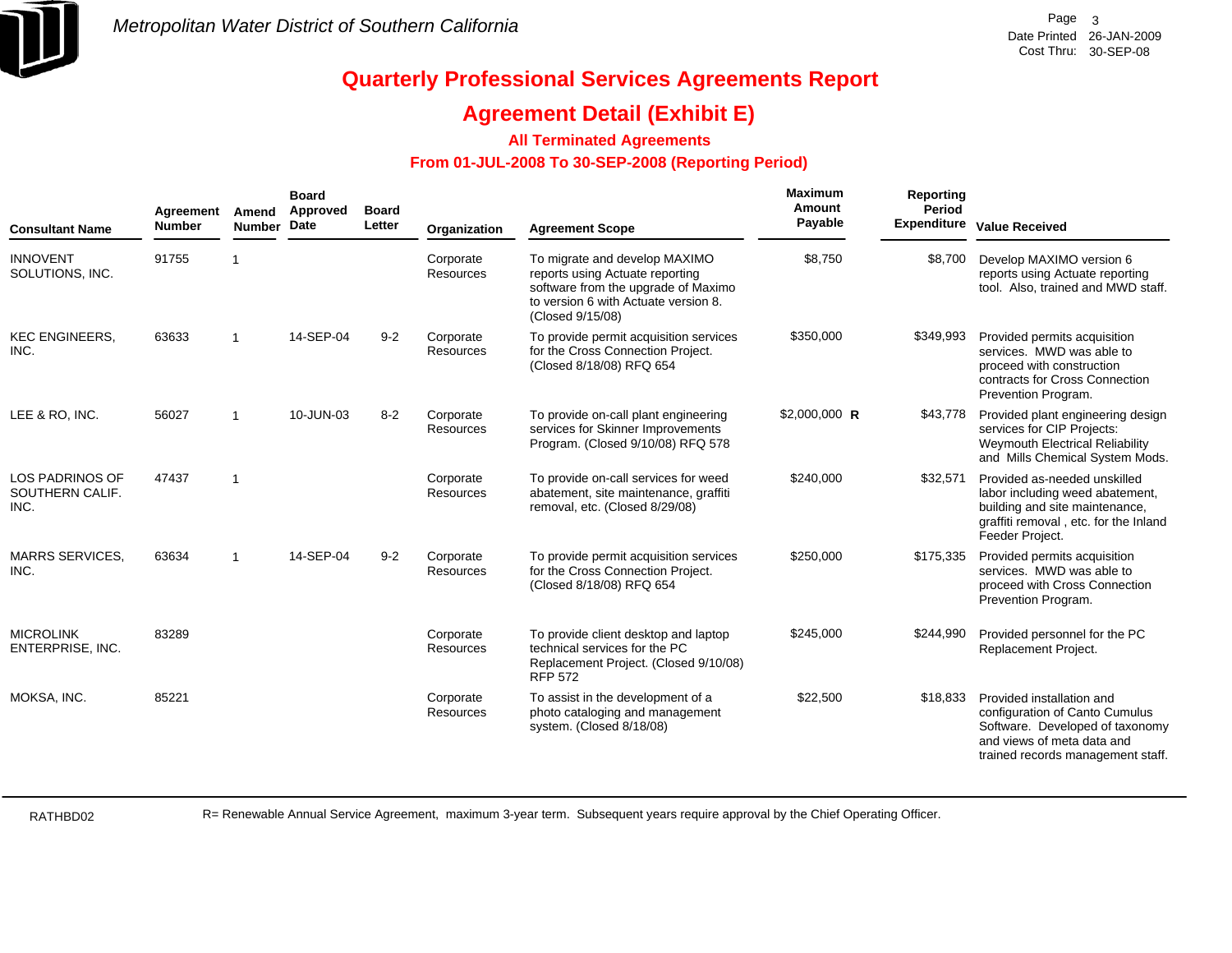

### **Agreement Detail (Exhibit E)**

### **All Terminated Agreements**

### **From 01-JUL-2008 To 30-SEP-2008 (Reporting Period)**

| <b>Consultant Name</b>            | Agreement<br><b>Number</b> | Amend<br><b>Number</b> | <b>Board</b><br>Approved<br><b>Date</b> | <b>Board</b><br>Letter | Organization                  | <b>Agreement Scope</b>                                                                                                                                                                                                        | Maximum<br>Amount<br>Payable | Reporting<br>Period<br><b>Expenditure</b> | <b>Value Received</b>                                                                                                                                                                                                                                      |
|-----------------------------------|----------------------------|------------------------|-----------------------------------------|------------------------|-------------------------------|-------------------------------------------------------------------------------------------------------------------------------------------------------------------------------------------------------------------------------|------------------------------|-------------------------------------------|------------------------------------------------------------------------------------------------------------------------------------------------------------------------------------------------------------------------------------------------------------|
| MWH AMERICAS, INC.                | 51145                      |                        | 12-MAR-02                               | $9 - 5$                | Corporate<br><b>Resources</b> | To provide process engineering<br>services for Skinner, Weymouth and<br>Diemer Oxidation Retrofit programs.<br>(Closed 7/30/08) RFP 556                                                                                       | \$1,455,000                  | \$993,162                                 | Worked on several aspects of<br>Metropolitan Diemer ORP<br>program, including site<br>preparation, roller compacted<br>concrete, and chemical injection.                                                                                                   |
| <b>NGH POWER</b><br>SYSTEMS, INC. | 88520                      |                        |                                         |                        | Corporate<br><b>Resources</b> | To provide site-grounding<br>assessments at the Iron Mountain and<br>Eagle Mountain communications<br>rooms. (Closed 7/30/08)                                                                                                 | \$20,000                     | \$17,450                                  | Provided site-grounding<br>assessments at MWD's Desert<br>sites. Determined the resistance<br>of the existing earth electrode<br>system and provided a report with<br>photo documentation with<br>recommendations for upgrades to<br>the grounding system. |
| <b>NGH POWER</b><br>SYSTEMS, INC. | 90886                      |                        |                                         |                        | Corporate<br>Resources        | To provide site ground assessments at<br>MWD field locations to determine the<br>resistance of the existing earth<br>electrode system. (Closed 7/30/08)                                                                       | \$20,000                     | \$18,700                                  | Provided site grounding<br>assements at five MWD locations.                                                                                                                                                                                                |
| POWER-TECH<br>ENGINEERS, INC.     | 83209                      |                        | 14-NOV-06                               | $8 - 2$                | Corporate<br>Resources        | To provide construction management<br>and inspection services for the Cross-<br>Connection Prevention Program - Air<br>Release and Vacuum Valve<br><b>Relocation for Treated Water</b><br>Pipelines. (Closed 8/29/08) RFQ 550 | \$820,000                    | \$820,000                                 | Provided construction<br>management and inspection<br>services for Cross Connection<br>Prevention Program.                                                                                                                                                 |
| PRIME NET. INC.                   | 82537                      | $\overline{1}$         |                                         |                        | Corporate<br><b>Resources</b> | To provide assistance with MWD's<br>upgrade of its two-way radio system.<br>(Closed 8/20/08) RFP 572                                                                                                                          | \$242,100                    | \$148,330                                 | Provided radio consulting on the<br>Two Way Radio Upgrade Phase<br>One project and completed task<br>deliverables.                                                                                                                                         |
| R I GEOTECHNICAL,<br>INC.         | 14533                      | 3                      |                                         |                        | Corporate<br><b>Resources</b> | To provide review and assist<br>Metropolitan with design and<br>construction matters regarding tunnels<br>for the Inland Feeder Project. (Closed<br>8/18/08                                                                   | \$240,000 R                  |                                           | Provided advise on geological and<br>geotechnical issues, excavation<br>techniques, and grouting of<br>underground structures for the<br>Inland Feeder Project.                                                                                            |

RATHBD02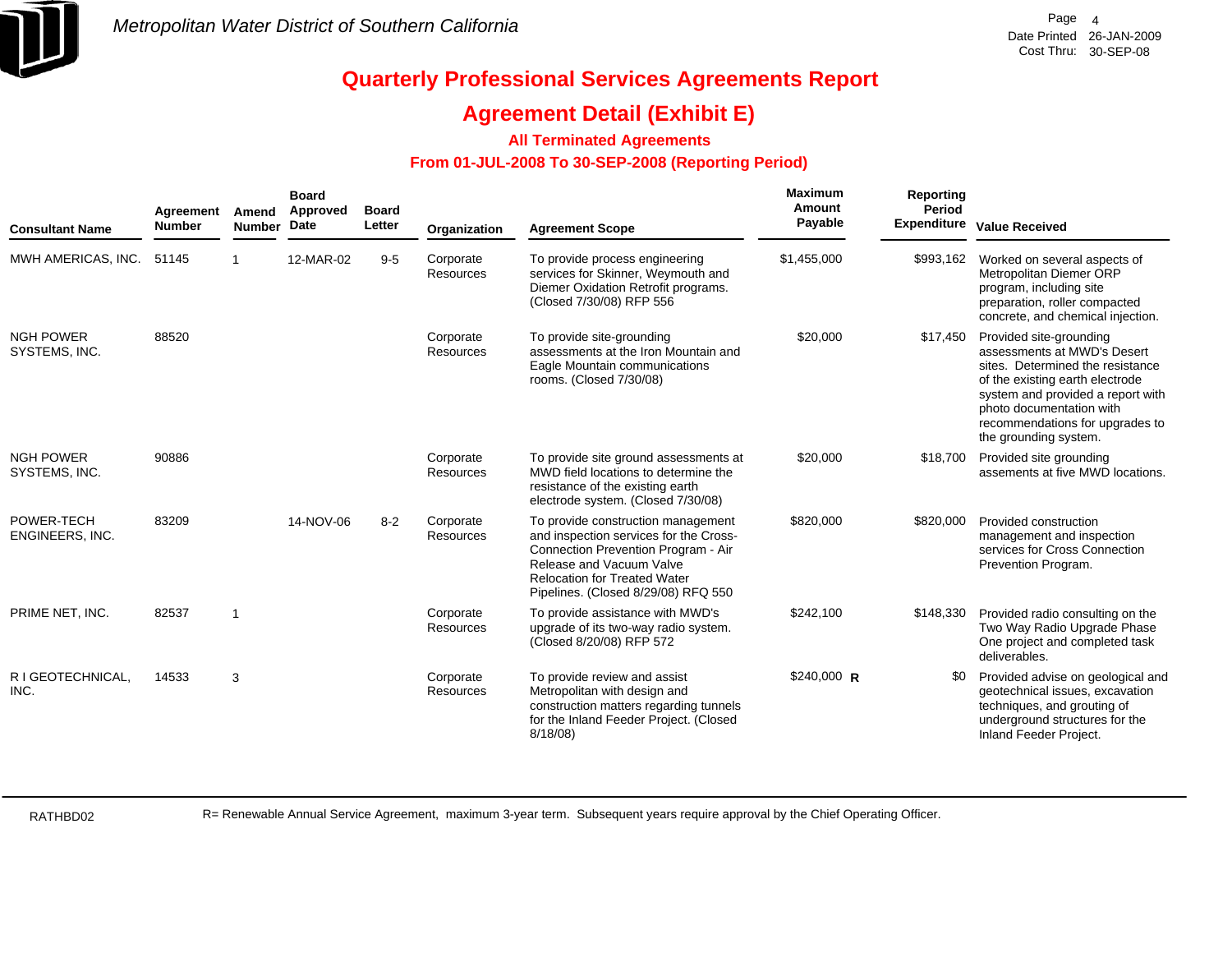

### **Agreement Detail (Exhibit E)**

### **All Terminated Agreements**

### **From 01-JUL-2008 To 30-SEP-2008 (Reporting Period)**

| <b>Consultant Name</b>                      | Agreement<br><b>Number</b> | Amend<br><b>Number</b> | <b>Board</b><br>Approved<br>Date | <b>Board</b><br>Letter | Organization                               | <b>Agreement Scope</b>                                                                                                                              | Maximum<br>Amount<br>Payable | Reporting<br>Period | Expenditure Value Received                                                                                                                                                                                             |
|---------------------------------------------|----------------------------|------------------------|----------------------------------|------------------------|--------------------------------------------|-----------------------------------------------------------------------------------------------------------------------------------------------------|------------------------------|---------------------|------------------------------------------------------------------------------------------------------------------------------------------------------------------------------------------------------------------------|
| <b>RBF CONSULTING</b>                       | 61471                      | 1                      | 14-OCT-03                        | $9 - 4$                | Corporate<br><b>Resources</b>              | To provide survey and mapping<br>services for the 4-123 parcels for the<br>CRA Recordation Project. (Closed<br>8/19/08) RFP 622                     | \$1,337,197                  | \$1,153,988         | Provided property survey maps,<br>field notes, coordinates, title<br>reports, facility structure locations<br>and property monuments.                                                                                  |
| <b>RESOURCEXPERTS</b>                       | 88400                      | $\mathbf{1}$           |                                  |                        | Corporate<br><b>Resources</b>              | To provide quality assurance services<br>for the PC replacement project.<br>(Closed 7/10/08) RFP 572                                                | \$245,000                    | \$244,949           | Provided testing and QA related<br>services for the PC replacement<br>project.                                                                                                                                         |
| <b>STACK COMPUTER</b><br><b>CORPORATION</b> | 73675                      | $\overline{1}$         |                                  |                        | Corporate<br><b>Resources</b>              | To provide information technology<br>technical support services for network<br>enterprise UNIX & SAN/NAS computer<br>environments. (Closed 8/20/08) | $$25,000$ R                  | \$0                 | Provided LAB to perform a proof<br>of concept of the new Exchange<br>software and the new replication<br>software.                                                                                                     |
| <b>U.S. LABORATORIES</b>                    | 60290                      |                        |                                  |                        | Corporate<br><b>Resources</b>              | To provide fabrication inspection,<br>material testing and nondestructive<br>services as needed. (Closed 8/13/08)<br><b>RFQ 663</b>                 | $$245,000$ R                 | \$13,229            | Provided consultant inspectors for<br>inspection of pipe, valves,<br>pressure vessels and other<br>equipment for various capital<br>projects.                                                                          |
| CLINE, NEIL M.                              | 48314                      | 2                      |                                  |                        | <b>Water System</b><br>Operations<br>Group | To provide technical review of the<br>DRIP program. (Close 9/12/08)                                                                                 | \$11,000                     | \$7,173             | Served as a technical expert on a<br>contractually-required, third-pary<br>advisory committee in support of<br>Water Quality's Desalination<br>Research & Innovation<br>Partnership (DRIP) U.S. EPA<br>grant projects. |
| <b>ESCI</b><br>ENVIROSERVICES,<br>INC.      | 59669                      | $\mathbf{1}$           |                                  |                        | Water System<br>Operations<br>Group        | To update the Oil Spill Prevention<br>Countermeasures and Control Plan for<br>Skinner and Lake Mathews facilities.<br>(Closed 9/15/09)              | \$24,999                     | \$21,479            | Completed work on SPCC Plans<br>as directed.                                                                                                                                                                           |
| <b>FARQUHAR FARM</b>                        | 54066                      | 3                      |                                  |                        | <b>Water System</b><br>Operations<br>Group | To maintain the Opal Avenue Citrus<br>Grove. (Closed 8/13/08)                                                                                       | $$12,000$ R                  | \$1,000             | Provided labor for irrigation, pest<br>and rodent control and<br>maintenance of citrus trees and<br>equipment associated with the<br>maintenance.                                                                      |

RATHBD02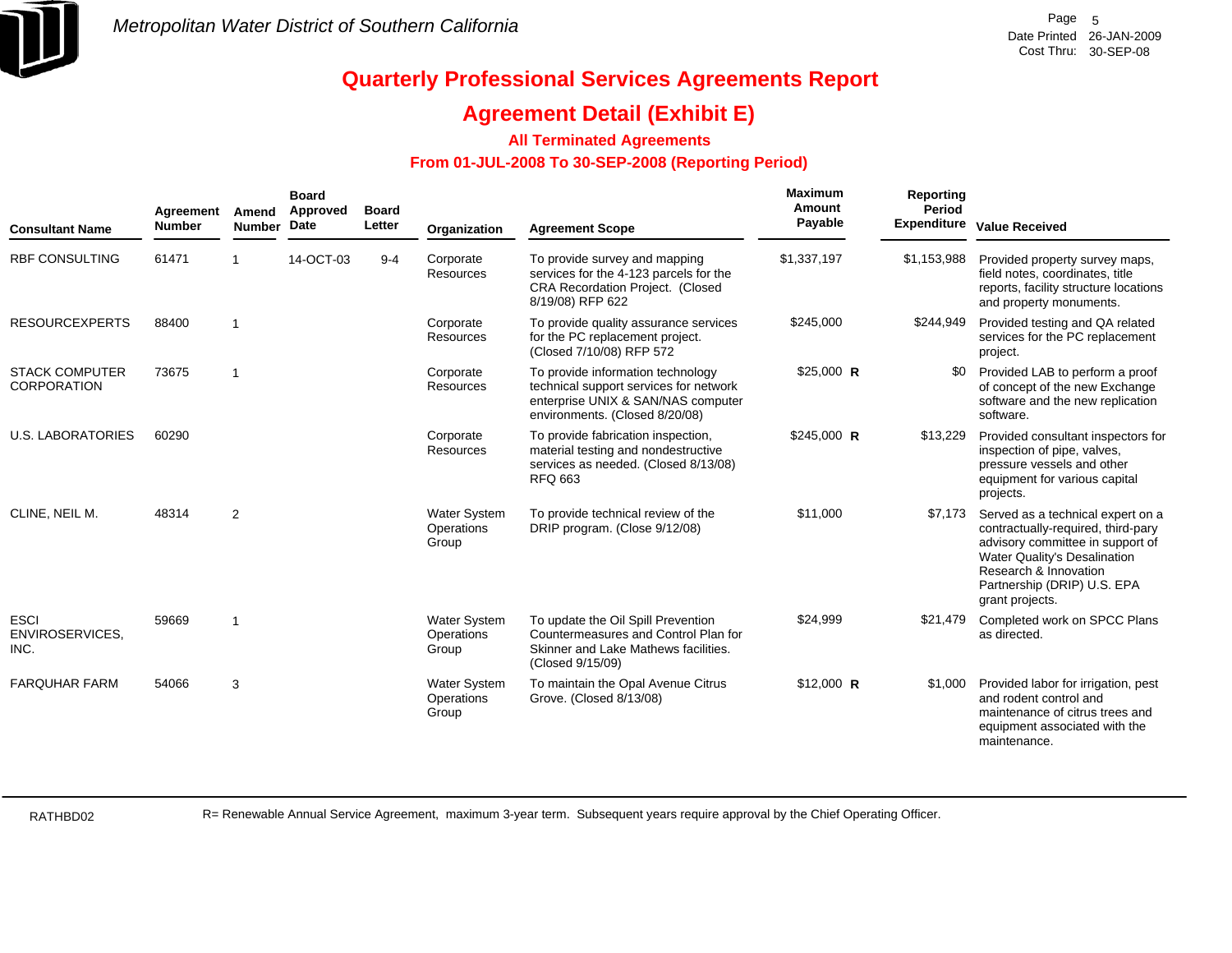

### **Agreement Detail (Exhibit E)**

### **All Terminated Agreements**

### **From 01-JUL-2008 To 30-SEP-2008 (Reporting Period)**

| <b>Consultant Name</b>                                   | Agreement<br><b>Number</b> | <b>Amend</b><br><b>Number</b> | <b>Board</b><br>Approved<br>Date | <b>Board</b><br>Letter | Organization                               | <b>Agreement Scope</b>                                                                                                                                                     | Maximum<br><b>Amount</b><br>Payable | Reporting<br>Period<br><b>Expenditure</b> | <b>Value Received</b>                                                                                                                                                                                                       |
|----------------------------------------------------------|----------------------------|-------------------------------|----------------------------------|------------------------|--------------------------------------------|----------------------------------------------------------------------------------------------------------------------------------------------------------------------------|-------------------------------------|-------------------------------------------|-----------------------------------------------------------------------------------------------------------------------------------------------------------------------------------------------------------------------------|
| FIERRO, SERGIO D.                                        | 60915                      | 4                             |                                  |                        | <b>Water System</b><br>Operations<br>Group | To provide maintenance services on<br>nine MWD-owned California Irrigation<br>Management Information System<br>weather stations. (Closed 9/10/08)                          | \$99,960                            | \$99.314                                  | Maintained the District's 9 CIMIS<br>weather stations.                                                                                                                                                                      |
| GEOPENTECH, INC.                                         | 63629                      | $\overline{\phantom{a}}$      |                                  |                        | <b>Water System</b><br>Operations<br>Group | To provide on-call hydrogeology<br>services for perchlorate remedial<br>activities in Henderson, Nevada. - Kerr<br>McGee and American Pacific. (Closed<br>9/10/08) RFP 649 | \$200,000 R                         | \$12.410                                  | Provided on-call hydrogeology<br>services for perchlorate remedial<br>activities in Henderson, Nevada.                                                                                                                      |
| GILBERT, INC., J.                                        | 48312                      | 2                             |                                  |                        | <b>Water System</b><br>Operations<br>Group | To provide technical review and<br>assessment services for the<br>desalination program. (Closed<br>9/12/08                                                                 | \$11,000                            | \$7,731                                   | Served as technical expert on a<br>contractually-required, third-party<br>advisory committee in support of<br>Water Quality's Desalination<br>Research & Innovation<br>Partnership (DRIP) U.S. EPA<br>grant projects.       |
| <b>INSHORE DIVERS,</b><br>INC.                           | 85861                      |                               | 11-JUL-06                        | $8 - 3$                | <b>Water System</b><br>Operations<br>Group | To provide advisory services related to<br>underwater diving procedures (SWP).<br>(Closed 7/10/08)                                                                         | \$24,999                            | \$14.315                                  | Provided consulting services for<br>the Department of Water<br>Resources through a negotiated<br>contract with MWD.                                                                                                         |
| LEWELLYN<br>TECHNOLOGY, INC.                             | 81583                      |                               |                                  |                        | <b>Water System</b><br>Operations<br>Group | To provide electrical site assessments<br>for various Metropolitan facilities<br>including Lake Mathews and Mills<br>Water Treatment Plant. (Closed<br>7/10/08             | \$24,999                            | \$17,125                                  | Provided a high voltage survey,<br>labeling and training of the high<br>voltage hazards at the lake<br>Mathews facility and additionally<br>provided recommendations to<br>reduce the potential of high<br>voltage hazards. |
| <b>PALENCIA</b><br><b>CONSULTING</b><br><b>ENGINEERS</b> | 75543                      | $\overline{\phantom{a}}$      |                                  |                        | <b>Water System</b><br>Operations<br>Group | To provide services related to meeting<br>various requirements for the California<br>Surface Water Treatment Survey.<br>(Closed 9/10/08)                                   | \$50,000                            | \$49,995                                  | Provided interim technical analysis<br>for source water protection<br>activities, including completion of<br>the annual Colorado River<br><b>Watershed Sanitary Survey</b><br>Update.                                       |

RATHBD02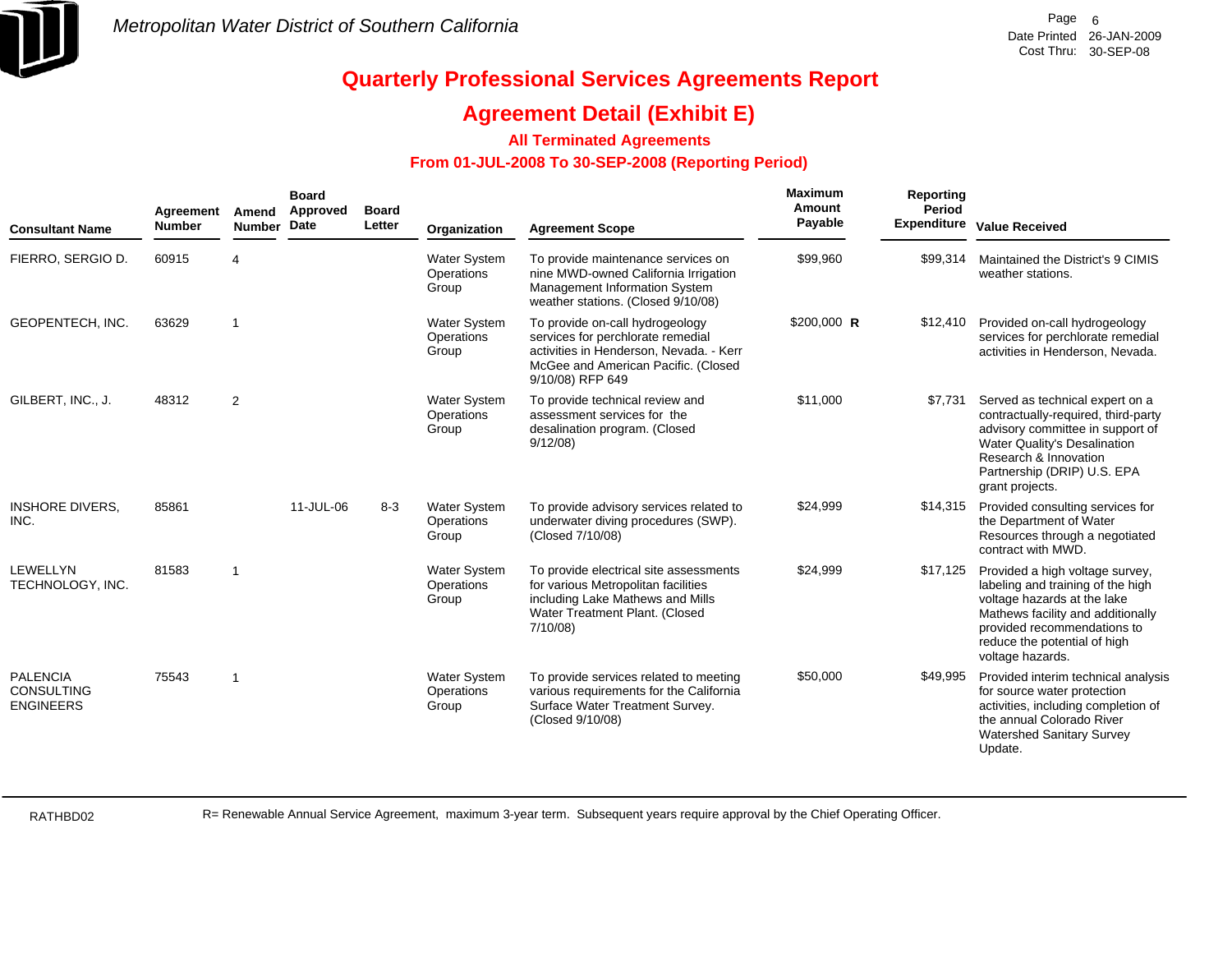

### **Agreement Detail (Exhibit E)**

### **All Terminated Agreements**

### **From 01-JUL-2008 To 30-SEP-2008 (Reporting Period)**

| <b>Consultant Name</b>                                      | Agreement<br><b>Number</b> | Amend<br><b>Number</b>   | <b>Board</b><br><b>Approved</b><br>Date | <b>Board</b><br>Letter | Organization                                     | <b>Agreement Scope</b>                                                                                                                          | <b>Maximum</b><br>Amount<br>Payable | <b>Reporting</b><br>Period | Expenditure Value Received                                                                                                                                                                                                        |
|-------------------------------------------------------------|----------------------------|--------------------------|-----------------------------------------|------------------------|--------------------------------------------------|-------------------------------------------------------------------------------------------------------------------------------------------------|-------------------------------------|----------------------------|-----------------------------------------------------------------------------------------------------------------------------------------------------------------------------------------------------------------------------------|
| <b>REGENTS OF THE</b><br>UNIV OF CALIF<br><b>RIVERSIDE</b>  | 92925                      |                          |                                         |                        | <b>Water System</b><br>Operations<br>Group       | To provide preliminary studies for<br>assessment and control of quagga<br>mussels. (Closed 9/10/08)                                             | \$24,000                            | \$24,000                   | Provided baseline limnology<br>information about Lake Skinner,<br>its physics, chemistry and the<br>biology of quagga mussel veligers,<br>all information required to develop<br>quagga mussel management<br>strategies in lakes. |
| <b>REGENTS OF THE</b><br>UNIVERSITY OF<br><b>CALIFORNIA</b> | 52377                      |                          |                                         |                        | <b>Water System</b><br>Operations<br>Group       | <b>GRANT: EPA - "Desalination</b><br>Research & Innovative Partnership".<br>EPA II supports DRIP Project. (Project<br>#701673) (Closed 9/10/08) | \$243,000                           | \$243,000                  | Completed project under<br>Metropolitan's Desalination<br>Research and Innovation<br>Partnership--a capital project to<br>improve water quality through<br>desalination.                                                          |
| <b>SEPARATION</b><br>CONSULTANTS, INC.                      | 48313                      | 2                        |                                         |                        | <b>Water System</b><br>Operations<br>Group       | To review DRIP program. (Closed<br>9/12/08                                                                                                      | \$11,000                            |                            | \$9,413 Served as a technical expert on<br>contractually-required, third-party<br>advisory committee in support of<br>Water Quality's Desalination<br>Research & Innovation<br>Partnership (DRIP) U.S. EPA<br>grant projects.     |
| <b>TESTAMERICA</b>                                          | 61468                      | 3                        |                                         |                        | <b>Water System</b><br>Operations<br>Group       | To provide environmental testing<br>services for chemical and<br>microbiological analysis. (Closed<br>9/15/08) RFP 646                          | \$43,500 R                          |                            | \$0 Provided analytical laboratory<br>services as specified in the<br>contract.                                                                                                                                                   |
| <b>WECK</b><br>LABORATORIES, INC.                           | 61469                      | $\overline{\phantom{a}}$ |                                         |                        | <b>Water System</b><br>Operations<br>Group       | To provide environmental testing<br>services for chemical and<br>microbiological analysis. (Closed<br>9/15/08) RFP 646                          | $$120,000$ R                        | \$0                        | Provided analytical and<br>environmental testing services.                                                                                                                                                                        |
| 34 NORTH, INC.                                              | 68860                      | 2                        |                                         |                        | Water<br><b>Resources</b><br>Management<br>Group | To provide State Water Project<br>modeling, GIS mapping, presentations<br>and project visualization support.<br>(Closed 9/30/08) RFQ 683        | \$248,000 R                         | \$0                        | Provided mapping, animation and<br>graphic assistance for the 2-Gate<br>Fish Protection project and Dual-<br>Intake Conveyance project.                                                                                           |

RATHBD02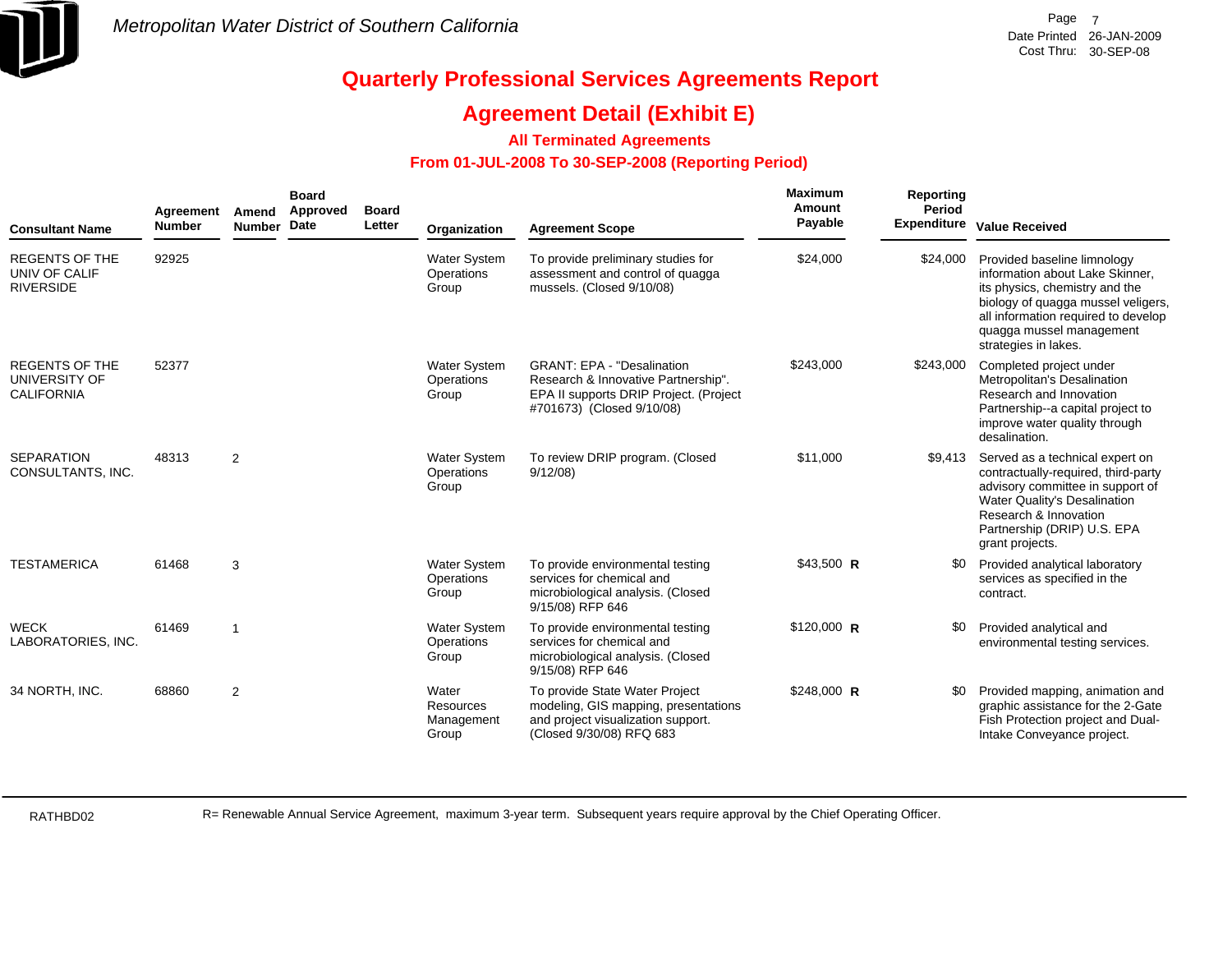

### **Agreement Detail (Exhibit E)**

### **All Terminated Agreements**

### **From 01-JUL-2008 To 30-SEP-2008 (Reporting Period)**

| <b>Consultant Name</b>                          | Agreement<br><b>Number</b>        | Amend<br><b>Number</b> | <b>Board</b><br>Approved<br>Date | <b>Board</b><br>Letter | Organization                                     | <b>Agreement Scope</b>                                                                                                                                    | <b>Maximum</b><br>Amount<br>Payable | <b>Reporting</b><br>Period<br><b>Expenditure</b> | <b>Value Received</b>                                                                                                                                                                                       |
|-------------------------------------------------|-----------------------------------|------------------------|----------------------------------|------------------------|--------------------------------------------------|-----------------------------------------------------------------------------------------------------------------------------------------------------------|-------------------------------------|--------------------------------------------------|-------------------------------------------------------------------------------------------------------------------------------------------------------------------------------------------------------------|
| AKM CONSULTING<br><b>ENGINEERS</b>              | 68851                             |                        |                                  |                        | Water<br><b>Resources</b><br>Management<br>Group | To provide State Water Project<br>modeling services. (Closed 9/18/08)<br><b>RFQ 683</b>                                                                   | $$20,000$ R                         | \$0                                              | Did not utilize consultant.                                                                                                                                                                                 |
| <b>GLOBAL RESOURCE</b><br><b>STRATEGIES</b>     | 94098                             |                        |                                  |                        | Water<br>Resources<br>Management<br>Group        | To provide a fair market value<br>estimate of MWD's San Gabriel Valley<br>water rights. (Closed 8/13/08)                                                  | \$10,000                            | \$9,900                                          | Provided a study to determine cost<br>benefit of continuing to lease<br>groundwater rights in the Upper<br>San Gabriel Valley rather than sell<br>these right at this time.                                 |
| <b>HDR/SWRI</b>                                 | 67611                             | 3                      |                                  |                        | Water<br>Resources<br>Management<br>Group        | To provide biologicial and ecosystem<br>restoration service for the Sacramento<br>San Joaquin Delta. (Closed 7/10/08)<br><b>RFP 722</b>                   | $$245,000$ R                        | \$8.741                                          | Provided services for several<br>Bay/Delta investigations, including<br>population models for Delta Smelt<br>and for Sacramento Splittail that<br>related to entrainment at the<br>pumps and other factors. |
| <b>MAUREEN ERBEZNIK</b><br>AND ASSOCIATES       | 89798                             | 2                      |                                  |                        | Water<br>Resources<br>Management<br>Group        | To assist with implementation of a<br>water efficiency program for member<br>agencies to encourage water savings.<br>(Closed 9/15/08)                     | \$39,000                            | \$38.400                                         | Was instrumental in the<br>design/implementation of MWD's<br>new 15 million Public Sector<br>Program (PSP).                                                                                                 |
| <b>MOFFATT &amp; NICHOL</b><br><b>ENGINEERS</b> | 83084                             | $\overline{2}$         |                                  |                        | Water<br><b>Resources</b><br>Management<br>Group | To provide services to support<br>emergency preparedness measures in<br>the Delta to restrict salinity intrusion<br>from levee breaches. (Closed 9/15/08) | \$235,000                           | \$235,000                                        | Performed work on the 2-Gate<br>Fish Protection Projects.                                                                                                                                                   |
| TRACORP, INC.                                   | 80866                             | -1                     |                                  |                        | Water<br><b>Resources</b><br>Management<br>Group | To provide online web training<br>capabilities for PDA instruction<br>program. (Closed 8/13/08) RFQ 749                                                   | \$246,000                           | \$246,000                                        | Developed 10 California Friendly<br>Irrigation Efficiency tutorials using<br>Adobe Shockwave, which will be<br>posted on the bewaterwise.com<br>website.                                                    |
| <b>CHET ANDERSON</b><br><b>CONSULTING</b>       | 83596                             |                        |                                  |                        | Human<br><b>Resources</b><br>Group               | To provide HR recruitment services for<br>position of Water Purification Unit<br>Manager. (Closed 9/10/08)                                                | \$20,000                            | \$17.550                                         | Provided recruitment services for<br>position of Water Purification Unit<br>Manager.                                                                                                                        |
|                                                 | <b>Total Number of Agreements</b> |                        | 55                               |                        |                                                  | <b>Totals</b>                                                                                                                                             | \$17,904,445                        | \$11,669,198                                     |                                                                                                                                                                                                             |

RATHBD02